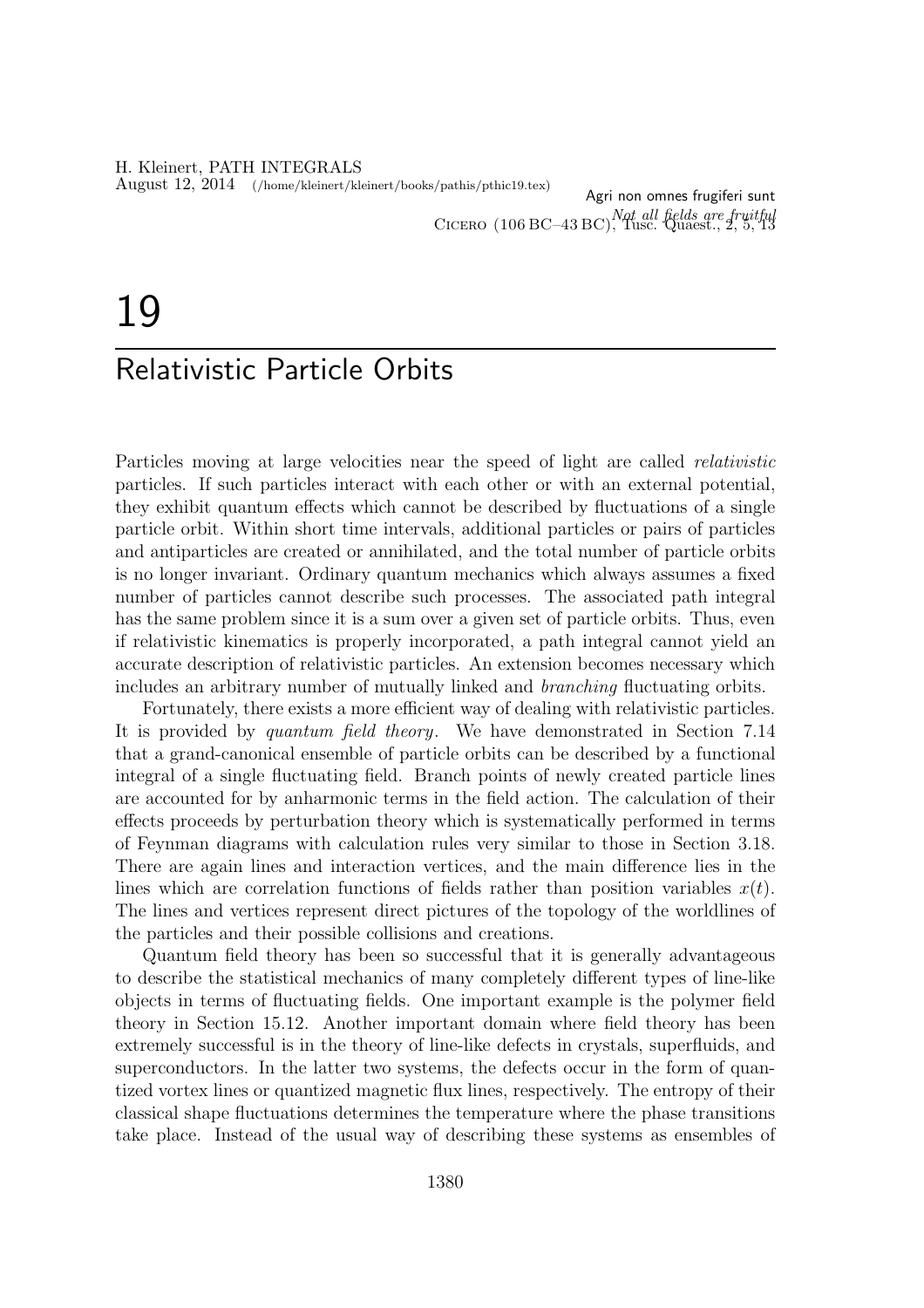particles with their interactions, a field theory has been developed whose Feynman diagrams are the direct pictures of the line-like defects, called *disorder field theory* [1].

The most important advantage of field theory is that it can describe most easily phase transitions, in which particles form a condensate. The disorder theory is therefore particularly suited to understand phase transitions in which defect-, vortex-, or flux-lines proliferate, which happens in the processes of crystal melting, superfluid to normal, or superconductor to normal transitions, respectively. In fact, the disorder theory is so far the only theory in which the critical behavior of the superconductor near the transition is properly understood [2].

A particular quantum field theory, called quantum electrodynamics describes with great success the electromagnetic interactions of electrons, muons, quarks, and photons. It has been extended successfully to include the weak interactions among these particles and, in addition, neutrinos, using only a few quantized Dirac fields and a quantized electromagnetic vector potential. The inclusion of a nonabelian gauge field, the gluon field, is a good candidate for explaining all known features of strong interactions.

It is certainly unnecessary to reproduce in an orbital formulation the great amount of results obtained in the past from the existing field theory of weak, electromagnetic, and strong interactions. The orbital formulation was, in fact, proposed by Feynman back in 1950 [3], but never pursued very far due to the success of quantum field theory. Recently, however, this program was revived in a number of publications [4, 5]. The main motivation for this lies in another field of fundamental research: the *string theory* of fundamental particles. In this theory, all elementary particles are supposed to be excitations of a single line-like object with tension, and various difficulties in obtaining a consistent theory in the physical spacetime have led to an extension by fermionic degrees of freedom, the result being the so-called superstring. Strings moving in spacetime form worldsurfaces rather than worldlines. They do not possess a second-quantized field theoretic formulation. Elaborate rules have been developed for the functional integrals describing the splitting and merging of strings. If one cancels one degree of freedom in such a superstring, one has a theory of splitting and merging particle worldlines. As an application of the calculation rules for strings, processes which have been known from calculations within the quantum field theory have been recalculated using these reduced superstring rules. In this textbook, we shall give a small taste of such calculations by evaluating the change in the vacuum energy of electromagnetic fields caused by fluctuating relativistic spinless and spin-1/2 particles.

It should be noted that since up to now, no physical result has emerged from superstring theory,<sup>1</sup> there is at present no urgency to dwell deeper into the subject.

By giving a short introduction into this subject we shall be able to pay tribute to some historic developments in quantum mechanics, where the relativistic generaliza-

<sup>&</sup>lt;sup>1</sup>This theory really deserves a price for having the highest popularity-per-physicality ratio in the history of science, enjoying a great amount of financial support. The situation is very similar to the geocentric medieval picture of the world.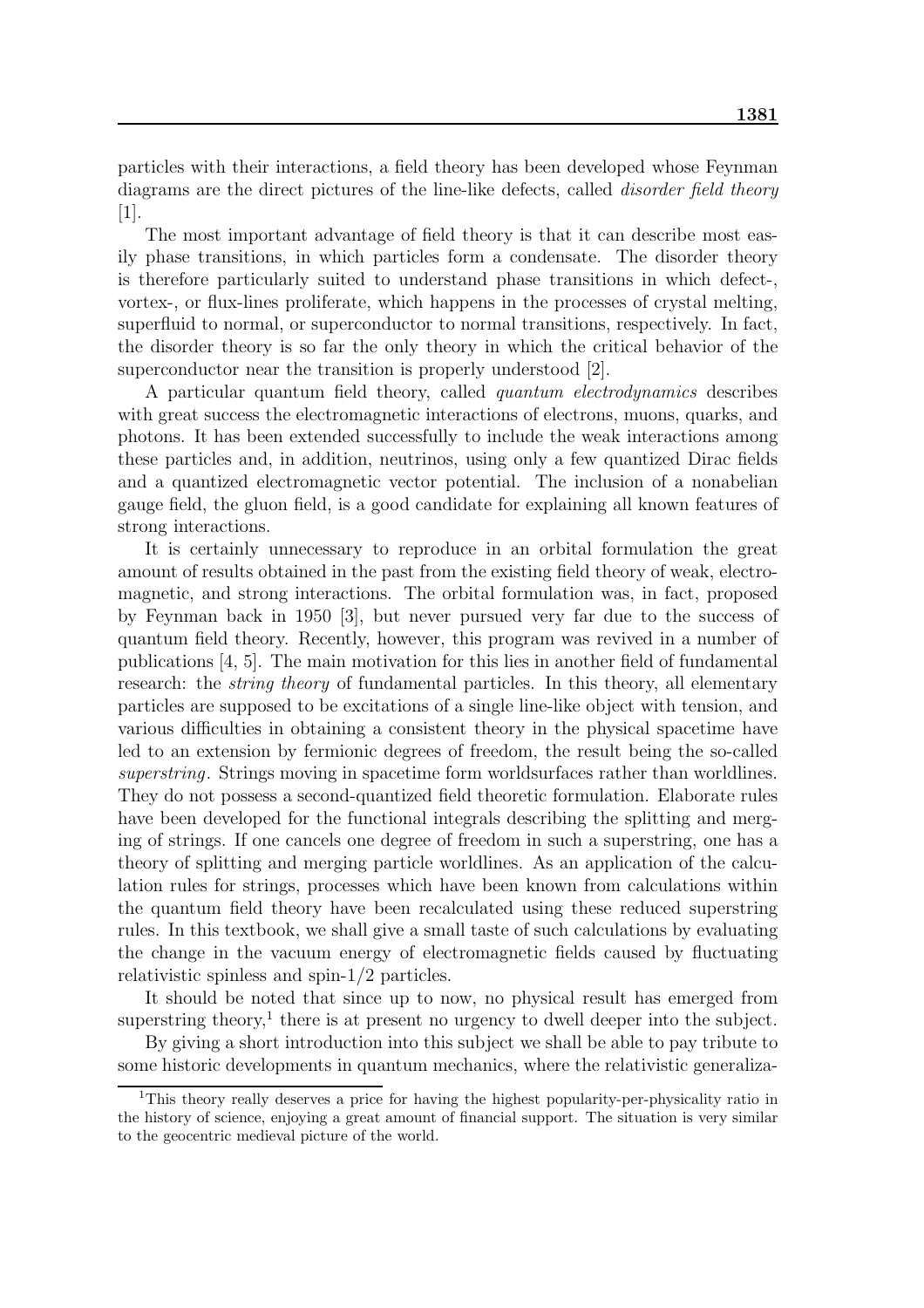tion of the Schrödinger equation was an important step towards the development of quantum field theory [6]. For this reason, many textbooks on quantum field theory begin with a discussion of relativistic quantum mechanics. By analogy, we shall incorporate relativistic kinematics into path integrals.

It should be noted that an esthetic possibility to give a path Fermi statistics is based on the Chern-Simons theory of entanglement of Chapter 16. However, this approach is still restricted to  $2 + 1$  spacetime dimensions [7], and an extension to the physical  $3 + 1$  spacetime dimensions is not yet in sight.

# 19.1 Special Features of Relativistic Path Integrals

Consider a free point particle of mass M moving through the  $3+1$  spacetime dimensions of Minkowski space at relativistic velocity. Its path integral description is conveniently formulated in four-dimensional Euclidean spacetime where the fluctuating worldlines look very similar to the fluctuating polymers discussed in Chapter 15.

Thus, time is taken to be imaginary, i.e.,

$$
t = -i\tau = -ix^4/c,\tag{19.1}
$$

and the length of a four-vector  $x = (\mathbf{x}, x^4)$  is given by

$$
x^{2} = \mathbf{x}^{2} + (x^{4})^{2} = \mathbf{x}^{2} + c^{2}\tau^{2}.
$$
 (19.2)

If  $x^{\mu}(\lambda)$  is an arbitrarily parametrized orbit, the well-known classical Euclidean action is proportional to the invariant length of the orbit in spacetime:

$$
S = \int_{\lambda_a}^{\lambda_b} d\lambda \sqrt{x'^2(\lambda)},\tag{19.3}
$$

and reads

$$
\mathcal{A}_{\text{cl,e}} = McS,\tag{19.4}
$$

or, explicitly,

$$
\mathcal{A}_{\text{cl,e}} = Mc \int_{\lambda_a}^{\lambda_b} ds(\lambda), \qquad (19.5)
$$

with

$$
ds(\lambda) \equiv d\lambda \sqrt{x'^2(\lambda)} = d\lambda \sqrt{x'^2(\lambda) + c^2 \tau'^2(\lambda)}.
$$
 (19.6)

The prime denotes the derivative with respect to the parameter  $\lambda$ . The action is independent of the choice of the parametrization. If  $\lambda$  is replaced by a new parameter

$$
\lambda \to \bar{\lambda} = f(\lambda),\tag{19.7}
$$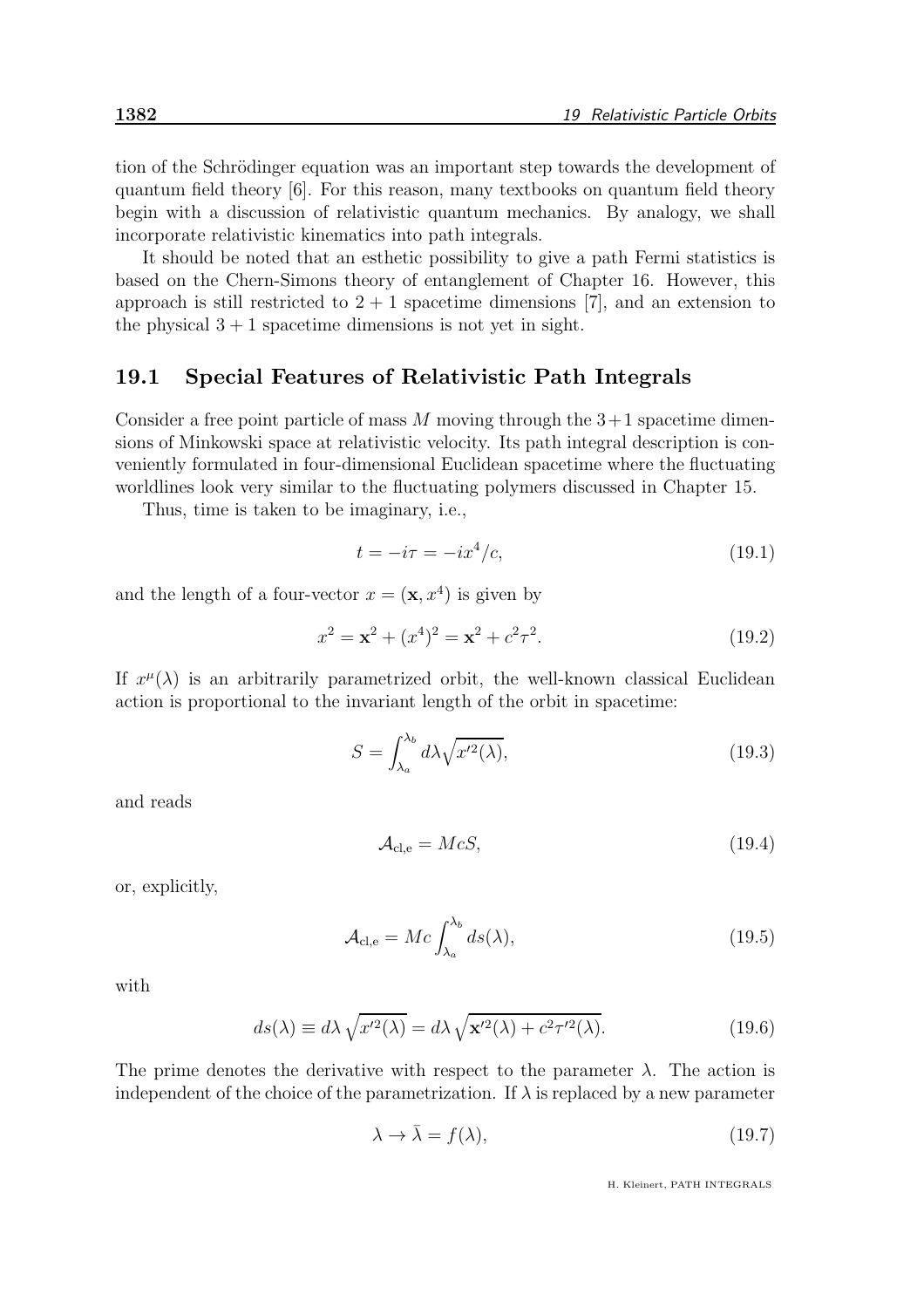then

$$
x'^2 \to \frac{1}{f'^2} x'^2, \tag{19.8}
$$

$$
d\lambda \rightarrow d\lambda f', \qquad (19.9)
$$

so that ds and the action remain invariant.

We now calculate the Euclidean amplitude for the worldline of the particle to run from the spacetime point  $x_a = (\mathbf{x}_a, c\tau_a)$  to  $x_b = (\mathbf{x}_b, c\tau_b)$ . For the sake of generality, we treat the case of D Euclidean spacetime dimensions. Before starting we observe that the action (19.5) does not lend itself easily to a calculation of the path integral over  $e^{-\mathcal{A}_{\text{cl,e}}/\hbar}$ . There exists an alternative form for the classical action that is more suitable for this purpose. It involves an auxiliary field  $h(\lambda)$  and reads:

$$
\bar{\mathcal{A}}_{\mathbf{e}} = \int_{\lambda_a}^{\lambda_b} d\lambda \left[ \frac{Mc}{2h(\lambda)} x'^2(\lambda) + h(\lambda) \frac{Mc}{2} \right]. \tag{19.10}
$$

This has the advantage of containing the particle orbit quadratically as in a free nonrelativistic action. The auxiliary field  $h(\lambda)$  has been inserted to make sure that the classical orbits of the action (19.10) coincide with those of the original action (19.5). Indeed, extremizing  $\bar{\mathcal{A}}_e$  in  $h(\lambda)$  gives the relation

$$
h(\lambda) = \sqrt{x'^2(\lambda)}.\tag{19.11}
$$

Inserting this back into  $\bar{A}_{e}$  renders the classical action

$$
\mathcal{A}_{\text{cl,e}} = Mc \int_{\lambda_a}^{\lambda_b} d\lambda \sqrt{x'^2(\lambda)},\tag{19.12}
$$

which is the same as (19.5).

At this point the reader will worry that although the new action (19.10) describes the same classical physics as the original action (19.12), it may lead to a completely different quantum physics of a relativistic partile. With a little effort, however, it can be shown that this is not so. Since the proof is quite technical, it will be given in Appendix 19A.

The new action (19.10) shares with the old action (19.12) the reparametrization invariance (19.7) for arbitrary fluctuating path configurations. We only have to assign an appropriate transformation behavior to the extra field  $h(\lambda)$ . If  $\lambda$  is replaced by a new parameter  $\bar{\lambda} = f(\lambda)$ , then  $x'^2$  and  $d\lambda$  transform as in (19.8) and (19.9), and the action remains invariant, if  $h(\lambda)$  is simultaneously changed as

$$
h \to h/f'.
$$
\n<sup>(19.13)</sup>

We now set up the path integral of a relativistic particle associated with the action (19.10). First we sum over the orbital fluctuations at a fixed  $h(\lambda)$ . To find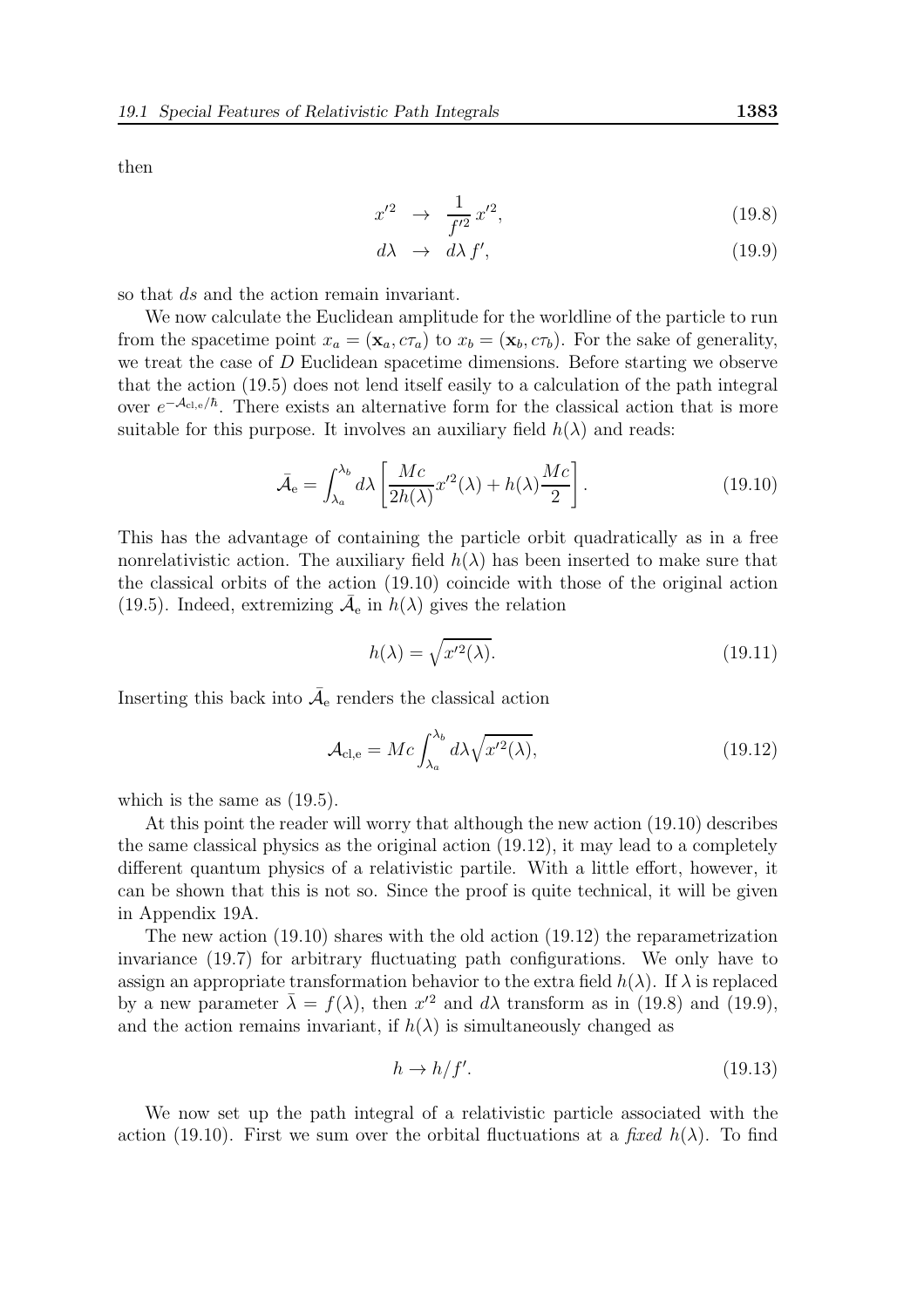the correct measure of integration, we use the canonical formulation in which the Euclidean action reads

$$
\bar{\mathcal{A}}_{\rm e}[p,x] = \int_{\lambda_a}^{\lambda_b} d\lambda \left[ -ipx' + \frac{h(\lambda)}{2Mc} \left( p^2 + M^2 c^2 \right) \right]. \tag{19.14}
$$

This must be sliced in the length parameter  $\lambda$ . We form  $N + 1$  slices as usual, choosing arbitrary small parameter differences  $\epsilon_n = \lambda_n - \lambda_{n-1}$  depending on n, and write the sliced action as

$$
\bar{\mathcal{A}}_e^N[p,x] = \sum_{n=1}^{N+1} \left[ -ip_n(x_n - x_{n-1}) + h_n \epsilon_n \frac{p_n^2}{2Mc} + \epsilon_n h_n \frac{Mc}{2} \right].
$$
 (19.15)

This path integral has a universal phase space measure [recall (2.28)]

$$
\int \mathcal{D}^D x \int \frac{\mathcal{D}^D p}{(2\pi\hbar)^D} e^{-\bar{A}_e[p,x]/\hbar} \approx \prod_{n=1}^N \left[ \int d^D x_n \right] \prod_{n=1}^{N+1} \left[ \int \frac{d^D p_n}{(2\pi\hbar)^D} e^{-\bar{A}_e^N[p,x]/\hbar} \right]. \tag{19.16}
$$

The momentum variables  $p_n$  are integrated out to give the configuration space integrals (setting  $\lambda_{N+1} \equiv \lambda_b$ ,  $h_{N+1} \equiv h_b$ ) [compare (2.79)]

$$
\frac{1}{\sqrt{2\pi\hbar\epsilon_b h_b/Mc}} \prod_{n=1}^N \left[ \int \frac{d^D x_n}{\sqrt{2\pi\hbar\epsilon_n h_n/Mc}} \right] \exp\left(-\frac{1}{\hbar} \bar{\mathcal{A}}_e^N[x]\right),\tag{19.17}
$$

with the time-sliced action in configuration space

$$
\bar{\mathcal{A}}_e^N[x] = \sum_{n=1}^{N+1} \left[ \frac{Mc}{2h_n \epsilon_n} (\Delta x_n)^2 + \epsilon_n h_n \frac{Mc}{2} \right]. \tag{19.18}
$$

The Gaussian integrals over  $x_n$  in (19.17) can now be done successively using Formula  $(2.75)$ , and we find [as in  $(2.80)$ ]

$$
\frac{1}{\sqrt{2\pi\hbar S/Mc}} \exp\left[-\frac{Mc}{2\hbar} \frac{(x_b - x_a)^2}{S} - \frac{Mc}{2\hbar}S\right],\tag{19.19}
$$

where  $S$  is the total sliced length of the orbit

$$
S \equiv \sum_{n=1}^{N+1} \epsilon_n h_n,\tag{19.20}
$$

whose continuum limit is

$$
S = \int_{\lambda_a}^{\lambda_b} d\lambda \, h(\lambda). \tag{19.21}
$$

The result (19.19) does not depend on the function  $h(\lambda)$  but only on S, this being a consequence of the reparametrization invariance of the path integral. While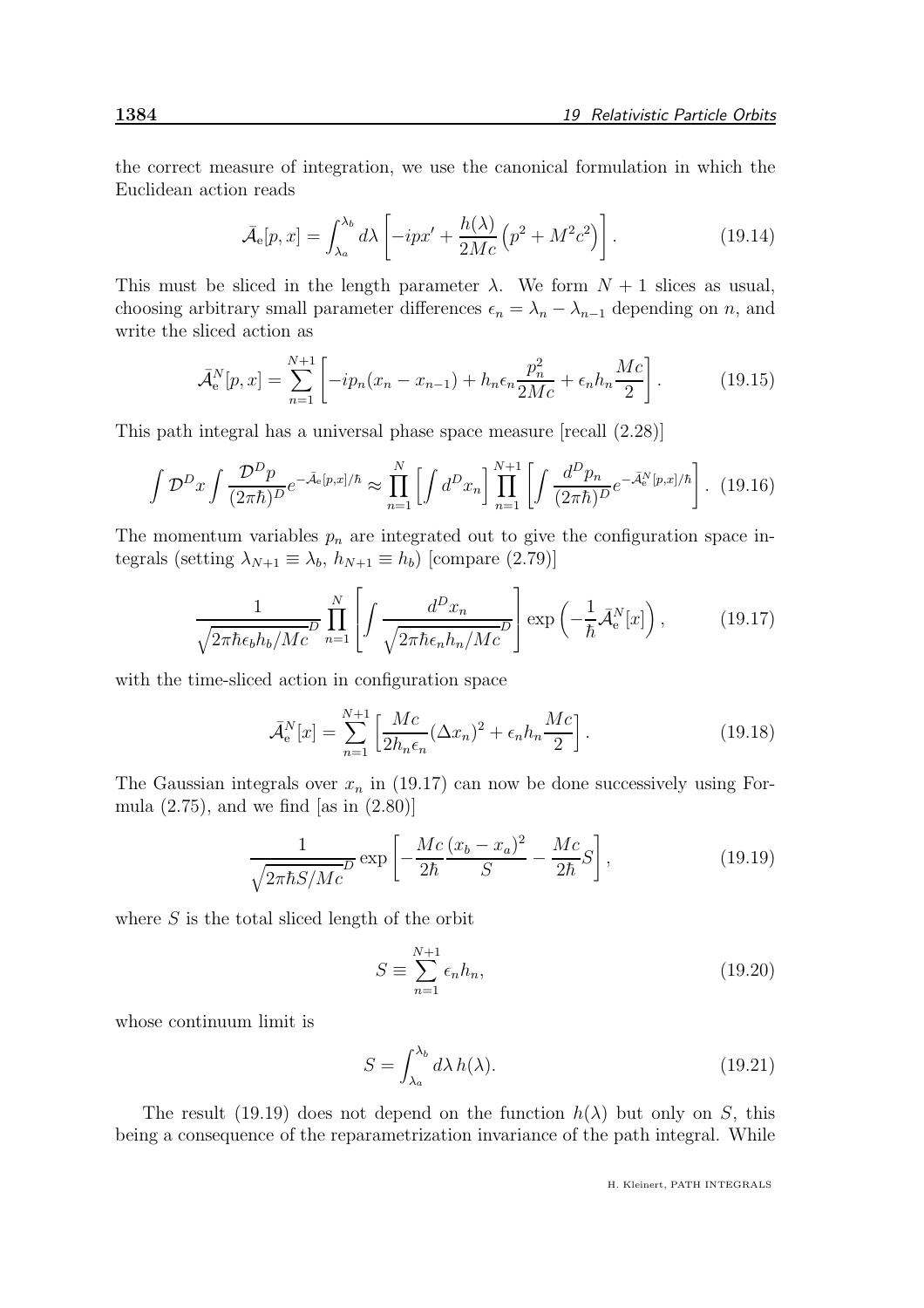the total  $\lambda$ -interval changes under the transformation, the total length S of (19.21) is invariant under the joint transformations (19.7) and (19.13). This invariance permits only the invariant length  $S$  to appear in the integrated expression (19.19), and the path integral over  $h(\lambda)$  can be reduced to a simple integral over S. The appropriate path integral for the time evolution amplitude reads

$$
(x_b|x_a) = \mathcal{N} \int_0^\infty dS \int \mathcal{D}h \, \Phi[h] \int \mathcal{D}^D x \, e^{-\bar{\mathcal{A}}_e/\hbar},\tag{19.22}
$$

where N is some normalization factor and  $\Phi[h]$  an appropriate *gauge-fixing func*tional.

#### 19.1.1 Simplest Gauge Fixing

The simplest choice for the gauge-fixing functional is a  $\delta$ -functional,

$$
\Phi[h] = \delta[h-1],\tag{19.23}
$$

which fixes  $h(\lambda)$  to be equal to the light velocity everywhere, and relates

$$
S = \lambda_b - \lambda_a. \tag{19.24}
$$

This Lorentz-invariant length parameter is the so-called proper length of special relativity, equal to c times the *proper time*. By analogy with the discussion of thermodynamics in Chapter 2 we shall then denote  $\lambda_b - \lambda_a$  by  $c\hbar\beta$  and write (19.24) as

$$
S = \lambda_b - \lambda_a \equiv c \,\hbar \beta. \tag{19.25}
$$

If we further use translational invariance to set  $\lambda_a = 0$ , we arrive at the gauge-fixed path integral

$$
(x_b|x_a) = \mathcal{N}c\,\hbar \int_0^\infty d\beta \, e^{-\beta Mc^2/2} \int \mathcal{D}^D x \, e^{-\mathcal{A}_{0,e}/\hbar},\tag{19.26}
$$

with

$$
\mathcal{A}_{0,e} = \int_0^{\hbar \beta} d\lambda \, \frac{M}{2} \dot{x}^2. \tag{19.27}
$$

Here we have gone to a timelike paramter  $\tau = \lambda/c$  und therefore used a dot to denote the derivative:  $\dot{x}(\tau) \equiv dx(\lambda)/d\tau$ . Remarkably, the gauge-fixed action coincides with the action of a free nonrelativistic particle in D Euclidean spacetime dimensions. Having taken the trivial term  $\int_0^{\hbar \beta} d\tau \, M c^2 / 2\hbar$  out of the action (19.14), the expression (19.26) contains a Boltzmann weight  $e^{-\beta Mc^2/2}$  for each particle orbit of mass M.

The solution of the path integral is then given by

$$
(x_b|x_a) = \mathcal{N}c\,\hbar \int_0^\infty d\beta \, \frac{1}{\sqrt{2\pi\hbar^2 \beta/M}} \exp\left[-\frac{M}{2\hbar} \frac{(x_b - x_a)^2}{\hbar \beta} - \beta \frac{Mc^2}{2}\right].\tag{19.28}
$$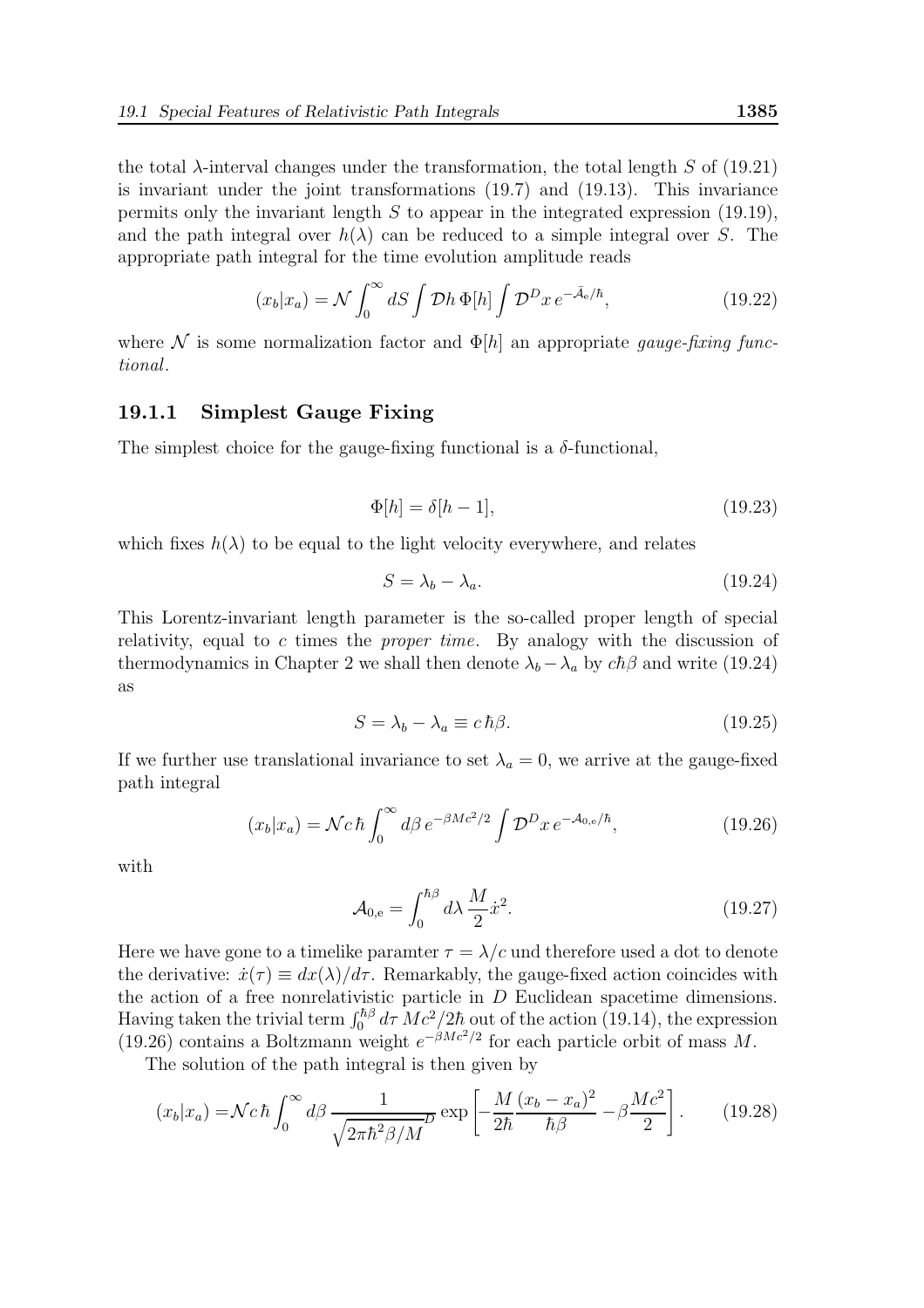By Fourier-transforming the  $x$ -dependence, this amplitude can also be written as

$$
(x_b|x_a) = \mathcal{N}c\,\hbar \int_0^\infty d\beta \, e^{-\beta Mc^2/2} \int \frac{d^D k}{(2\pi)^D} \exp\left[ik(x_b - x_a) - \beta \frac{\hbar^2 k^2}{2M}\right],\tag{19.29}
$$

and evaluated to

$$
(x_b|x_a) = \mathcal{N}\frac{2Mc}{\hbar} \int \frac{d^D k}{(2\pi)^D} \frac{1}{k^2 + M^2 c^2/\hbar^2} e^{ik(x_b - x_a)}.
$$
 (19.30)

Upon setting  $\mathcal{N} = \lambda_M^{\text{C}}/2$ , where

$$
\lambda_M^{\rm C} \equiv \hbar / Mc,\tag{19.31}
$$

is the well-known Compton wavelength of a particle of mass  $M$  [recall Eq.  $(4.377)$ ], this becomes the Green function of the Klein-Gordon field equation in Euclidean time:

$$
(-\partial_b^2 + M^2 c^2 / \hbar^2)(x_b | x_a) = \delta^{(D)}(x_b - x_a). \tag{19.32}
$$

In the Fourier representation (19.30), the integral over k [or the integral over  $\beta$ in (19.28)] can be performed with the explicit result for the Green function

$$
(x_b|x_a) = \frac{1}{(2\pi)^{D/2}} \left(\frac{Mc}{\hbar\sqrt{x^2}}\right)^{D/2-1} K_{D/2-1} \left(Mc\sqrt{x^2}/\hbar\right),\tag{19.33}
$$

where  $K_{\nu}(z)$  denotes the modified Bessel function and  $x \equiv x_b - x_a$ . In the nonrelativistic limit  $c \to \infty$ , the asymptotic behavior  $K_{\nu}(z) \to \sqrt{\pi/2z}e^{-z}$  [see Eq. (1.357)] leads to

$$
(x_b|x_a) = (\mathbf{x}_b \tau_a | \mathbf{x}_a \tau_a) \xrightarrow{c \to \infty} \frac{\hbar}{2Mc} e^{-Mc^2(\tau_b - \tau_a)/\hbar} (\mathbf{x}_b \tau_b | \mathbf{x}_a \tau_a)_{\text{Schr}}, \tag{19.34}
$$

with the usual Euclidean time evolution amplitude of the free Schrödinger equation

$$
(\mathbf{x}_b \tau_b | \mathbf{x}_a \tau_a)_{\text{Schr}} = \frac{1}{\sqrt{2\pi\hbar(\tau_b - \tau_a)/M}} \exp\left\{-\frac{M}{2\hbar} \frac{(\mathbf{x}_b - \mathbf{x}_a)^2}{\tau_b - \tau_a}\right\}.
$$
 (19.35)

The exponential prefactor in (19.34) contains the effect of the rest energy  $Mc^2$ which is ignored in the nonrelativistic Schrödinger theory.

Note that the same limit may be calculated conveniently in the saddle point approximation to the  $\beta$ -integral (19.28). For  $c \to \infty$ , the exponent has a sharp extremum at

$$
\beta = \frac{\sqrt{(x_b - x_a)^2}}{c\hbar} = \frac{\sqrt{(\mathbf{x}_b - \mathbf{x}_a)^2 + c^2(\tau_b - \tau_a)^2}}{c\hbar} \xrightarrow{c \to \infty} \frac{\tau_b - \tau_a}{\hbar} + \frac{(\mathbf{x}_b - \mathbf{x}_a)^2}{2c^2\hbar(\tau_b - \tau_a)} + \dots, (19.36)
$$

and the  $\beta$ -integral can be evaluated in a quadratic approximation around this value. This yields once again (19.34).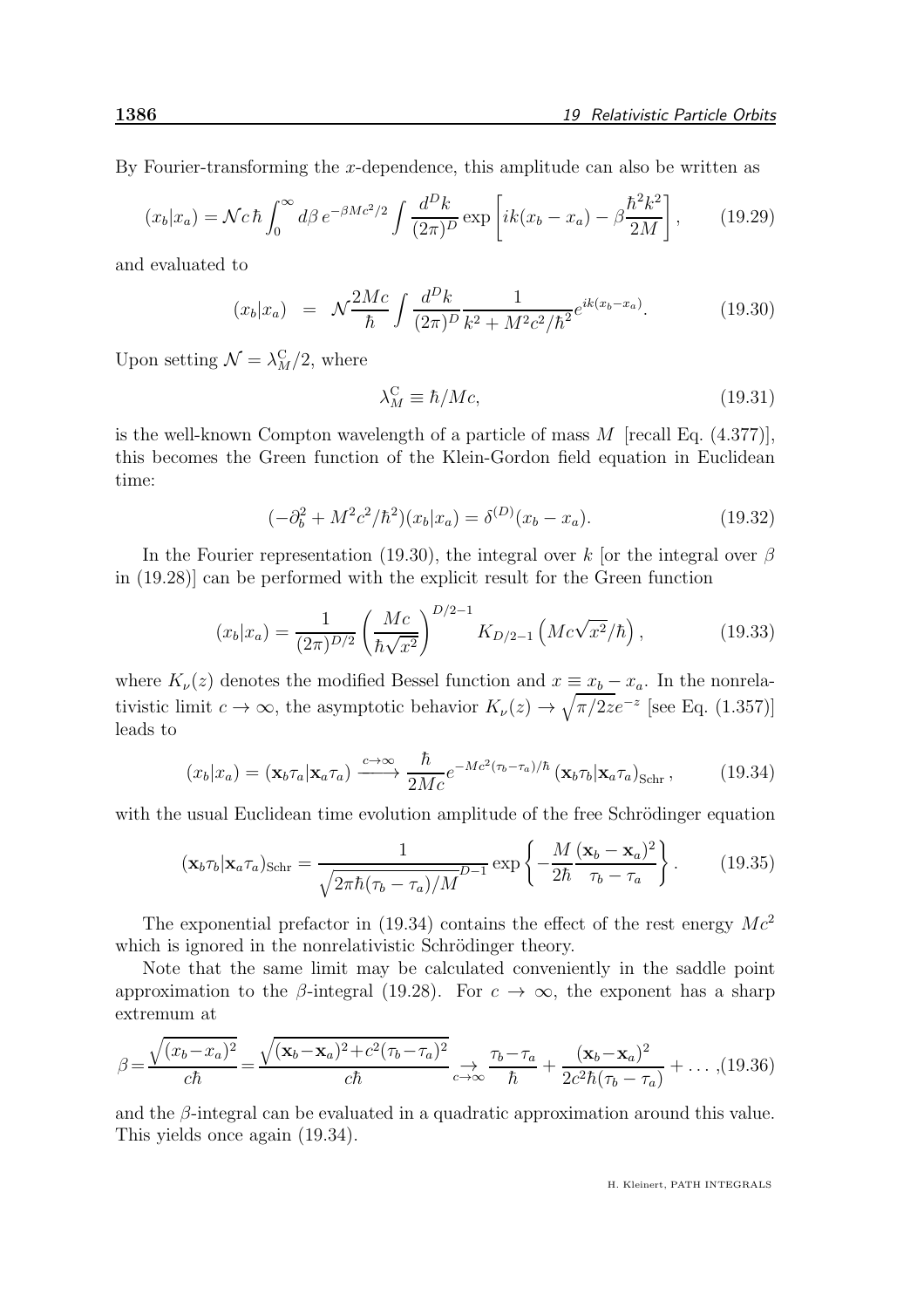# 19.1.2 Partition Function of Ensemble of Closed Particle Loops

The diagonal amplitude (19.26) with  $x_b = x_a$  contains the sum over all lengths and shapes of a closed particle loop in spacetime. This sum can be made a partition function of a closed loop if we remove a degeneracy factor proportional to  $1/L$  from the integral over L. Then all cyclic permutations of the points of the loop are counted only once. Apart from an arbitrary normalization factor to be fixed later, the partition function of a single closed loop reads

$$
Z_1 = \int_0^\infty \frac{d\beta}{\beta} e^{-\beta Mc^2/2} \int \mathcal{D}^D x e^{-\mathcal{A}_{0,\text{e}}/\hbar}.
$$
 (19.37)

Inserting the right-hand integral in (19.29) for the path integral (with  $x_b = x_a$ ), this becomes

$$
Z_1 = V_D \int_0^\infty \frac{d\beta}{\beta} e^{-\beta Mc^2/2} \int \frac{d^D k}{(2\pi)^D} \exp\left(-\beta \frac{\hbar^2 k^2}{2M}\right),\tag{19.38}
$$

where  $V_D$  is the total volume of spacetime. This can be evaluated immediately. The Gaussian integral gives for each of the D dimensions a factor  $1/\sqrt{2\pi\hbar^2\beta/M}$ , after which formula (2.498) leads to

$$
Z_1 = V_D \int_0^\infty \frac{d\beta}{\beta} e^{-\beta Mc^2/2} \frac{1}{\sqrt{2\pi \hbar^2 \beta/M}} = \frac{V_D}{\lambda_M^{\rm C} D} \frac{\Gamma(1 - D/2)}{(4\pi)^{D/2}},\tag{19.39}
$$

where  $\lambda_M^{\text{C}}$  is the Compton wavelength (19.31). With the help of the sloppy formula (2.506) of analytic regularization which implies the minimal subtraction explained in Subsection 2.15.1, the right-hand side of (19.38) can also be written as

$$
Z_1 = -V_D \int \frac{d^D k}{(2\pi)^D} \log \left( k^2 + M^2 c^2 / \hbar^2 \right).
$$
 (19.40)

The right-hand side can be expressed in functional form as

$$
Z_1 = -\text{Tr}\,\log\left(-\partial^2 + M^2 c^2 / \hbar^2\right) = -\text{Tr}\,\log\left(-\hbar^2 \partial^2 + M^2 c^2\right),\tag{19.41}
$$

the two expressions being equal in the analytic regularization of Section 2.15, since a constant inside the logarithm gives no contribution by Veltman's rule (2.508).

The partition function of a grand-canonical ensemble is obtained by exponentiating this:

$$
Z = e^{Z_1} = e^{-\text{Tr}\log\left(-\hbar^2 \partial^2 + M^2 c^2\right)}.
$$
\n(19.42)

In order to interprete this expression physically, we separate the integral  $\int d^D k/(2\pi)^D$  into an integral over the temporal component  $k^D$  and a spatial remainder, and write

$$
k^{2} + M^{2}c^{2}/\hbar^{2} = (k^{D})^{2} + \omega_{\mathbf{k}}^{2}/c^{2},
$$
\n(19.43)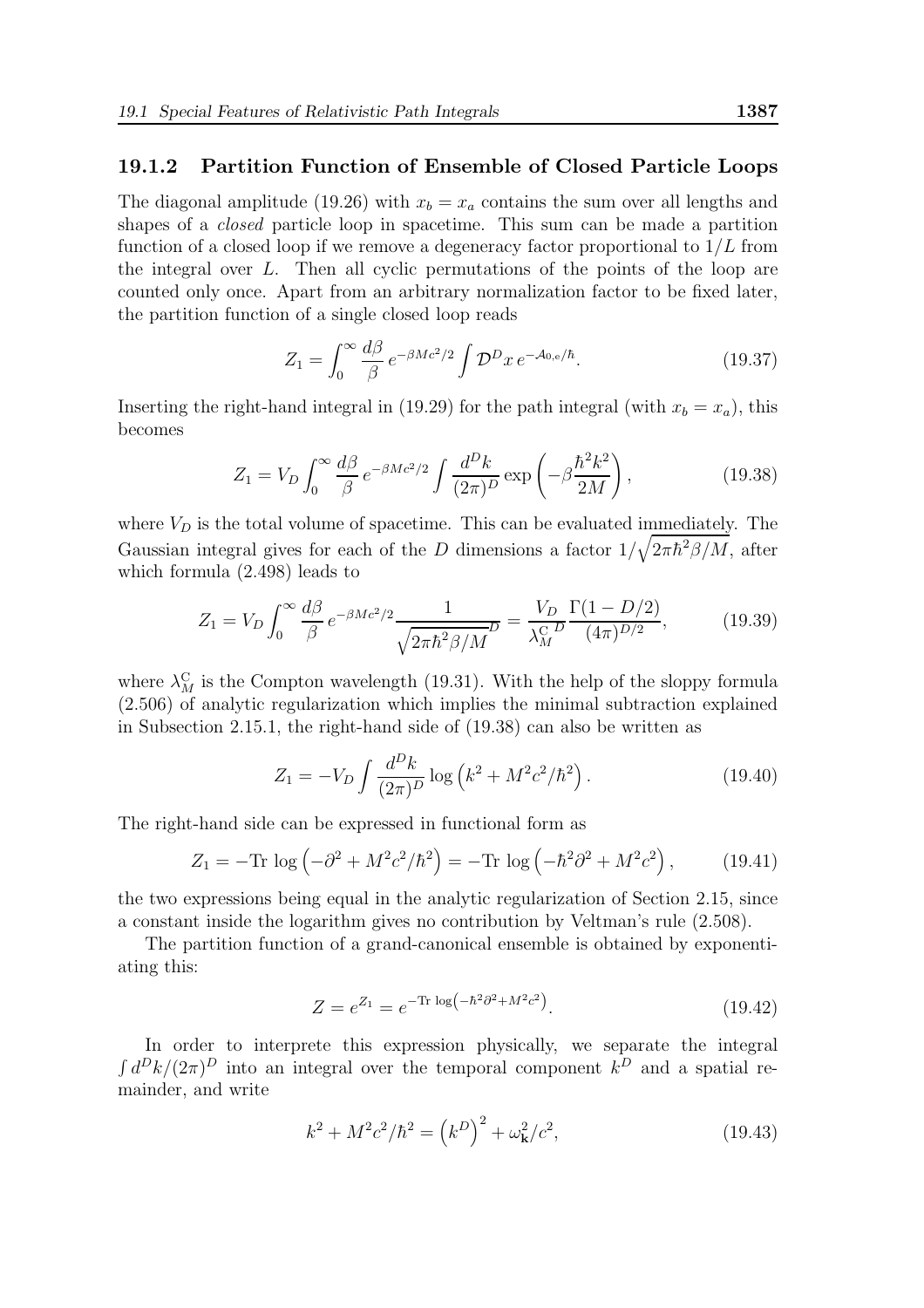with the frequencies

$$
\omega_{\mathbf{k}} \equiv c\sqrt{\mathbf{k}^2 + M^2c^2/\hbar^2}.\tag{19.44}
$$

Recalling the result (2.505) of the integral (2.491) we obtain

$$
Z_1 = -2V_D \int \frac{d^{D-1}k}{(2\pi)^{D-1}} \frac{\hbar \omega_{\mathbf{k}}}{2c}.
$$
 (19.45)

The exponent is the sum of two ground state energies of oscillators of energy  $\hbar\omega_{\mathbf{k}}/2$ , which are the vacuum energies associated with two relativistic particles. In quantum field theory one learns that these are particles and antiparticles. Many neutral particles are identical to their antiparticles, for example photons, gravitons, and the pion with zero charge. For these, the factor 2 is absent. Then the integral (19.38) contains a factor  $1/2$  accounting for the fact that paths running along the same curve in spacetime but in the opposite sense are identified.

Comparing (19.42) with (3.559) and (3.622) for  $j = 0$  we identify  $-Z_1\hbar$  with  $-V[0]$  and the Euclidean effective action Γ of the ensemble of loops:

$$
-Z_1 = -W[0]/\hbar = \Gamma_e/\hbar.
$$
 (19.46)

# 19.1.3 Fixed-Energy Amplitude

The fixed-energy amplitude is related to (19.22) by a Laplace transformation:

$$
\left(\mathbf{x}_b|\mathbf{x}_a\right)_E \equiv -i \int_{\tau_a}^{\infty} d\tau_b \, e^{E(\tau_b - \tau_a)/\hbar} \left(x_b|x_a\right),\tag{19.47}
$$

where  $\tau_b$ ,  $\tau_a$  are once more the time components in  $x_b$ ,  $x_a$ . As explained in Chapter 9, the poles and the cut along the energy axis in this amplitude contain all information on the bound and continuous eigenstates of the system. The fixed-energy amplitude has the reparametrization-invariant path integral representation which reads with the conventions of Eq. (19.10):

$$
(\mathbf{x}_b|\mathbf{x}_a)_E = \frac{\hbar}{2Mc} \int_0^\infty dL \int \mathcal{D}h \, \Phi[h] \int \mathcal{D}^D x \, e^{-\bar{\mathcal{A}}_{e,E}/\hbar},\tag{19.48}
$$

with the Euclidean action

$$
\bar{\mathcal{A}}_{e,E} = \int_{\lambda_a}^{\lambda_b} d\lambda \left[ \frac{Mc}{2h(\lambda)} \mathbf{x}'^2(\lambda) - h(\lambda) \frac{E^2}{2Mc^3} + h(\lambda) \frac{Mc}{2} \right]. \tag{19.49}
$$

To prove this, we write the temporal  $x^D$ -part of the sliced D-dimensional action (19.18) in the canonical form (19.15). In the associated path integral (19.16), we integrate out all  $x_n^D$ -variables, producing N  $\delta$ -functions. These remove the integrals over N momentum variables  $p_n^D$ , leaving only a single integral over a common  $p^D$ . The Laplace transform (19.47), finally, eliminates also this integral making  $p^D$  equal to  $-iE/c$ . In the continuum limit, we thus obtain the action (19.49).

The path integral (19.48) forms the basis for studying relativistic potential problems. Only the physically most relevant example will be treated here.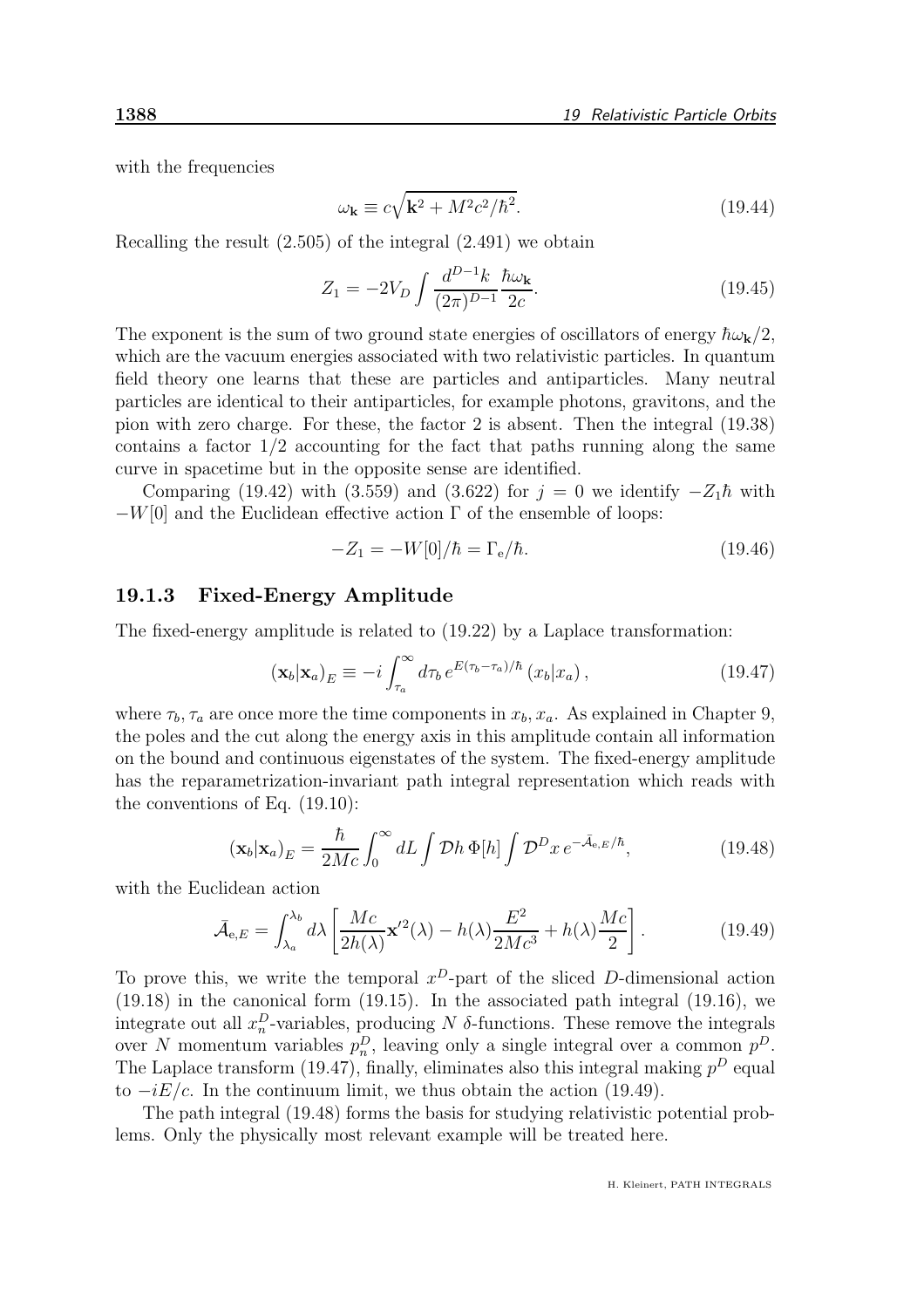# 19.2 Tunneling in Relativistic Physics

Relativistic harbors several new tunneling phenomena, of which we want to discuss two especially interesting ones.

# 19.2.1 Decay Rate of Vacuum in Electric Field

In relativistic physics, an empty Minkowski space with a constant electric field E is unstable. There is a finite probability that a particle-antiparticle pair can be created. For particles of mass  $M$ , this requires the energy

$$
E_{\text{pair}} = 2Mc^2. \tag{19.50}
$$

This energy can be supplied by the external electric field. If the pair of charge  $\pm e$ is separated by a distance which is roughly twice the Compton wavelength  $\lambda_M^{\rm C}$  =  $\hbar/Mc$  of Eq. (19.31), it gains an energy  $2|\mathbf{E}|\lambda_M^{\text{C}}e$ . The decay will therefore become significant when

$$
|\mathbf{E}| > E_c = \frac{M^2 c^3}{e\hbar}.
$$
\n(19.51)

#### Euclidean Action

In Chapter 17 we have shown that in the semiclassical limit where the decay-rate is small, it is proportional to a Boltzmann-like factor  $e^{-\mathcal{A}_{\text{cl,e}}/\hbar}$ , where  $\mathcal{A}_{\text{cl,e}}$  is the action of a Euclidean classical solution mediating the decay. Such a solution is easily found. We use the classical action in the form (19.12) and choose the parameter  $\lambda$ to measure the imaginary time  $\lambda = \tau = it = x^4/c$ . Then the action takes the form

$$
\mathcal{A}_{\text{cl,e}} = \int_{\tau_a}^{\tau_b} d\tau \left[ M c^2 \sqrt{1 + \dot{\mathbf{x}}^2(\tau) / c^2} - e \mathbf{E} \cdot \mathbf{x}(\tau) \right]. \tag{19.52}
$$

This is extremized by the classical equation of motion

$$
M\frac{d}{d\tau}\frac{\dot{\mathbf{x}}(\tau)}{\sqrt{1+\dot{\mathbf{x}}^2(\tau)/c^2}} = -e\mathbf{E},\qquad(19.53)
$$

whose solutions are circles in spacetime of a fixed E-dependent radius  $l_E$ :

$$
(\mathbf{x} - \mathbf{x}_0)^2 + c^2 (\tau - \tau_0)^2 = l_E^2 \equiv \left(\frac{Mc^2}{eE}\right)^2, \quad E \equiv |\mathbf{E}|.
$$
 (19.54)

To calculate their action we parametrize the circles in the  $\hat{E} - \tau$ -plane, where  $\hat{E}$  is the unit vector in the direction of **E**, by an angle  $\theta$  as

$$
\mathbf{x}(\theta) = l_E \hat{\mathbf{E}} \cos \theta + \mathbf{x}_0, \quad \tau(\theta) = \frac{l_E}{c} \sin \theta + \tau_0.
$$
 (19.55)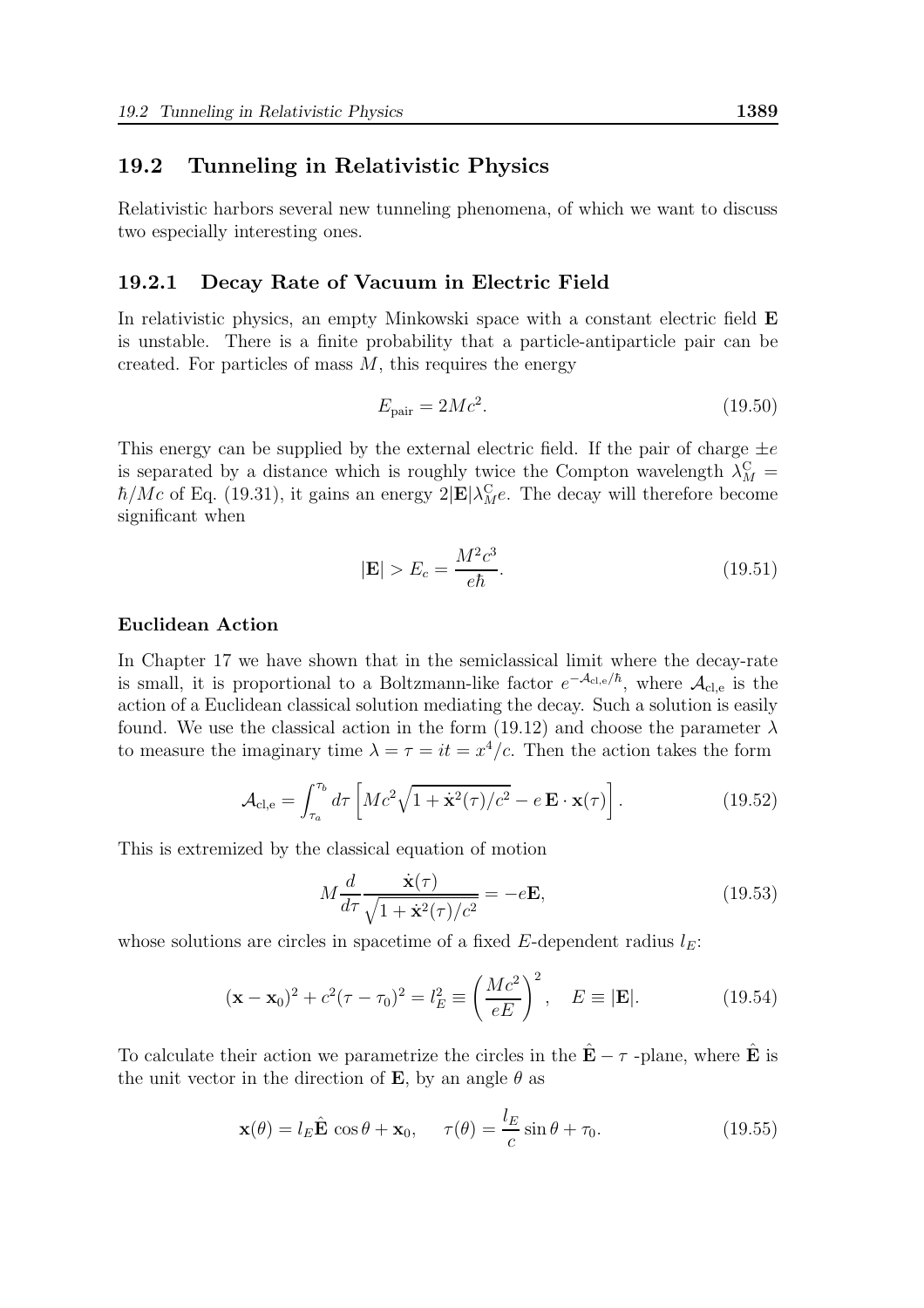A closed circle has an action

$$
\mathcal{A}_{\text{cl,e}} = Mc^2 \frac{l_E}{c} \int_0^{2\pi} d\theta \cos \theta \left[ \frac{1}{\cos \theta} - \cos \theta \right] = Mc l_E \pi = \hbar \frac{E_c}{E} \pi. \tag{19.56}
$$

The decay rate of the vacuum is therefore proportional to

$$
\Gamma \propto e^{-\pi E_c/E}.\tag{19.57}
$$

The circles (19.54) are, of course, the space-time pictures of the creation and the annihilation of particle-antiparticle pairs at times  $\tau_0 - l_E/c$  and  $\tau_0 + l_E/c$  and positions  $x_0$ , respectively (see Fig. 19.1). A particle can also run around the circle



**Figure 19.1** Spacetime picture of pair creation at the point  $x_0$  and time  $\tau_0 - l_E/c$  and annihilation at the later time  $\tau_0 + l_E/c$ .

repeatedly. This leads to the formula

$$
\Gamma \propto \sum_{n=1}^{\infty} F_n e^{-n\pi E_c/E},\tag{19.58}
$$

with fluctuation factors  $F_n$  which we are now going to determine.

# Fluctuations

As explained above, fluctuations must be calculated with the relativistic Euclidean action (19.10), in which we have to include the electric field by minimal coupling:

$$
\bar{\mathcal{A}}_{\mathbf{e}} = \int_{\lambda_a}^{\lambda_b} d\lambda \left[ \frac{M}{2h(\lambda)} x'^2(\lambda) + h(\lambda) \frac{Mc}{2} - i \frac{e}{c} A(x(\lambda)) x'(\lambda) \right]. \tag{19.59}
$$

The vacuum will decay by the creation of an ensemble of pairs which in Euclidean spacetime corresponds to an ensemble of particle loops. For free particles, the partition function  $Z$  was given in  $(19.42)$  as an exponential of the one-loop partition function  $Z_1$  in (19.37). The corresponding  $Z_1$  in the presence of an electromagnetic field has the one-loop partition function

$$
Z_1 = \int_0^\infty \frac{d\beta}{\beta} e^{-\beta Mc^2/2} \int \mathcal{D}^4 x e^{-\bar{\mathcal{A}}_e/\hbar},\tag{19.60}
$$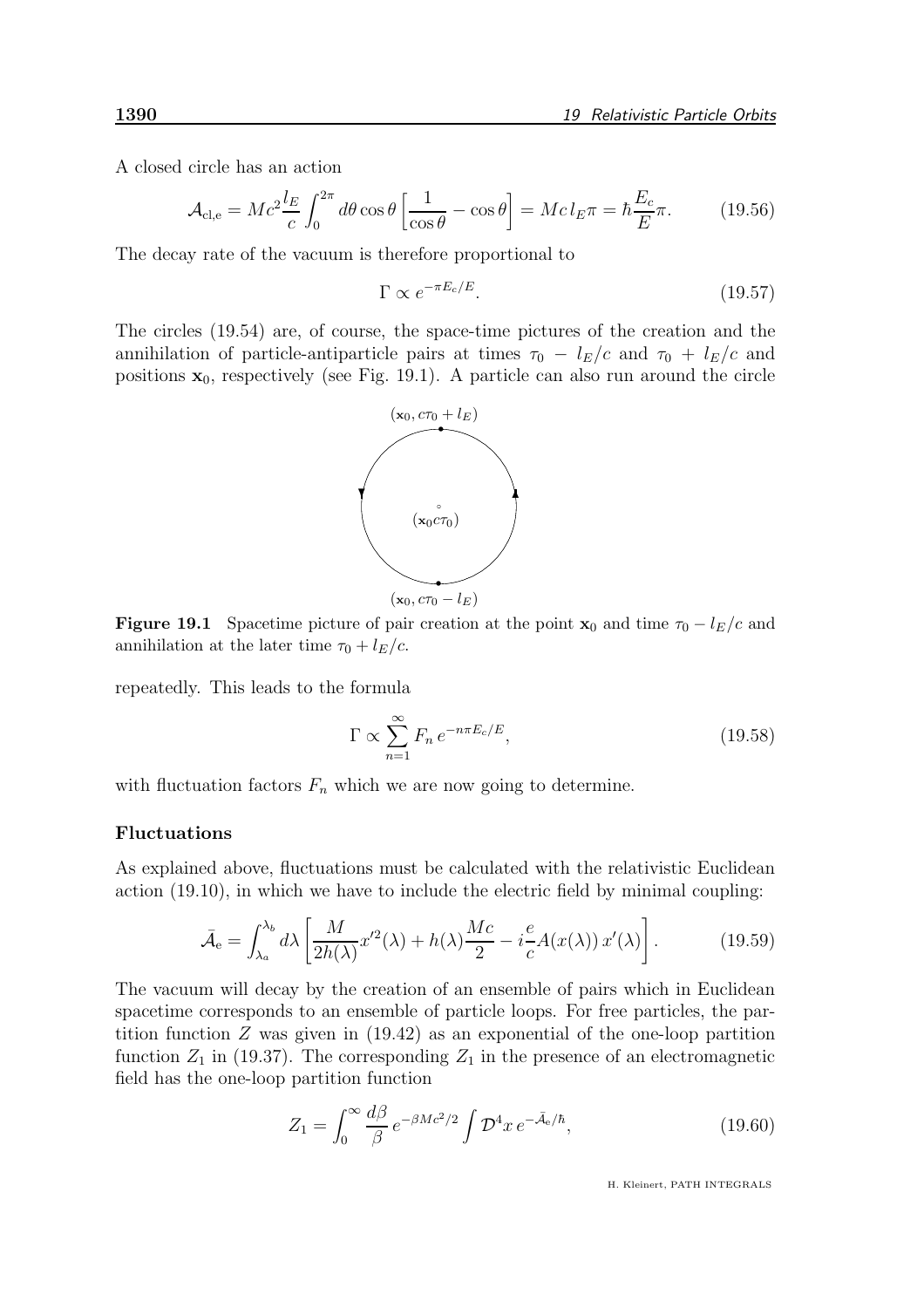with the Euclidean action

$$
\bar{\mathcal{A}}_{\mathbf{e}} = \int_0^{\hbar \beta} d\tau \left[ \frac{M}{2} x'^2(\tau) - i \frac{e}{c} A(x(\tau)) x'(\tau) \right]. \tag{19.61}
$$

The equations of motion are now

$$
\mathbf{x}'' = \frac{e}{Mc} \left( x_4' \mathbf{E} - i \mathbf{x}' \times \mathbf{B} \right), \quad x_4'' = -\frac{e}{Mc} \mathbf{x}' \cdot \mathbf{E}, \tag{19.62}
$$

If both a constant electric and a constant magnetic field are present, the vector potential is  $A_{\mu} = -F_{\mu\nu}x^{\nu}/2$  and the action (19.61) takes the simple quadratic form

$$
\bar{\mathcal{A}}_{e} = \int_{0}^{\hbar \beta} d\tau \left[ \frac{M}{2} x'^2 - i \frac{e}{2c} F_{\mu\nu} x^{\mu} x'^{\nu} \right],
$$
\n(19.63)

and the equations of motion (19.62) are

$$
x''^{\mu} = -i\frac{e}{c}F^{\mu\nu}x'_{\nu}, \text{ with } F_{ij} = -\epsilon_{ijk}B^{k}, F^{i4} = iF^{i0} = iE^{i}.
$$
 (19.64)

In a purely electric field, the solutions are circular orbits:

$$
\mathbf{x}(\tau) = \hat{\mathbf{E}} A \cos \omega_L^E (\tau - \tau_0) + c_2, \quad x_4(\tau) = A \sin \omega_L^E (\tau - \tau_0) + c_4,\tag{19.65}
$$

with the electric version of the Landau or cyclotron frequency  $(2.648)$ 

$$
\omega_L^E \equiv \frac{eE}{Mc}.\tag{19.66}
$$

The circular orbits are the same as those in the previous formulation  $(19.55)$ . If E points in the z-direction, the action (19.63) decomposes into two decoupled quadratic actions  $\bar{\mathcal{A}}_e^{(12)} + \bar{\mathcal{A}}_e^{(34)}$  for the motion in the  $x^1 - x^2$  and  $x^3 - x^4$  -planes, respectively, and the one-loop partition function (19.60) factorizes as follows:

$$
Z_1 = \int_0^\infty \frac{d\beta}{\beta} e^{-\beta Mc^2/2} \int \mathcal{D}^2 x^{(12)} e^{-\bar{\mathcal{A}}_e^{(12)}/\hbar} \int \mathcal{D}^2 x^{(34)} e^{-\bar{\mathcal{A}}_e^{(34)}/\hbar}
$$
  

$$
\equiv \int_0^\infty \frac{d\beta}{\beta} e^{-\beta Mc^2/2} Z^{(12)}(0) Z^{(34)}(E). \tag{19.67}
$$

The path integral for  $Z^{(12)}(0)$  collecting the fluctuations in the  $x^1 - x^2$ -plane have the trivial action

$$
\bar{\mathcal{A}}_{\rm e}^{(12)} = \int_0^{\hbar \beta} d\tau \, \frac{M}{2} (x_1^{\prime 2} + x_2^{\prime 2}),\tag{19.68}
$$

with the trivial fluctuation determinant Det  $(-\partial_{\tau}^2) = 1$ , so that we obtain for  $Z^{(12)}(0)$ the free-particle partition function in two dimensions

$$
Z^{(12)}(0) = \Delta x_1 \Delta x_2 \sqrt{\frac{M}{2\pi\hbar^2 \beta}}^2.
$$
\n(19.69)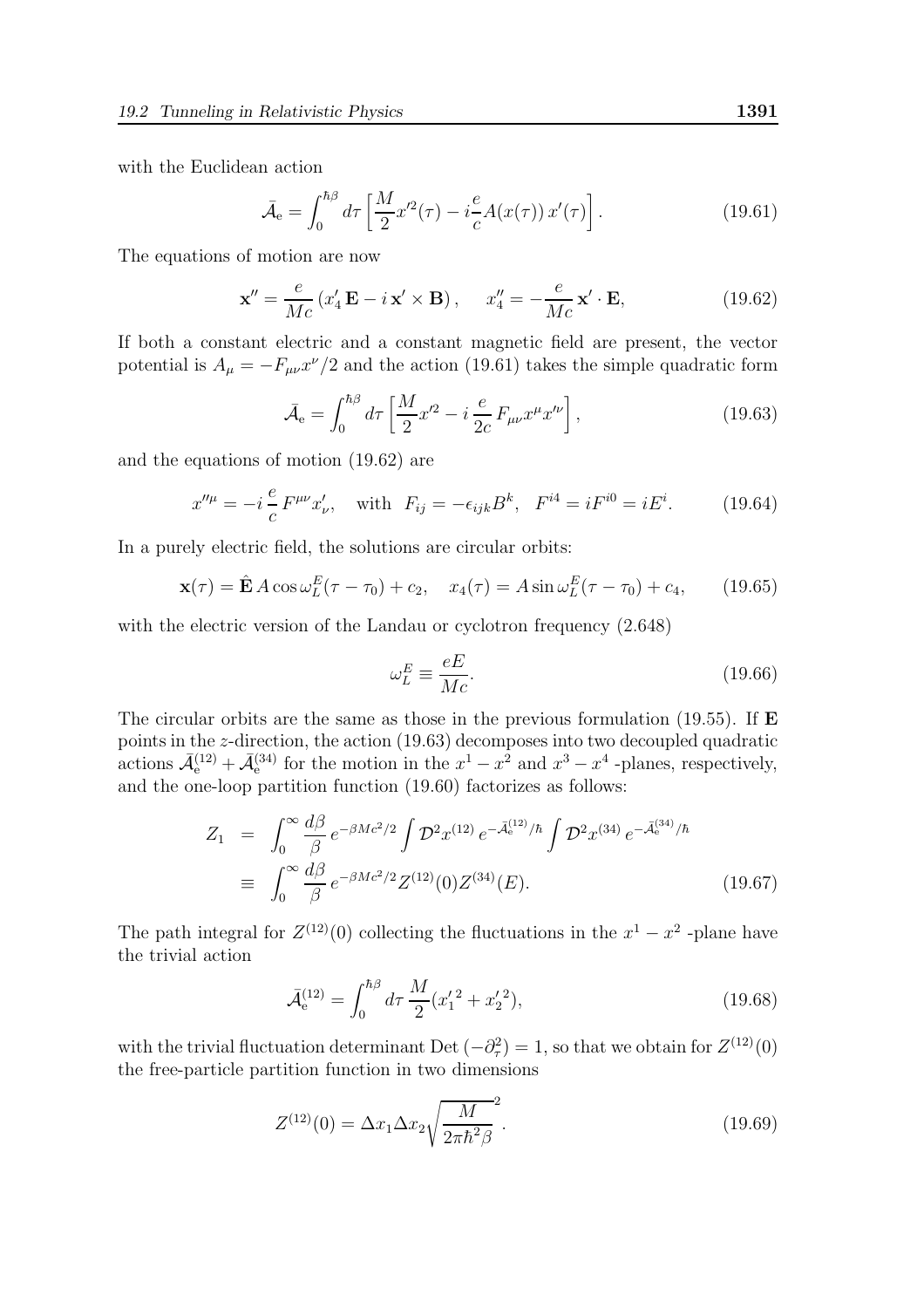The factor  $\Delta x_1 \Delta x_2$  is the total area of the system in the  $x^1 - x^2$ -plane. Note that upper and lower indices are the same in the present Euclidean metric.

For the motion in the  $x^3 - x^4$  -plane, the quadratic fluctuations with periodic boundary conditions have a functional determinant

$$
\text{Det}\left(\begin{array}{cc} -\partial_{\tau}^{2} & -\omega_{L}^{E}\partial_{\tau} \\ \omega_{L}^{E}\partial_{\tau} & -\partial_{\tau}^{2} \end{array}\right) = \text{Det}\left(-\partial_{\tau}^{2}\right) \times \text{Det}\left(-\partial_{\tau}^{2} - \omega_{L}^{E^{2}}\right) = 1 \times \frac{\sin \hbar \omega_{L}^{E}\beta/2}{\hbar \omega_{L}^{E}\beta/2}, (19.70)
$$

leading to the partition function

$$
Z^{(34)}(E) = \Delta x_3 \Delta x_4 \sqrt{\frac{M}{2\pi\hbar^2 \beta}}^2 \frac{\sin \hbar \omega_L^E \beta / 2}{\hbar \omega_L^E \beta / 2},
$$
\n(19.71)

This result can, of course, also be obtained without calculation from the observation that the Euclidean electric path integral is completely analogous to the real-time magnetic path integral solved in Section 2.18. Indeed, with the E-field pointing in the z-direction, the action (19.63) becomes for the motion in the  $x^3 - x^4$ -plane

$$
\bar{\mathcal{A}}_e^{(34)} = \int_0^{\hbar \beta} d\tau \frac{M}{2} \left[ x_3^{\prime 2} + x_4^{\prime 2} + \frac{e}{c} E(x_3 x_4^{\prime} - x_4 x_3^{\prime}) \right]. \tag{19.72}
$$

This coincides with the magnetic action (2.635) in real time, if we insert there the magnetic vector potential  $(2.636)$  and replace B by E. The equations of motion (19.62) reduces to

$$
x_3'' = \omega_L^E x_4', \qquad x_4'' = -\omega_L^E x_3', \tag{19.73}
$$

in agreement with the magnetic equations of motion (2.672) in real time. Thus the motion in the  $x_3 - x_4$ -plane as a function of the pseudotime  $\tau$  is the same as the real-time motion in the  $x - y$ -plane, if the magnetic field B in the z-direction is exchanged by an  $E$ -field of the same size pointing in the  $x_3$ -axis. The amplitude can therefore be taken directly from  $(2.668)$ , — we must merely replace the real time difference  $t_b - t_a$  by  $\hbar\beta$ . Anyhow, it is zero for any closed orbit.

Yet another way of obtaining the result (19.71) is by summing over the imaginarytime Boltzmann factors  $e^{i\beta \mathcal{E}_m}$  of the energies  $\mathcal{E}_m = (m + \frac{1}{2})\hbar \omega_L^E$  of the Hamiltonian associated with the Euclidean action (19.72):

$$
Z^{(34)}(E) = \Delta x_3 \Delta x_4 \sqrt{\frac{M}{2\pi\hbar^2 \beta}}^2 \hbar \omega_L^E \beta \sum_{m=0}^{\infty} e^{-i(m + \frac{1}{2})\hbar \omega_L^E}.
$$
 (19.74)

Inserting (19.69) and (19.71) into (19.67), we obtain the partition function of a single closed particle orbit in four Euclidean spacetime dimensions:

$$
Z_1 = \Delta x_4 V \int_0^\infty \frac{d\beta}{\beta} \sqrt{\frac{M}{2\pi\hbar^2 \beta}}^4 \frac{\omega_L^E \hbar \beta/2}{\sin \omega_L^E \hbar \beta/2} e^{-\beta Mc^2/2},\tag{19.75}
$$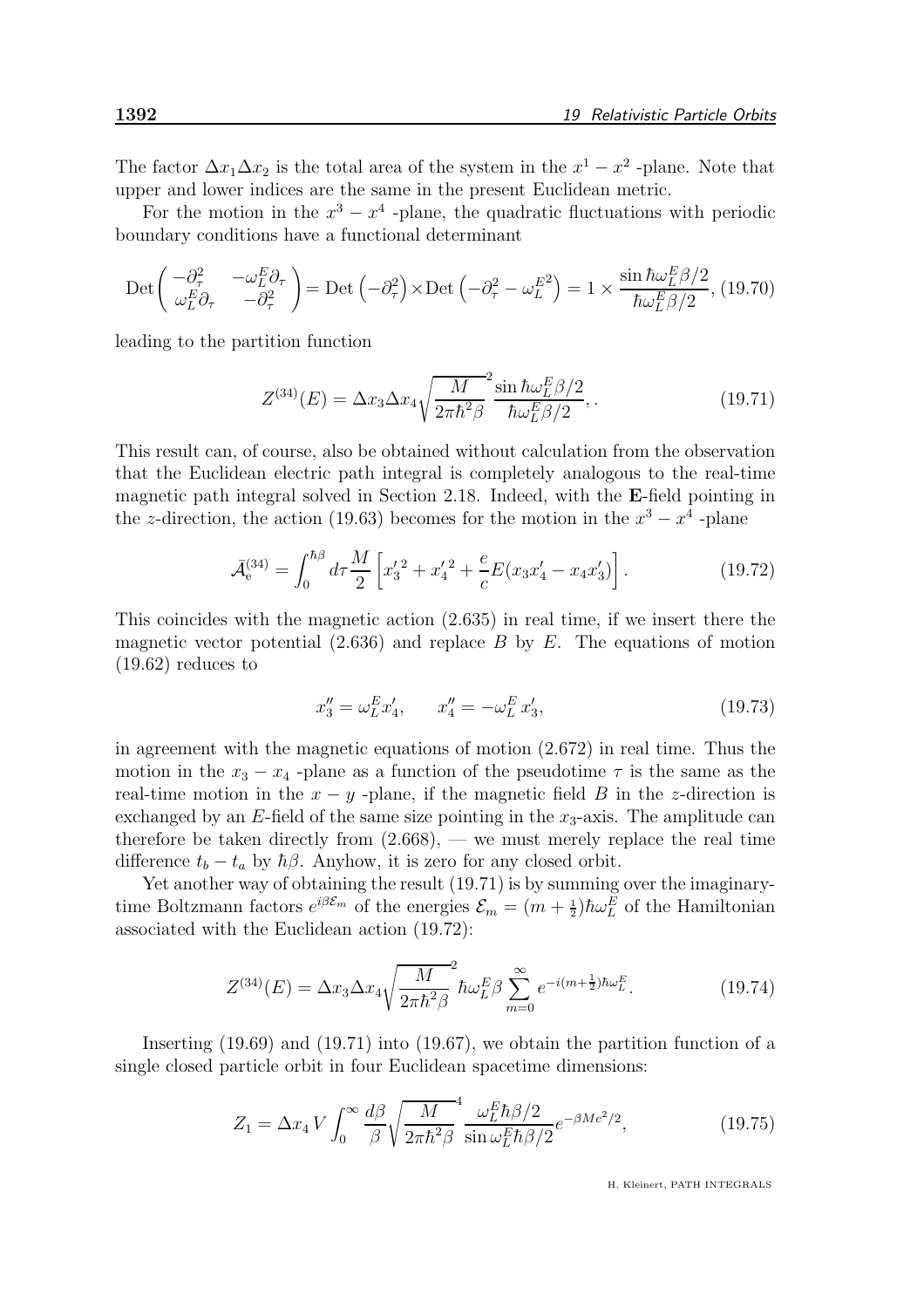where  $V = \Delta x_1 \Delta x_2 \Delta x_3$  is the total spatial volume. We now go over to real times by setting  $\Delta x_4 = ic\Delta t$ . By exponentiating the subtracted expression (19.75) as in Eq. (19.42), we go to a grand-canonical ensemble, and may identify  $Z_1$  with i times the effective electromagnetic action caused by fluctuating ensemble of particle loops

$$
Z_1 = i\Delta \mathcal{A}^{\text{eff}}/\hbar = i\Delta t V \Delta \mathcal{L}^{\text{eff}}/\hbar. \tag{19.76}
$$

The integral over  $\beta$  in (19.75) is divergent. In order to make it convergent, we perform two subtractions. In the subtracted expression we change the integration variable to the dimensionless  $\zeta = \beta M c^2 / 2$ , and obtain the effective Lagrangian density

$$
\Delta \mathcal{L}^{\text{eff}} = \hbar c \left(\frac{Mc}{\hbar}\right)^4 \frac{1}{4(2\pi)^2} \int_0^\infty \frac{d\zeta}{\zeta^3} \left[ \frac{E\zeta/E_c}{\sin E\zeta/E_c} - 1 - \frac{1}{6} \left(\frac{E}{E_c}\right)^2 \right] e^{-\zeta}.
$$
 (19.77)

The first subtraction has removed the divergence coming from the  $1/\zeta^3$ -singularity in the integrand. This produces a real infinite field-independent contribution to the effective action which can be omitted since it is unobservable by electromagnetic experiments.<sup>2</sup> After subtracting this divergence, the integral still contains a logarithmic divergence. It can be interpreted as a contribution proportional to  $E^2$  to the Lagrangian density

$$
\Delta \mathcal{L}_{div}^{\text{eff}} = \hbar c \left(\frac{Mc}{\hbar}\right)^4 \frac{1}{24(2\pi)^2} \left(\frac{E}{E_c}\right)^2 \int_0^\infty \frac{d\zeta}{\zeta} e^{-\zeta} = \frac{\alpha}{24\pi} \int_0^\infty \frac{d\zeta}{\zeta} e^{-\zeta} ,\qquad(19.78)
$$

which changes the original Maxwell term  $E^2/2$  to  $Z_AE^2/2$  with

$$
Z_A = 1 + \frac{\alpha}{12\pi} \int_0^\infty \frac{d\zeta}{\zeta} e^{-\zeta}.
$$
 (19.79)

According to the rules of renormalization theory, the prefactor is removed by renormalizing the field strength, replacing  $E \to E/Z_A^{1/2}$ , and identifying the replaced field with the physical, renormalized field  $E/Z_A^{1/2} \equiv E_R$ .

Due to the presence of the affective action, the vacuum is no longer time independent, put depends on time like  $e^{-i(H-i\Gamma\hbar/2)\Delta t/\hbar}$ . Thus the decay rate of the vacuum per unit volume is given by the imaginary part of the effective Lagrangian density

$$
\frac{\Gamma}{V} = \frac{2}{\hbar} \operatorname{Im} \Delta \mathcal{L}^{\text{eff}}.
$$
\n(19.80)

In order to calculate this we replace  $E\zeta/E_c$  by z in (19.77), and expand in the integrand

$$
\frac{z}{\sin z} = 1 + 2\sum_{n=1}^{\infty} (-1)^n \frac{z^2}{z^2 - n^2 \pi^2} = 2\sum_{n=1}^{\infty} (-1)^n \frac{\zeta^2}{\zeta^2 - \zeta_n^2}, \quad \zeta_n \equiv n\pi \frac{E_c}{E}.
$$
 (19.81)

<sup>&</sup>lt;sup>2</sup>This energy would, however, be observable in the cosmological evolution to be discussed in Subsection 19.2.3.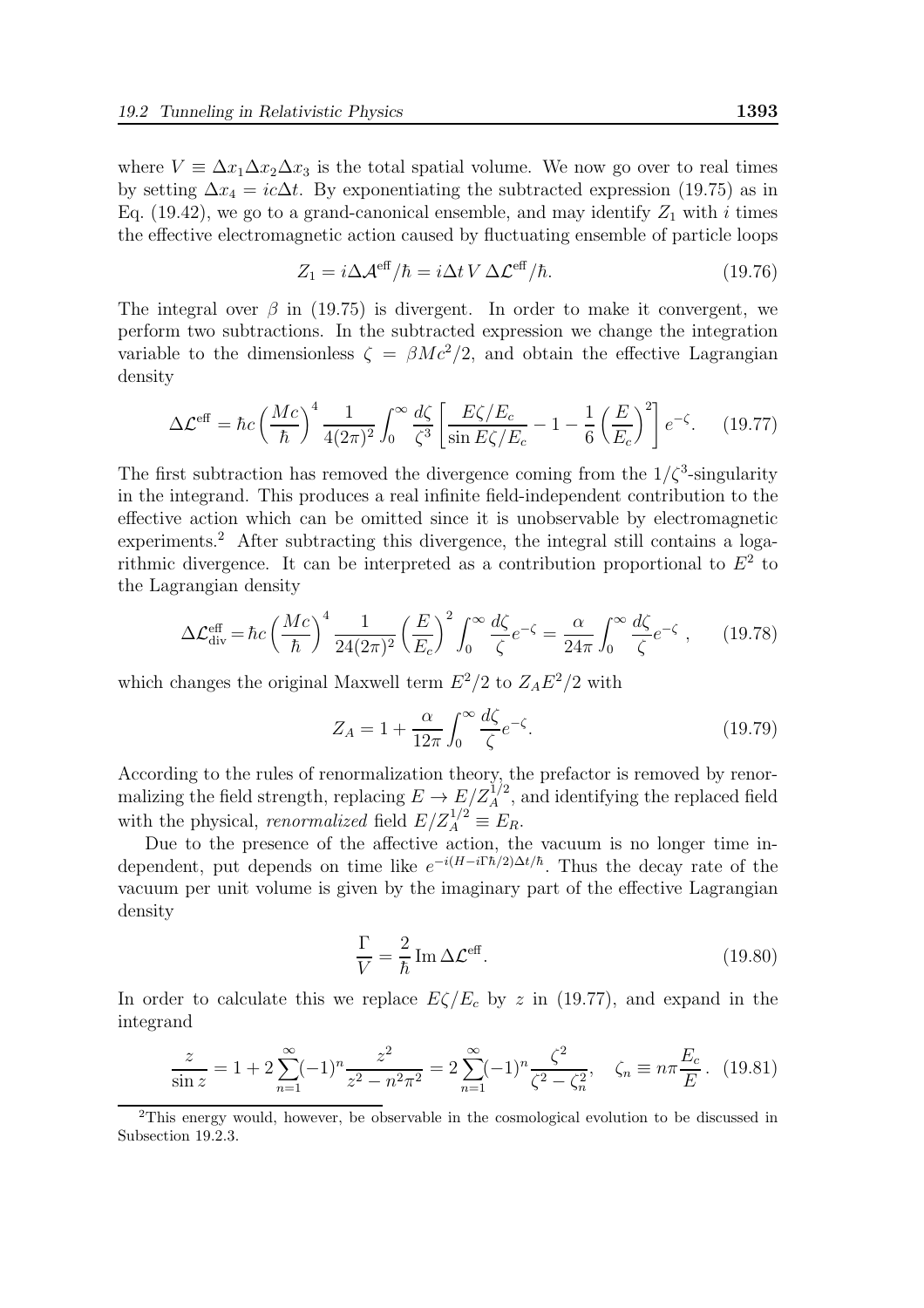Adding to the poles the usual infinitesimal  $i\eta$ -shifts in the complex plane (see p. 115), we replace with the help of the decomposition (1.329)

$$
\frac{\zeta}{\zeta^2 - \zeta_n^2} \to \frac{\zeta}{\zeta^2 - \zeta_n^2 + i\eta} = i \frac{\pi}{2} \delta(\zeta + \zeta_n) - i \frac{\pi}{2} \delta(\zeta - \zeta_n) + \zeta \frac{\mathcal{P}}{\zeta^2 - \zeta_n^2}.
$$
 (19.82)

The  $\delta$ -functions yield imaginary parts and thus directly the decay rate

$$
\frac{\Gamma}{V} = \frac{2}{\hbar} \text{Im} \mathcal{L}^{\text{eff}} = c \left( \frac{Mc}{\hbar} \right)^4 \left( \frac{E}{E_c} \right)^2 \frac{1}{4\pi^3} \frac{1}{2} \sum_{n=1}^{\infty} (-1)^{n-1} \frac{(-1)^{n-1}}{n^2} e^{-n\pi E_c/E}
$$
\n
$$
= \frac{1}{8\pi^3} \frac{e^2}{\hbar c} E^2 \sum_{n=1}^{\infty} \frac{(-1)^{n-1}}{n^2} e^{-n\pi E_c/E}.
$$
\n(19.83)

The principal values produce a real effective Lagrangian density

$$
\Delta \mathcal{L}_P^{\text{eff}} = \hbar c \left(\frac{Mc}{\hbar}\right)^4 \frac{1}{4(2\pi)^2} \mathcal{P} \int_0^\infty \frac{d\zeta}{\zeta^3} \left(\frac{E\zeta/E_c}{\sin E\zeta/E_c} - 1 - \frac{E^2\zeta^2}{6E_c^2}\right) e^{-\zeta}.\tag{19.84}
$$

If we expand

$$
\frac{z}{\sin z} = 1 + \frac{z^2}{6} + \frac{7}{360}z^4 + \frac{31}{15120}z^6 + \dots
$$
 (19.85)

and perform the integrals over  $\zeta$ , we find

$$
\Delta \mathcal{L}^{\text{eff}} = \hbar c \left(\frac{Mc}{\hbar}\right)^4 \frac{1}{4(2\pi)^2} \left[ \frac{7}{360} \left(\frac{E}{E_c}\right)^4 + \frac{31}{2520} \left(\frac{E}{E_c}\right)^6 + \ldots \right],
$$
 (19.86)

or

$$
\mathcal{L}^{\text{eff}} = \frac{1}{2} \left\{ E^2 + \frac{7\alpha^2}{180} \frac{(\hbar c)^3}{(Mc^2)^4} E^4 + \frac{31\pi\alpha^3}{315} \left[ \frac{(\hbar c)^3}{(Mc^2)^4} \right]^2 E^6 + \dots \right\},\qquad(19.87)
$$

The subscript  $P$  of  $\mathcal L$  has been omitted since the imaginary part of the effective Lagrangian density (19.83) has a vanishing Taylor expansion. Each coefficient in  $(19.87)$  is exact to leading order in  $\alpha$ .

The extra expansion terms in (19.87) imply that the physical vacuum has a nontrivial E-dependent dielectric constant  $\epsilon(E)$ . This is caused by the virtual creation and annihilation of particle-antiparticle pairs. Since the dielectric displacement  $D(E)$  is obtained from the first derivative of  $\mathcal{L}^{\text{eff}}$ , the dielectric constant is given by  $\epsilon(E) = D(E)/E = \partial \mathcal{L}^{\text{eff}}/E \partial E$ . From (19.87) we find the lowest expansion terms

$$
\epsilon(E) = 1 + \frac{7\alpha^2}{90} \frac{(\hbar c)^3}{(Mc^2)^4} E^2 + \frac{31\pi\alpha^3}{105} \left[ \frac{(\hbar c)^3}{(Mc^2)^4} \right]^2 E^4 + \dots \tag{19.88}
$$

Such a term gives rise to a small amplitude for photon-photon scattering in the vacuum, a process which has been observed in the laboratory.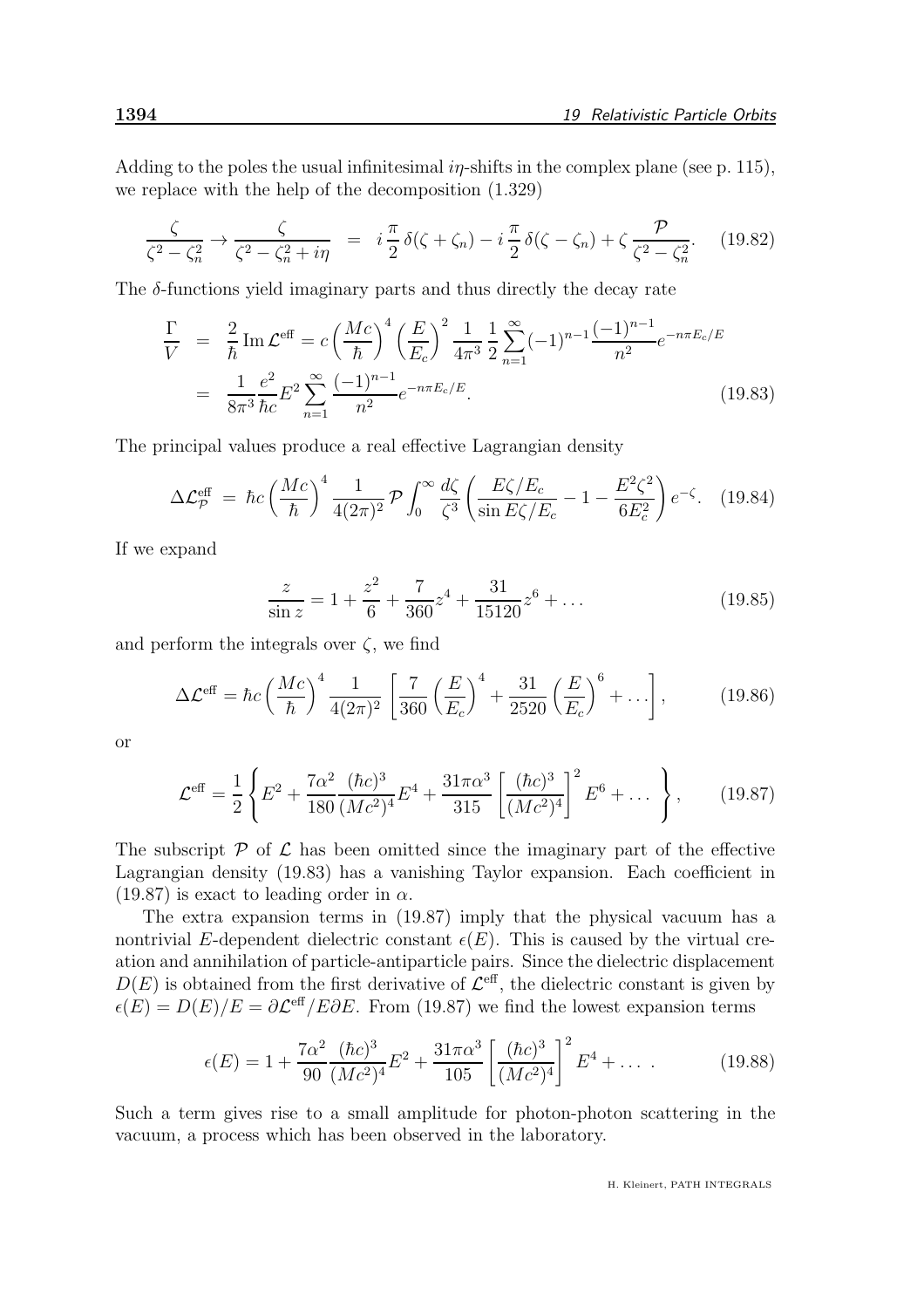Another way of evaluating (19.83) is based on the representation (19.74) of the partition function in terms of the energy eigenvalues  $\mathcal{E}_m = (m + \frac{1}{2})\hbar\omega_L^E$  of the Hamiltonian associated with (19.72). Then  $Z_1$  is given by

$$
Z_1 = \Delta x_4 V \int_0^\infty d\beta \sqrt{\frac{M}{2\pi\hbar^2 \beta}}^4 \omega_L^E \hbar \sum_{n=0}^\infty e^{-i(n+\frac{1}{2})\hbar \omega_L^E \beta}, \tag{19.89}
$$

Then the integral representation (19.77) becomes (before the subtraction)

$$
\Delta \mathcal{L}^{\text{eff}} = \hbar c \left(\frac{Mc}{\hbar}\right)^4 \frac{1}{2(2\pi)^2} \int_0^\infty \frac{d\zeta}{\zeta^2} \frac{E}{E_c} \left[ \sum_{m=0}^\infty e^{i(m + \frac{1}{2})2E\zeta/E_c} \right] e^{-\zeta}.
$$
 (19.90)

This can be rewritten as

$$
\Delta \mathcal{L}_{\text{reg}}^{\text{eff}} = \hbar c \left(\frac{Mc}{\hbar}\right)^4 \frac{i}{2(2\pi)^2} \left[ \sum_{k=4,6,\dots}^{\infty} \frac{(-1)^{k/2-1}}{(k-1)(k-2)} (2^{1-k} - 1) \zeta (1-k) 2^{k-1} \left(\frac{E}{E_c}\right)^k \right]_{\alpha=1},\tag{19.91}
$$

Expanding the terms in the sum in powers of  $E/E_c$  yields two divergent terms plus a regular series

$$
\Delta \mathcal{L}_{\text{reg}}^{\text{eff}} = \hbar c \left( \frac{Mc}{\hbar} \right)^4 \frac{i}{2(2\pi)^2} \left[ \int d\alpha \int d\alpha \sum_{k=4,6,...}^{\infty} \times \sum_{m=0}^{\infty} \frac{(-1)^{k/2-1}}{\alpha^k} (-1)^{k/2-1} [(m+\frac{1}{2})]^{k-1} 2^{k-1} \left( \frac{E}{E_c} \right)^k \right]_{\alpha=1} . \tag{19.92}
$$

Performing the sum over m using Riemann's zetafuntions  $(2.521)$ , this becomes

$$
\Delta \mathcal{L}_{\text{reg}}^{\text{eff}} = \hbar c \left(\frac{Mc}{\hbar}\right)^4 \frac{i}{2(2\pi)^2} \left[ \sum_{k=4,6,...}^{\infty} \frac{(-1)^{k/2-1}}{(k-1)(k-2)} (2^{1-k} - 1) \zeta (1-k) 2^{k-1} \left(\frac{E}{E_c}\right)^k \right]_{\alpha=1} (19.93)
$$

and coincides with the previous result (19.87).

#### Including Constant Magnetic Field parallel to Electric Field

Let us see how the decay rate (19.83) and the effective Lagrangian (19.77) are influenced by the presence of an additional constant B-field. This will at first be assumed to be parallel to the E-field, with both fields pointing in the z-direction. Then the action (19.68) for the motion in the  $x^1 - x^2$ -plane becomes

$$
\bar{\mathcal{A}}_{\rm e}^{(12)} = \int_0^{\hbar \beta} d\tau \frac{M}{2} \left[ x_1^{\prime 2} + x_2^{\prime 2} + \frac{e}{c} i B (x_1 x_2^{\prime} - x_2 x_1^{\prime}) \right]. \tag{19.94}
$$

The partition function in the  $x^1 - x^2$  -plane will therefore have the same form as (19.71), except with  $\omega_L^E$  replaced by  $i\omega_L^B$ :

$$
Z^{(12)}(B) = Z^{(34)}(iB). \tag{19.95}
$$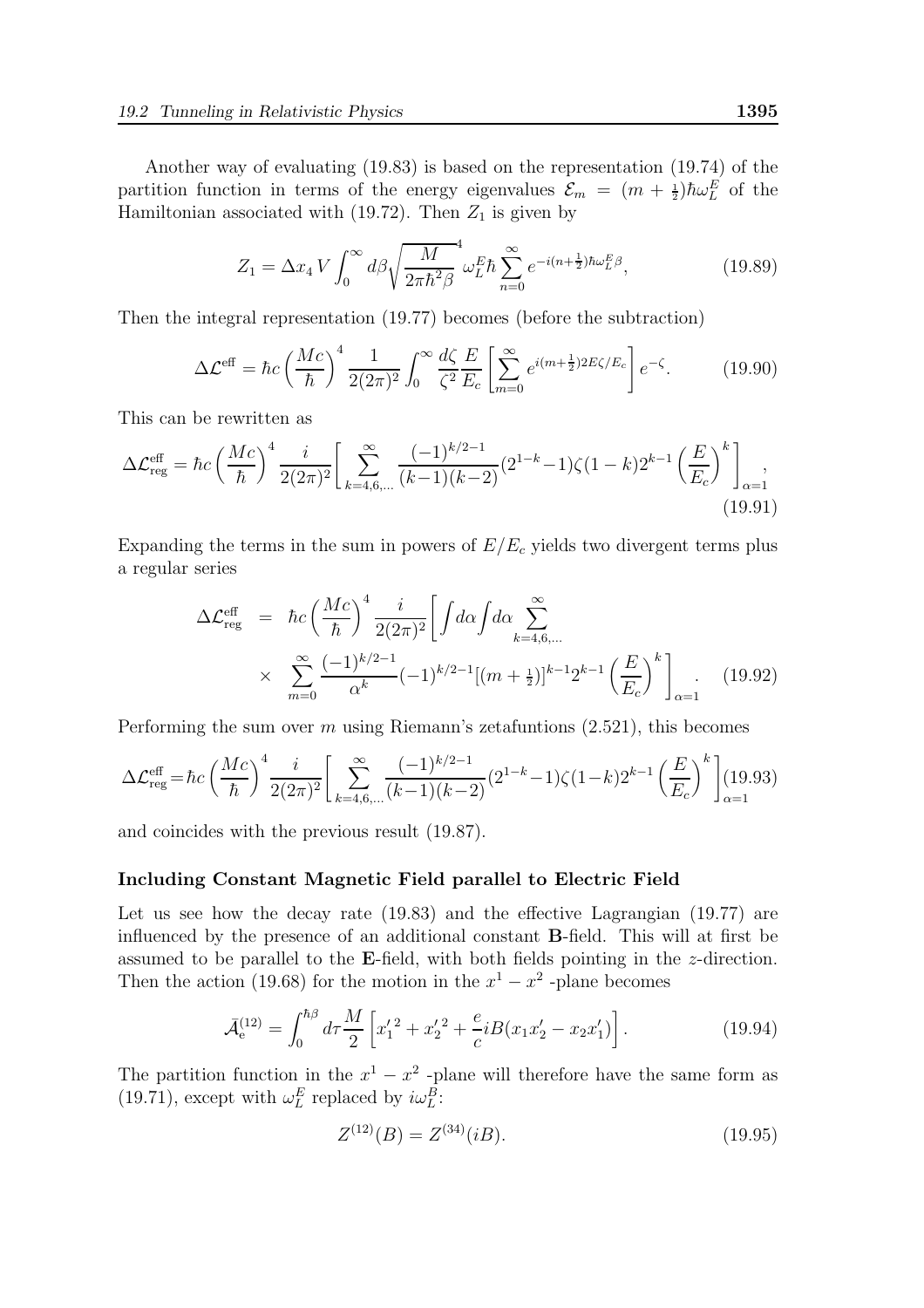Thus the B-field changes the partition function (19.89) of a single closed orbit to

$$
Z_1 = \Delta x_4 V \int_0^\infty \frac{d\beta}{\beta} \sqrt{\frac{M}{2\pi\hbar^2 \beta}}^4 \frac{\omega_L^E \hbar \beta/2}{\sin \omega_L^E \hbar \beta/2} \frac{\omega_L^B \hbar \beta/2}{\sinh \omega_L^B \hbar \beta/2} e^{-\beta Mc^2/2},\tag{19.96}
$$

and the effective Lagrangian (19.77) becomes

$$
\Delta \mathcal{L}^{\text{eff}} = \hbar c \left(\frac{Mc}{\hbar}\right)^4 \frac{1}{4(2\pi)^2} \int_0^\infty \frac{d\zeta}{\zeta^3} \left[ \frac{E\zeta/E_c}{\sin E\zeta/E_c} \frac{B\zeta/E_c}{\sinh B\zeta/E_c} - 1 - \frac{(E^2 - B^2)\zeta^2}{6E_c^3} \right] e^{-\zeta}.
$$
\n(19.97)

In the subtracted free-field term (19.78), the term  $E^2$  is changed to the Lorentzinvariant combination  $E^2 - B^2$ . The decay rate (19.83) is modified to

$$
\frac{\Gamma}{V} = \frac{2}{\hbar} \text{Im} \,\Delta \mathcal{L}^{\text{eff}} = c \left(\frac{Mc}{\hbar}\right)^4 \left(\frac{E}{E_c}\right)^2 \frac{1}{4\pi^3} \frac{1}{2} \sum_{n=1}^{\infty} (-1)^{n-1} \frac{1}{n^2} \frac{n\pi B/E}{\sinh n\pi B/E} e^{-n\pi E_c/E}.
$$
 (19.98)

In Eqs.  $(7.521)$ – $(7.525)$  we have shown that all results derived for parallel constant electric and magnetic fields remain valid if we replace  $E \to \mathcal{E}, B \to \mathcal{B}$ , where  $\mathcal E$  and  $\mathcal B$  are given in Eq. (7.524). After this we may expand the integrand in (19.97) in powers of  $\varepsilon$  and  $\beta$  using Eq. (19.85),

$$
\frac{1}{\tau^3} \frac{e\beta\tau}{\sin e\beta\tau} \frac{e\epsilon\tau}{\sinh e\epsilon\tau} = \frac{1}{\tau^3} - \frac{e^2}{6\tau} \left(\epsilon^2 - \beta^2\right) + e^4 \frac{\tau}{360} \left(7\epsilon^4 - 10\epsilon^2\beta^2 + 7\beta^4\right) \n- e^6 \frac{\tau^3}{1520} \left(31\epsilon^6 - 49\epsilon^4\beta^2 + 49\epsilon^2\beta^4 - 31\beta^6\right) + \dots
$$
\n(19.99)

and obtain the effective Lagrangian the fields generalizing (19.87):

$$
\mathcal{L}^{\text{eff}} = \frac{1}{2} \left\{ (\mathbf{E}^2 - \mathbf{B}^2) + \frac{7\alpha^2}{180} \frac{(\hbar c)^3}{(Mc^2)^4} (\mathbf{E}^2 - \mathbf{B}^2)^2 + \frac{31\pi\alpha^3}{315} \left[ \frac{(\hbar c)^3}{(Mc^2)^4} \right]^2 (\mathbf{E}^2 - \mathbf{B}^2) [2(\mathbf{E}^2 - \mathbf{B}^2)^2 - 4(\mathbf{E}\mathbf{B})^2] + \dots \right\}, (19.100)
$$

For strong fields, a saddle point approximation to the generalized version of the integral (19.97) yields the asymptotic form

$$
\mathcal{L}^{\text{eff}} \equiv -\frac{e^2}{192\pi^2} (\mathbf{E}^2 - \mathbf{B}^2) \log \left[ -4e^2 \frac{(\hbar c)^3}{(Mc^2)^4} (\mathbf{E}^2 - \mathbf{B}^2) \right] + \dots \tag{19.101}
$$

# Spin-1/2 Particles

We anticipate the small modification which is necessary to obtain the analogous result for spin-1/2 fermions: The tools for this will be developed in Subsections 19.5.1– 19.5.3. The relevant formula has actually been derived before in Eq. (7.520). Extending that equation to a constant field tensor that contains both magnetic and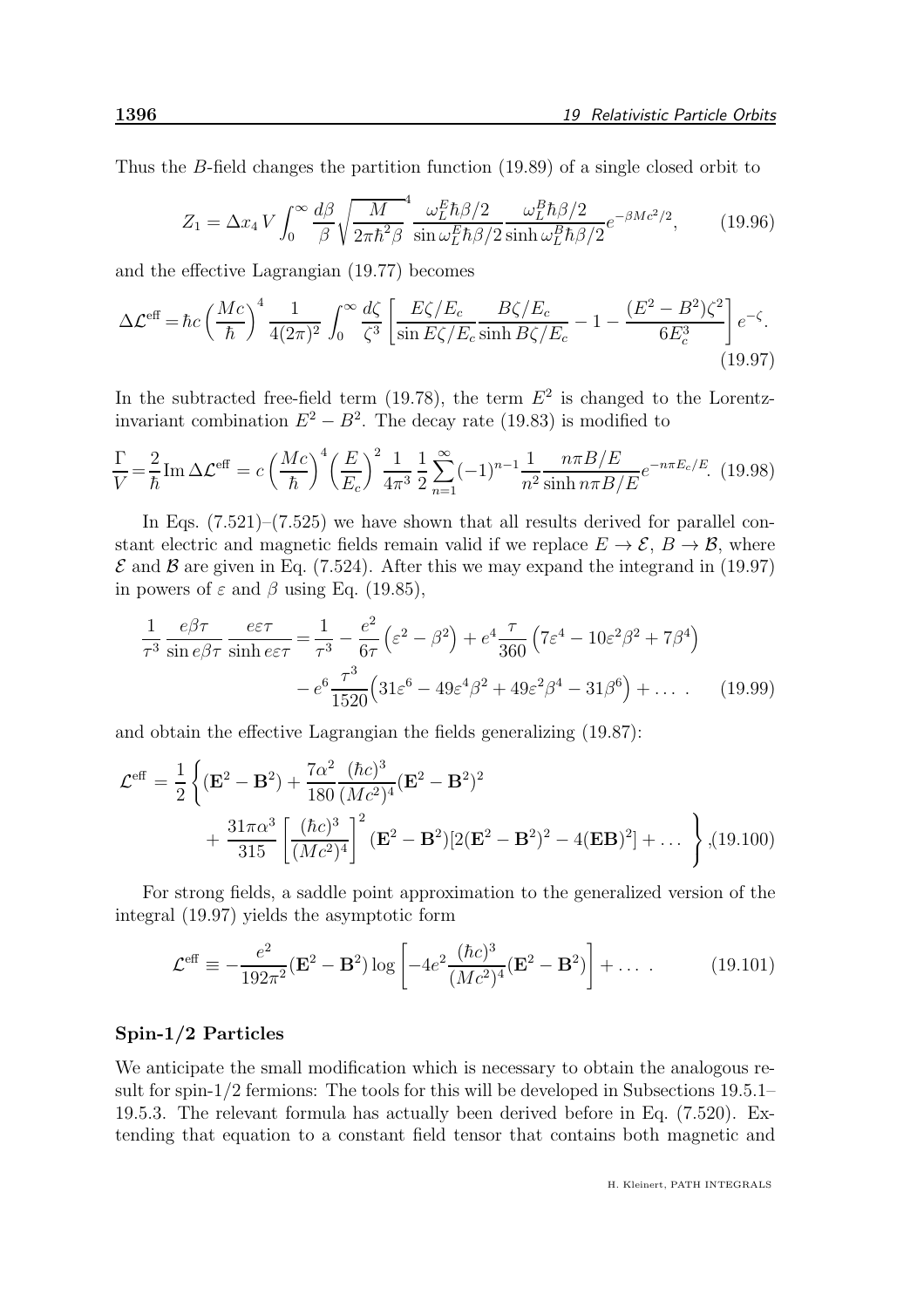electric fields, and going to imaginary time  $\tau = \lambda/c$  and antiperiodic boundary conditions in the interval  $t_b - t_a = i\hbar\beta$ , we find the functional determinant

$$
4\,\mathrm{Det}^{1/2}\left(-g_{\mu\nu}\,\partial_{\lambda} + i\frac{e}{Mc^2}F_{\mu\nu}\right) = 4\,\mathrm{det}^{1/2}\left(\cosh\frac{e}{Mc}F_{\mu\nu}\frac{\hbar\beta}{2}\right),\tag{19.102}
$$

with an ordinary determinant of the  $4 \times 4$ -dimensional matrix of the cosin on the right-hand side. According to Eqs. (7.520) and (7.525), the result is

$$
4\,\mathrm{Det}^{1/2}\left(-g_{\mu\nu}\,\partial_{\lambda} + i\frac{e}{Mc^2}F_{\mu\nu}\right) = 4\cosh(\mu_B\mathcal{B}\beta/2)\cos(\mu_B\mathcal{E}\beta/2). \tag{19.103}
$$

where  $\mu_B = e\hbar/Mc$  is the Bohr magneton (2.649), and B and E are defined in Eq. (7.525)

For a purely electric field, the right-hand side becomes  $4\cos(\mu_B E\beta/2)$  =  $4\cos(\omega_L^E\hbar\beta/2)$  [recall (19.66)]. Multiplying the cos-factor into the expansion (19.81), this is modified to

$$
z\frac{\cos z}{\sin z} = 1 + 2\sum_{n=1}^{\infty} \frac{z^2}{z^2 - n^2 \pi^2} = 2\sum_{n=1}^{\infty} \frac{\zeta^2}{\zeta^2 - \zeta_n^2}, \quad \zeta_n \equiv n\pi \frac{E_c}{E}.
$$
 (19.104)

Performing now the singular integral over  $\zeta$  in (19.77), we obtain for the decay rate the same formula as in (19.83), except that the alternating signs are absent. The factor 4 in (19.103) reduces to a factor 2 in the effective action. The resulting effective Lagrangian density for spin-1/2 fermions is therefore

$$
\Delta \mathcal{L}_{\text{spin}_{2}^{\pm}}^{\text{eff}} = -\hbar c \left(\frac{Mc}{\hbar}\right)^{4} \frac{1}{2(2\pi)^{2}} \int_{0}^{\infty} \frac{d\zeta}{\zeta^{3}} \left(\frac{E\zeta/E_{c}}{\tan E\zeta/E_{c}} - 1 + \frac{E^{2}\zeta^{2}}{3E_{c}^{3}}\right) e^{-\zeta}, \tag{19.105}
$$

a result first derived by Heisenberg and Euler in 1935 [8]. Its imaginary part yields the decay rate of the vacuum due to pair creation

$$
\frac{\Gamma_{\text{spin}\frac{1}{2}}}{V} = \frac{2}{\hbar} \text{Im} \Delta \mathcal{L}_{\text{spin}\frac{1}{2}}^{\text{eff}} = c \left(\frac{Mc}{\hbar}\right)^4 \left(\frac{E}{E_c}\right)^2 \frac{1}{4\pi^3} \sum_{n=1}^{\infty} \frac{1}{n^2} e^{-n\pi E_c/E}
$$
\n
$$
= \frac{1}{4\pi^3} \frac{e^2}{\hbar c} E^2 \sum_{n=1}^{\infty} \frac{1}{n^2} e^{-n\pi E_c/E}.
$$
\n(19.106)

The reason for the reduction from 4 to 2 is that the sum over bosonic paths has to be first divided by a factor 2 to remove their orientation, before the fermionic factor 4 is applied. This procedure is not so obvious at this point but will be understood later in Subsection 19.5.2. The remaining factor 2 accounts for the two spin orientations of the charged particles.

The Taylor series

$$
\frac{z}{\tan z} = 1 - \frac{z^2}{3} - \frac{1}{45}z^4 - \frac{2}{945}z^6 - \dots
$$
 (19.107)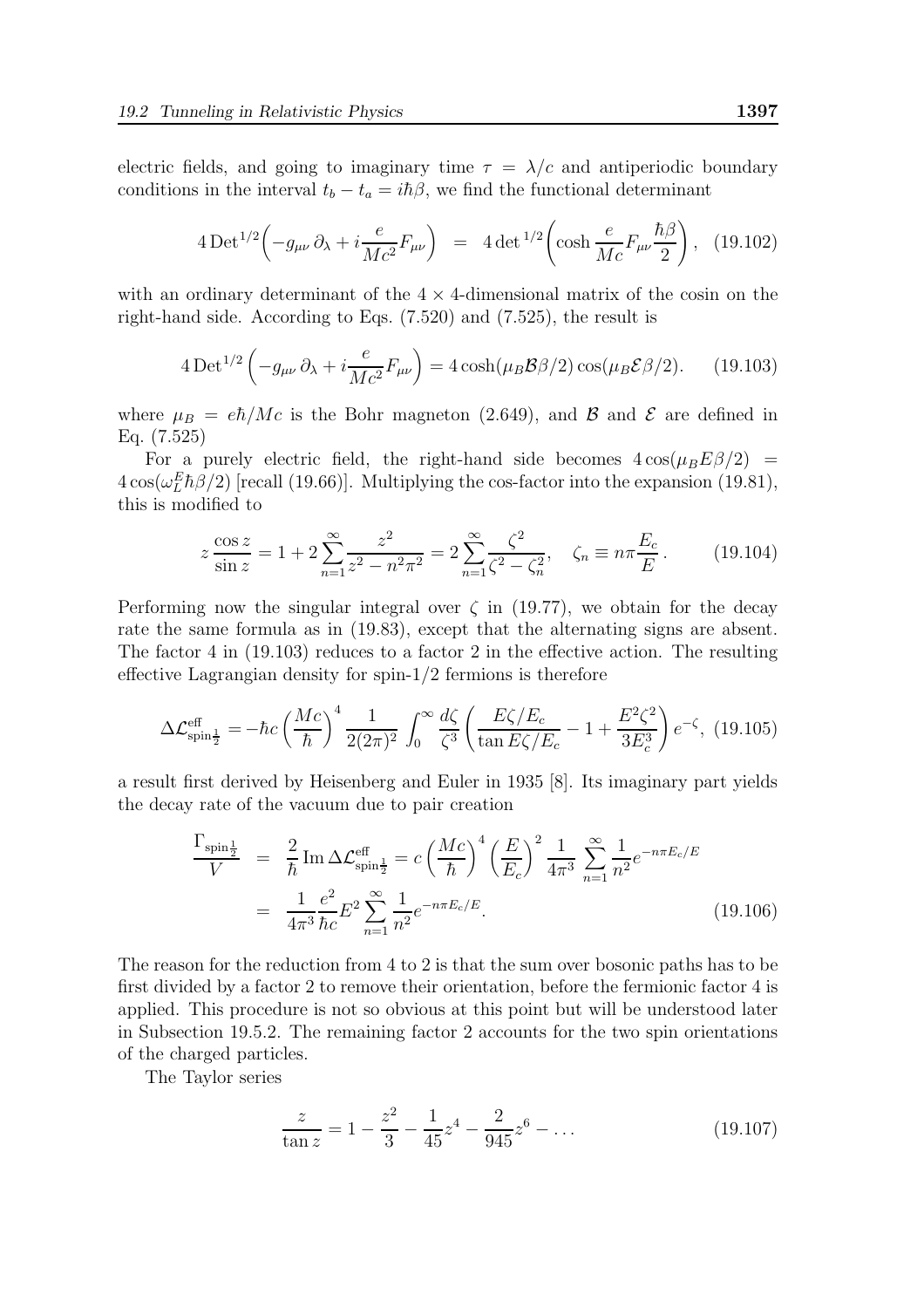in the integrand of (19.105) leads to the expansion

$$
\Delta \mathcal{L}^{\text{eff}} = \hbar c \left(\frac{Mc}{\hbar}\right)^4 \frac{2}{16\pi^2} \left[ \frac{1}{45} \left(\frac{E}{E_c}\right)^4 + \frac{4}{315} \left(\frac{E}{E_c}\right)^6 + \ldots \right],\tag{19.108}
$$

so that

$$
\mathcal{L}^{\text{eff}} = \frac{1}{2} \left\{ E^2 + \frac{4\alpha^2}{45} \frac{(\hbar c)^3}{(Mc^2)^4} E^4 + \frac{64\pi\alpha^3}{315} \left[ \frac{(\hbar c)^3}{(Mc^2)^4} \right]^2 E^6 + \dots \right\}.
$$
 (19.109)

The term proportional to  $\alpha^2$ -term implies a small amplitude for photon-photon scattering which can be observed in the laboratory [9].

As in the boson result (19.100), each coefficient is exact to leading order in  $\alpha$ , and the virtual creation and annihilation of fermion-antifermion pairs gives the physical vacuum a nontrivial E-dependent dielectric constant

$$
\epsilon(E) = \frac{1}{E} \frac{\partial \mathcal{L}^{\text{eff}}}{\partial E} = 1 + \frac{8\alpha^2}{45} \frac{(\hbar c)^3}{(Mc^2)^4} E^2 + \frac{64\pi\alpha^3}{105} \left[ \frac{(\hbar c)^3}{(Mc^2)^4} \right]^2 E^4 + \dots \quad (19.110)
$$

If we admit also a constant **B**-field parallel to  $\bf{E}$ , the formulas (19.106) and (19.105) for the spin- $\frac{1}{2}$ -particles are modified in the same way as the bosonic formulas (19.83) and (19.84), except that the determinant (19.102) in spinor space introduces a further factor  $\cosh(eB/Mc)$ . Thus we obtain

$$
\Delta \mathcal{L}_{\text{spin}_{2}^{\pm}}^{\text{eff}} = -\hbar c \left(\frac{Mc}{\hbar}\right)^{4} \frac{1}{2(2\pi)^{2}} \int_{0}^{\infty} \frac{d\zeta}{\zeta^{3}} \left[ \frac{E\zeta/E_{c}}{\tan E\zeta/E_{c}} \frac{B\zeta/E_{c}}{\tanh B\zeta/E_{c}} - 1 + \frac{(E^{2} - B^{2})\zeta^{2}}{3E_{c}^{3}} \right] e^{-\zeta}.
$$
\n(19.111)

For a general combination of constant electric and magnetic fields, we simply exchange E and B by the Lorentz invariants  $\varepsilon$  and  $\beta$ . From the imaginary part we obtain the decay rate

$$
\frac{\Gamma_{\text{spin}\frac{1}{2}}}{V} = \frac{2}{\hbar} \operatorname{Im} \Delta \mathcal{L}_{\text{spin}\frac{1}{2}}^{\text{eff}} = c \left(\frac{Mc}{\hbar}\right)^4 \left(\frac{\varepsilon}{E_c}\right)^2 \frac{1}{4\pi^3} \sum_{n=1}^{\infty} \frac{1}{n^2} \frac{n\pi\beta/\varepsilon}{\tanh n\pi\beta/\varepsilon} e^{-n\pi E_c/\varepsilon} . (19.112)
$$

For strong fields, a saddle point approximation to the generalized integral (19.105) yields the asymptotic form

$$
\mathcal{L}^{\text{eff}} \equiv -\frac{e^2}{48\pi^2} (\mathbf{E}^2 - \mathbf{B}^2) \log \left[ -4e^2 \frac{(\hbar c)^3}{(Mc^2)^4} (\mathbf{E}^2 - \mathbf{B}^2) \right] + \dots \tag{19.113}
$$

#### 19.2.2 Birth of Universe

A similar tunneling phenomenon could explain the birth of the expanding universe  $[10]$ .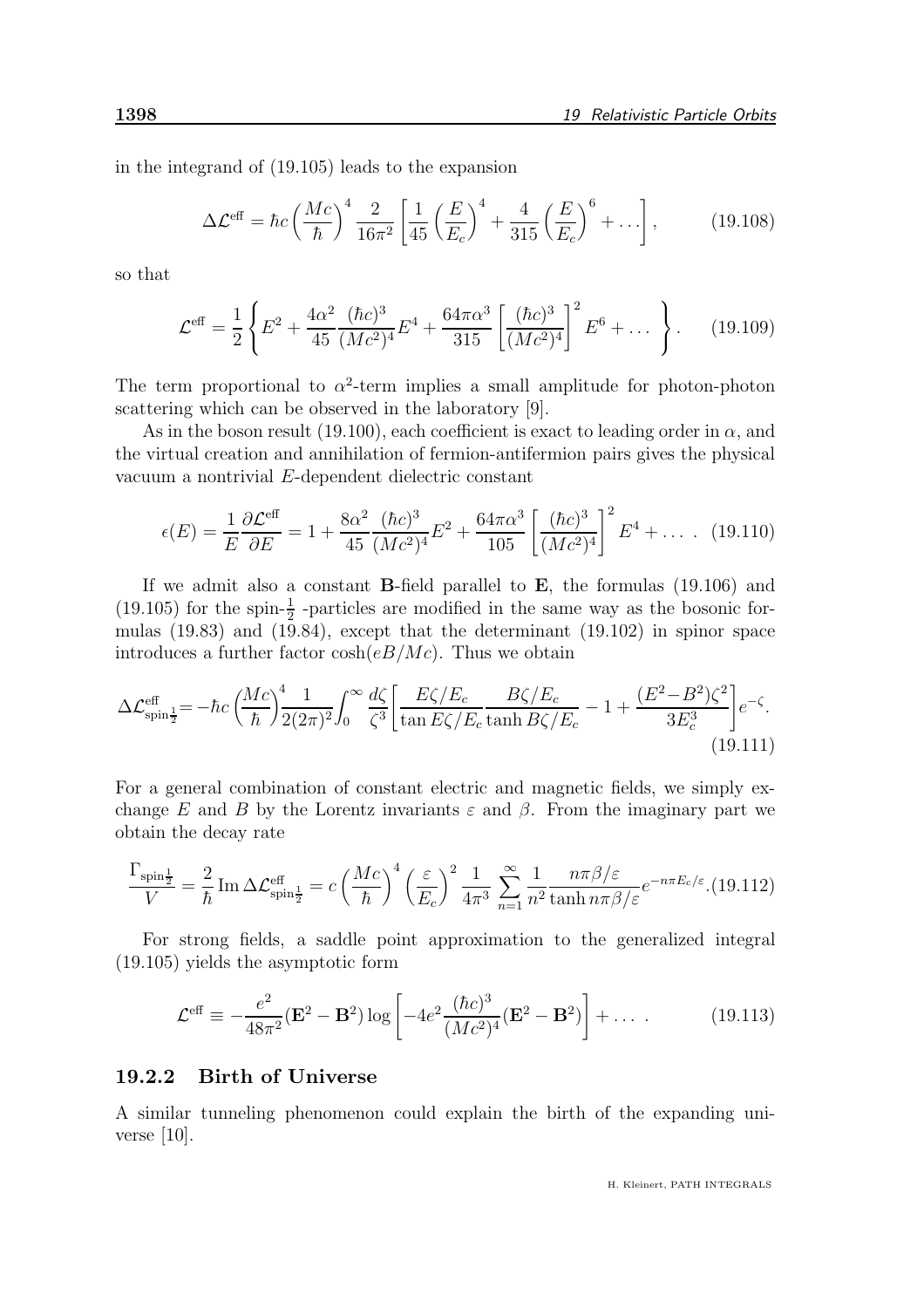As an idealization of the observed density of matter, the universe is usually assumed to be isotropic and homogeneous. Then it is convenient to describe it by a coordinate frame in which the metric is rotationally invariant. To account for the expansion, we have to allow for an explicit time dependence of the spatial part of the metric. In the spatial part, we choose coordinates which participate in the expansion. They can be imagined as being attached to the gas particles in a homogenized universe. Then the time passing at each coordinate point is the proper time. In this context it is the so-called *cosmic standard time* to be denoted by  $t$ . We imagine being an observer at a coordinate point with  $dx^{i}/dt = 0$ , and measure t by counting the number of orbits of an electron around a proton in a hydrogen atom, starting from the moment of the big bang (forgetting the fact that in the early time of the universe, the atom does not yet exist).

#### Geometry

With this time calibration, the component  $g_{00}$  of the metric tensor is identically equal to unity

$$
g_{00}(x) \equiv 1,\tag{19.114}
$$

such that at a fixed coordinate point, the proper time coincides with the coordinate time,  $d\tau = dt$ . Moreover, since all clocks in space follow the same prescription, there is no mixing between time and space coordinates, a property called time orthogonality, so that

$$
g_{0i}(x) \equiv 0. \tag{19.115}
$$

As a consequence, the Christoffel symbol  $\bar{\Gamma}_{00}^{\mu}$  [recall (10.7)] vanishes identically:

$$
\bar{\Gamma}_{00}{}^{\mu} \equiv \frac{1}{2} g^{\mu\nu} (\partial_0 g_{0\nu} + \partial_0 g_{0\nu} - g_{00}) \equiv 0. \tag{19.116}
$$

This is the mathematical way of expressing the fact that a particle sitting at a coordinate point, which has  $dx^{i}/dt = 0$ , and thus  $dx^{\mu}/dt = u^{\mu} = (c, 0, 0, 0)$ , experiences no acceleration

$$
\frac{du^{\mu}}{d\tau} = -\bar{\Gamma}_{00}{}^{\mu}c^2 = 0.
$$
 (19.117)

The coordinates themselves are trivially comoving.

Under the above condition, the invariant distance has the general form

$$
ds^{2} = c^{2}dt^{2} - {^{(3)}}g_{ij}(x)dx^{i}dx^{j}.
$$
\n(19.118)

We now impose the spatial isotropy upon the spatial metric  $g_{ij}$ . Denote the spatial length element by dl, so that

$$
dl^2 = {}^{(3)}g_{ij}(x)dx^i dx^j.
$$
 (19.119)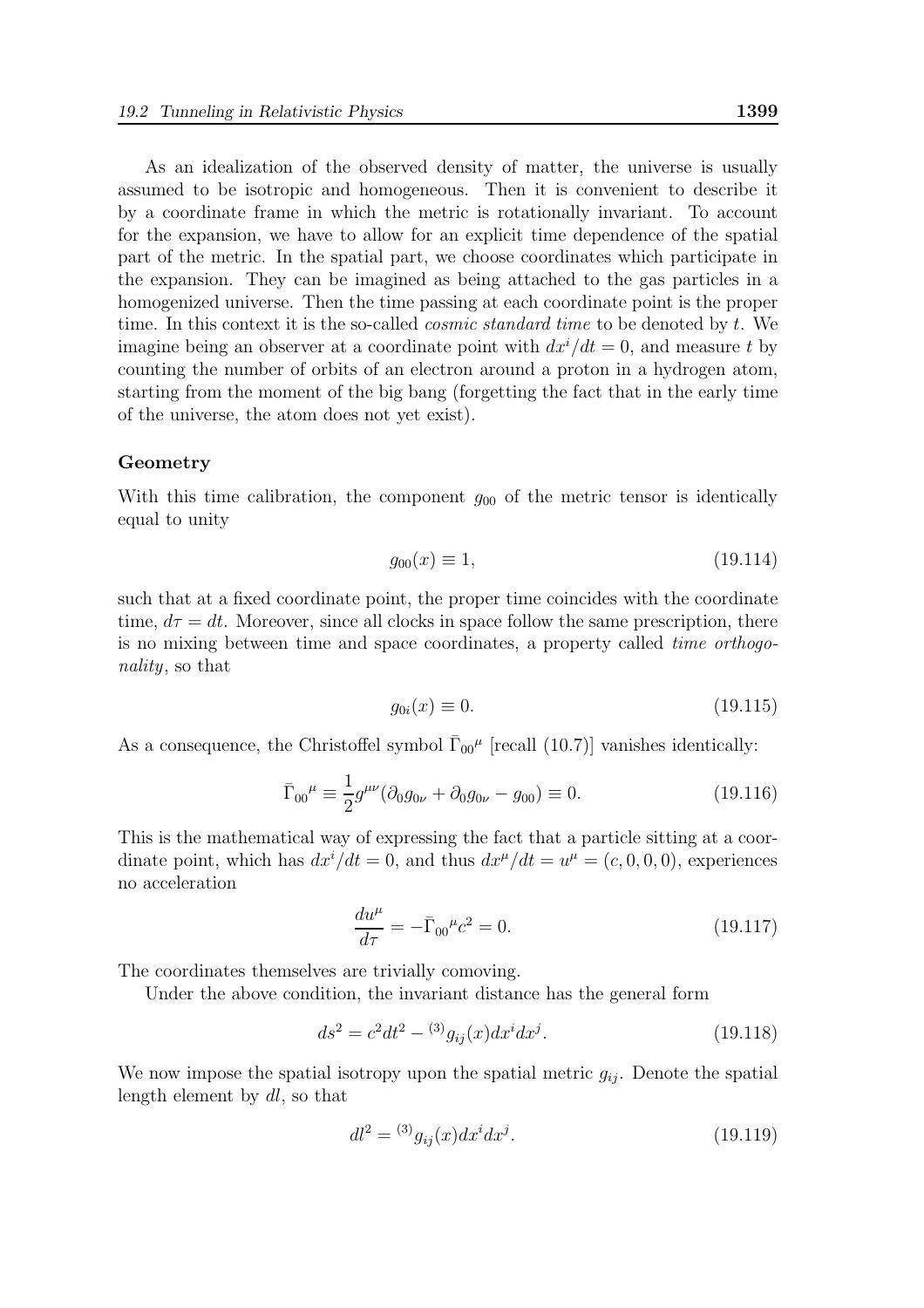The isotropy and homogeneity of space is most easily expressed by considering the spatial curvature  ${}^{(3)}R_{ijk}{}^l$  calculated from the spatial metric  ${}^{(3)}g_{ij}(x)$ . The space corresponds to a spherical surface. If its radius is  $a$ , the curvature tensor is, according to Eq. (10.161),

$$
^{(3)}R_{ijkl}(x) = \frac{1}{a^2} \left[ {}^{(3)}g_{il}(x) {}^{(3)}g_{jk}(x) - {}^{(3)}g_{ik}(x) {}^{(3)}g_{jl}(x) \right]. \tag{19.120}
$$

The derivation of this expression in Section 10.4 was based on the assumption of a spherical space whose curvature  $K \equiv 1/a^2$  is positive. If we allow also for hyperbolic and parabolic spaces with negative and vanishing curvature, and characterize these by a constant

$$
k = \begin{cases} 1 & \text{spherical} \\ 0 & \text{parabolic} \\ -1 & \text{hyperbolic} \end{cases} \text{ universe}, \qquad (19.121)
$$

then the prefactor  $1/a^2$  in (19.120) is replaced by  $K \equiv k/a^2$ . For  $k = -1$  and 0, the space has an open topology and an infinite total volume.

The Ricci tensor and curvature scalar are in these three cases [compare (10.163) and (10.156)]

$$
^{(3)}R_{il} = k\frac{2}{a^2}g_{il}(x), \qquad ^{(3)}R = k\frac{6}{a^2}.
$$
 (19.122)

By construction it is obvious that for  $k = 1$ , the three-dimensional space has a closed topology and a finite spatial volume which is equal to the surface of a sphere of radius a in four dimensions

$$
{}^{4}S^{a} = 2\pi^{2}a^{3}.
$$
\n(19.123)

A circle in this space has maximal radius a and a maximal circumference  $2\pi a$ . A sphere with radius  $r_0 < a$  has a volume

$$
{}^{(3)}V_{r_0}^a = \int_0^{2\pi} d\varphi \int_0^{\pi} d\theta \sin \theta \int_0^r dr \frac{r^2}{\sqrt{1 - r^2/a^2}}
$$
(19.124)  
=  $4\pi \left( \frac{a^3}{2} \arcsin \frac{r_0}{a} - \frac{a^2 r_0}{2} \sqrt{1 - \frac{r_0^2}{a^2}} \right).$ 

For small  $r_0$ , the curvature is irrelevant and the volume depends on  $r_0$  like the usual volume of a sphere in three dimensions:

$$
{}^{(3)}V_{r_0}^a \approx V_{r_0} = \frac{4\pi}{3} r_0^2. \tag{19.125}
$$

For  $r_0 \to a$ , however, <sup>(3)</sup> $V_{r_0}^a$  approaches a saturation volume  $2\pi a^3$ .

The analogous expressions for negative and zero curvature are obvious.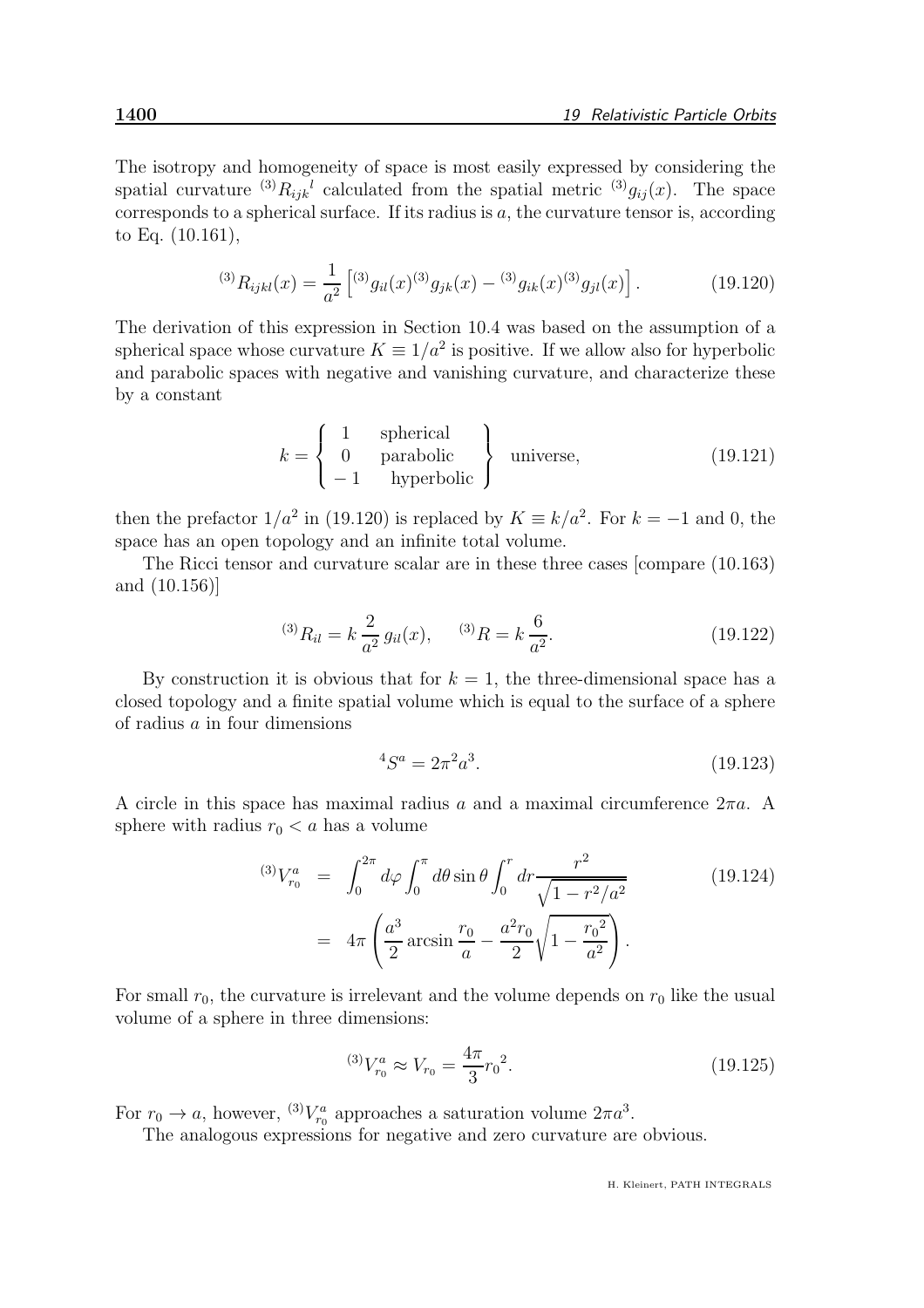# Robertson-Walker Metric

In spherical coordinates, the four-dimensional invariant distance (19.118) defines the Robertson-Walker metric.

$$
ds^2 = c^2 dt^2 - dl^2 \tag{19.126}
$$

$$
dl^2 = \frac{dr^2}{1 - kr^2/a^2} + r^2(d\theta^2 + \sin^2\theta d\varphi^2). \tag{19.127}
$$

It will be convenient to introduce, instead of r, the angle  $\alpha$  on the surface of the four-sphere, such that

$$
r = a \sin \alpha. \tag{19.128}
$$

Then the metric has the four-dimensional angular form

$$
ds^{2} = c^{2}dt^{2} - a^{2}(t)[d\alpha^{2} + f^{2}(\alpha)(d\theta^{2} + \sin^{2}\theta d\varphi^{2})],
$$
 (19.129)

where for spherical, parabolic, and hyperbolic spaces,  $f(\alpha)$  is equal to

$$
f(\alpha) = \begin{cases} \sin \alpha & k = 1, \\ \alpha & k = 0, \\ \sinh \alpha & k = -1. \end{cases}
$$
 (19.130)

In order to have maximal symmetry, it is useful to absorb  $a(t)$  into the time and define a new timelike variable  $\eta$  by

$$
c \, dt = a(\eta) \, d\eta,\tag{19.131}
$$

so that the invariant distance is measured by

$$
ds^{2} = a^{2}(\eta)[d\eta^{2} - d\alpha^{2} - f^{2}(\alpha)(d\theta^{2} + \sin^{2}\theta d\varphi^{2})].
$$
 (19.132)

Then the metric is simply

$$
g_{\mu\nu} = a^2(\eta) \begin{pmatrix} 1 & & & \\ & -1 & & \\ & & -f^2(\alpha) & \\ & & & -f^2(\alpha) \sin^2 \theta, \end{pmatrix}
$$
 (19.133)

and the Christoffel symbols become

$$
\Gamma_{00}{}^{0} = \frac{a_{\eta}}{a}, \ \ \Gamma_{00}{}^{i} = 0, \ \ \Gamma_{0i}{}^{0} = 0, \ \ \Gamma_{0i}{}^{j} = \frac{a_{\eta}}{a} \delta_{i}{}^{j}, \ \ \Gamma_{ij}{}^{0} = -\frac{a_{\eta}}{a^{3}} g_{ij}, \ \ \Gamma_{ij}{}^{k} = 0, (19.134)
$$

where the subscripts denote derivatives with respect to the corresponding variables:

$$
a_{\eta} \equiv \frac{da}{d\eta} = \frac{a}{c} \frac{da}{dt} \equiv \frac{a}{c} a_t.
$$
 (19.135)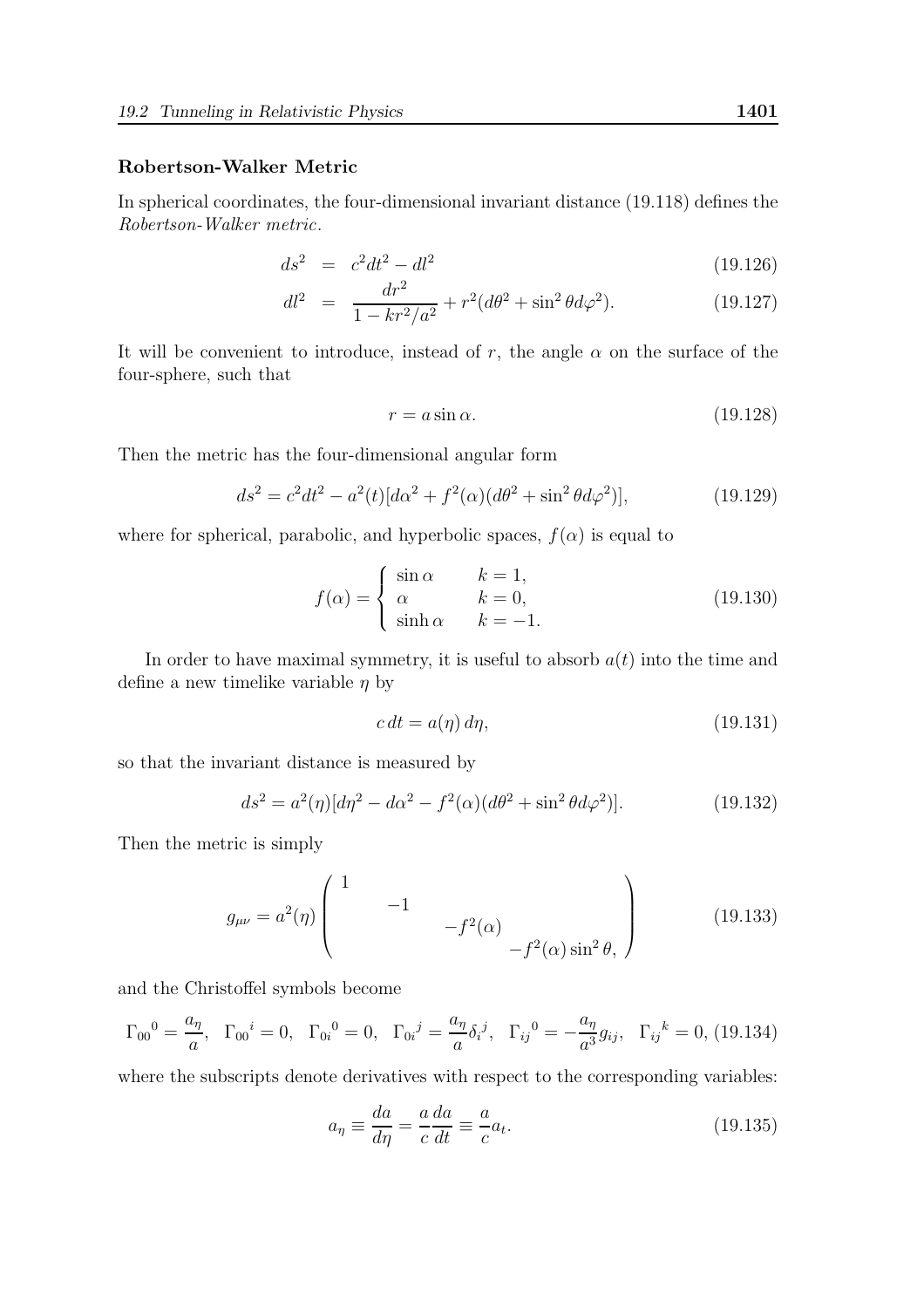We now calculate the 00-component of the Ricci tensor:

$$
R_{00} = \partial_{\mu} \Gamma_{00}{}^{\mu} - \partial_{0} \Gamma_{\mu 0}{}^{\mu} - \Gamma_{\mu 0}{}^{\nu} \Gamma_{0 \nu}{}^{\mu} + \Gamma_{00}{}^{\mu} \Gamma_{\nu \mu}{}^{\nu}.
$$
 (19.136)

Inserting the Christoffel symbols (19.134) we find

$$
\partial_{\mu} \Gamma_{00}{}^{\mu} - \partial_{0} \Gamma_{\mu 0}{}^{\mu} = -\partial_{0} \Gamma_{i0}{}^{i} = -3 \frac{d}{d\eta} \frac{a_{\eta}}{a} = -3 \frac{1}{a^{2}} \left( a_{\eta \eta} a - a_{\eta}^{2} \right),
$$
\n(19.137)

$$
\Gamma_{\mu 0}{}^{\nu} \Gamma_{0\nu}{}^{\mu} = \Gamma_{00}{}^{0} \Gamma_{00}{}^{0} + \Gamma_{00}{}^{i} \Gamma_{0i}{}^{0} + \Gamma_{i0}{}^{0} \Gamma_{00}{}^{i} + \Gamma_{i0}{}^{j} \Gamma_{0j}{}^{i} = \left(\frac{a_{\eta}}{a}\right)^{2} + 3\left(\frac{a_{\eta}}{a}\right)^{2}, (19.138)
$$
  
\n
$$
\Gamma_{00}{}^{\mu} \Gamma_{\nu \mu}{}^{\nu} = \Gamma_{00}{}^{0} \Gamma_{00}{}^{0} + \Gamma_{00}{}^{0} \Gamma_{i0}{}^{i} + \Gamma_{00}{}^{i} \Gamma_{0i}{}^{0} + \Gamma_{00}{}^{i} \Gamma_{ki}{}^{k} = \left(\frac{a_{\eta}}{a}\right)^{2} + 3\left(\frac{a_{\eta}}{a}\right)^{2}, (19.139)
$$

so that

$$
R_{00} = -\frac{3}{a^2}(aa_{\eta\eta} - a_{\eta}^2), \qquad R_0^0 = g^{00}R_{00} = -\frac{3}{a^4}(aa_{\eta\eta} - a_{\eta}^2). \tag{19.140}
$$

The other components can be determined by relating them to the three-dimensional curvature tensor <sup>(3)</sup> $R_{ij}$  which has the simple form (19.120). So we calculate

$$
R_{ij} = R_{\mu ij}{}^{\mu} = R_{kij}{}^{k} + R_{0ij}{}^{0}
$$
  
=  ${}^{(3)}R_{ij} - \Gamma_{kj}{}^{0}\Gamma_{i0}{}^{k} + \Gamma_{ij}{}^{0}\Gamma_{k0}{}^{k} + R_{0ij}{}^{0}$ . (19.141)

Inserting

$$
R_{0ij}{}^0 = \partial_0 \Gamma_{ij}{}^0 - \partial_i \Gamma_{0j}{}^0 - \Gamma_{0j}{}^l \Gamma_{il}{}^0 - \Gamma_{0j}{}^0 \Gamma_{i0}{}^0 + \Gamma_{ij}{}^l \Gamma_{0l}{}^0 + \Gamma_{ij}{}^0 \Gamma_{00}{}^0, \quad (19.142)
$$

$$
^{(3)}R_{ij} = k\frac{2}{a^2}g_{ij} \tag{19.143}
$$

and the above Christoffel symbols (19.134) gives

$$
R_{ij} = -\frac{1}{a^4} (2ka^2 + a_\eta^2 + aa_{\eta\eta}) g_{ij}
$$
 (19.144)

and thus a curvature scalar

$$
R = g^{00} R_{00} + g^{ij} R_{ij} = -\frac{1}{a^2} \left[ \frac{3}{a^2} (a a_{\eta\eta} - a_{\eta}^2) \right] - \frac{3}{a^4} (2ka^2 + a_{\eta}^2 + a a_{\eta\eta})
$$
  
= 
$$
-\frac{6}{a^3} (a_{\eta\eta} + ka).
$$
 (19.145)

# Action and Field Equation

In the absence of matter, the Einstein-Hilbert action of the gravitational field is

$$
\stackrel{f}{\mathcal{A}} = \int d^4x \sqrt{-g} \stackrel{f}{\mathcal{L}} = -\frac{1}{2\kappa} \int d^4x \sqrt{-g} (R + 2\lambda), \tag{19.146}
$$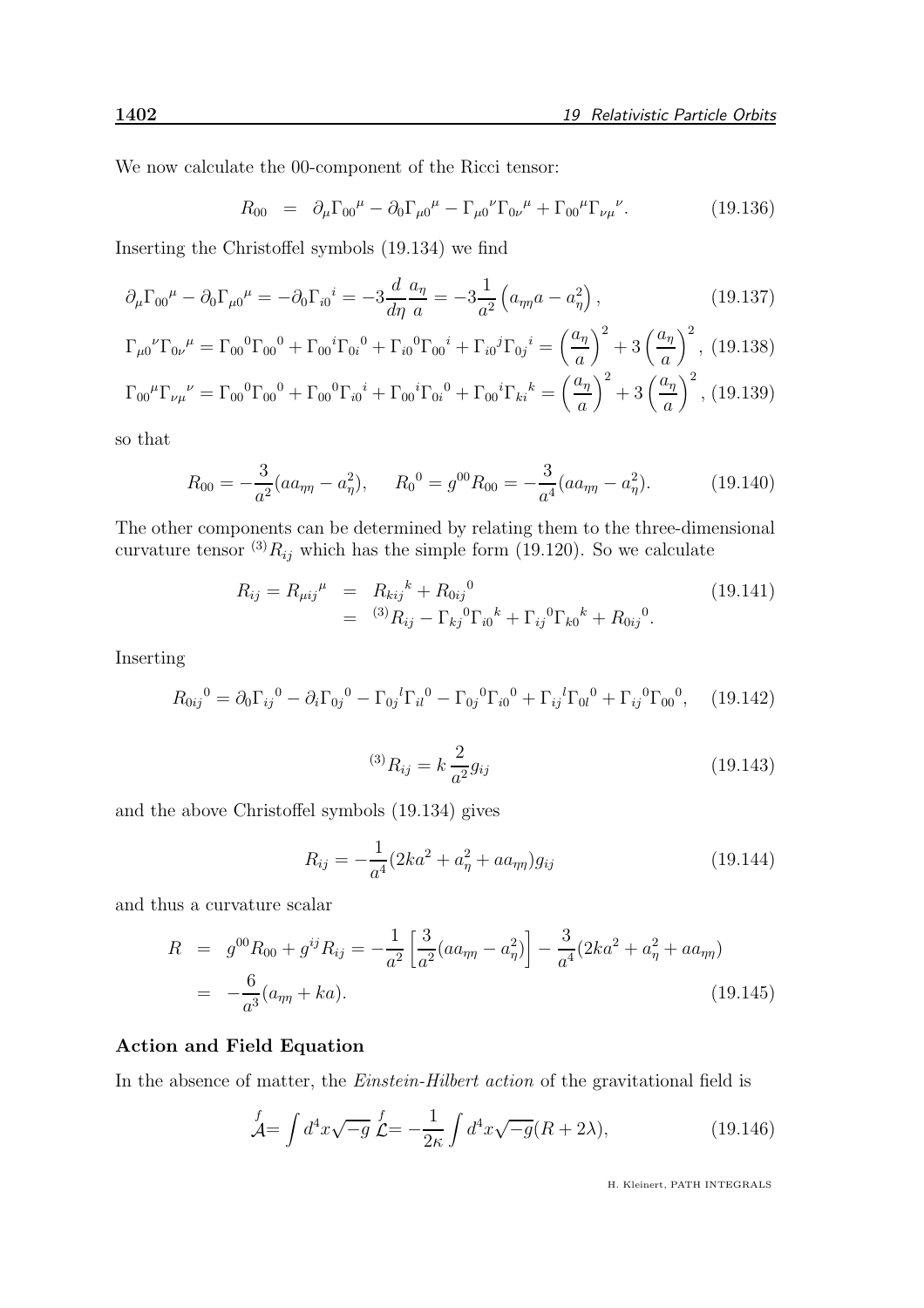were  $\kappa$  is related to Newton's gravitational constant

$$
G_N \approx 6.673 \cdot 10^{-8} \,\text{cm}^3 \text{g}^{-1} \text{s}^{-2} \tag{19.147}
$$

by

$$
\frac{1}{\kappa} = \frac{c^3}{8\pi G_N}.\tag{19.148}
$$

A natural length scale of gravitational physics is the Planck length, which can be formed from a combination of Newton's gravitational constant (19.147), the light velocity  $c \approx 3 \times 10^{10}$  cm/s, and Planck's constant  $\hbar \approx 1.05459 \times 10^{-27}$ :

$$
l_{\rm P} = \left(\frac{c^3}{G_N \hbar}\right)^{-1/2} \approx 1.615 \times 10^{-33} \,\text{cm}.\tag{19.149}
$$

It is the Compton wavelength  $l_P \equiv \hbar/m_P c$  associated with the Planck mass

$$
m_{\rm P} = \left(\frac{c\hbar}{G_N}\right)^{1/2} \approx 2.177 \times 10^{-5} \,\text{g} = 1.22 \times 10^{22} \,\text{MeV/c}^2. \tag{19.150}
$$

The constant  $1/\kappa$  in the action (19.146) can be expressed in terms of the Planck length as

$$
\frac{1}{\kappa} = \frac{\hbar}{8\pi l_P^2}.\tag{19.151}
$$

If we add to (19.146) a matter action and vary to combined action with respect to the metric  $g_{\mu\nu}$ , we obtain the *Einstein equation* 

$$
\frac{1}{\kappa} \left( R_{\mu\nu} - \frac{1}{2} g_{\mu\nu} R - \lambda g_{\mu\nu} \right) = T_{\mu\nu},\tag{19.152}
$$

where  $T_{\mu\nu}$  is the energy-momentum tensor of matter. The constant  $\lambda$  is called the cosmological constant. It is believed to arise from the zero-point oscillations of all quantum fields in the universe.

A single field contributes to the Lagrangian density  $\stackrel{f}{\mathcal{L}}$  in (19.146) a term  $-\Lambda \equiv$  $-\lambda/\kappa$  which is typically of the order of  $\hbar/l_P^4$ . For bosons, the sign is positive, for fermions negative, reflecting the filling of all negative-energy in the vacuum. A constant of this size is much larger than the present experimental estimate. In the literature one usually finds estimates for the dimensionless quantity

$$
\Omega_{\lambda 0} \equiv \frac{\lambda c^2}{3H_0^2}.
$$
\n(19.153)

where  $H_0$  is the Hubble constant, whose inverse is roughly the lifetime of the universe

$$
H_0^{-1} \approx 14 \times 10^9 \,\text{years.} \tag{19.154}
$$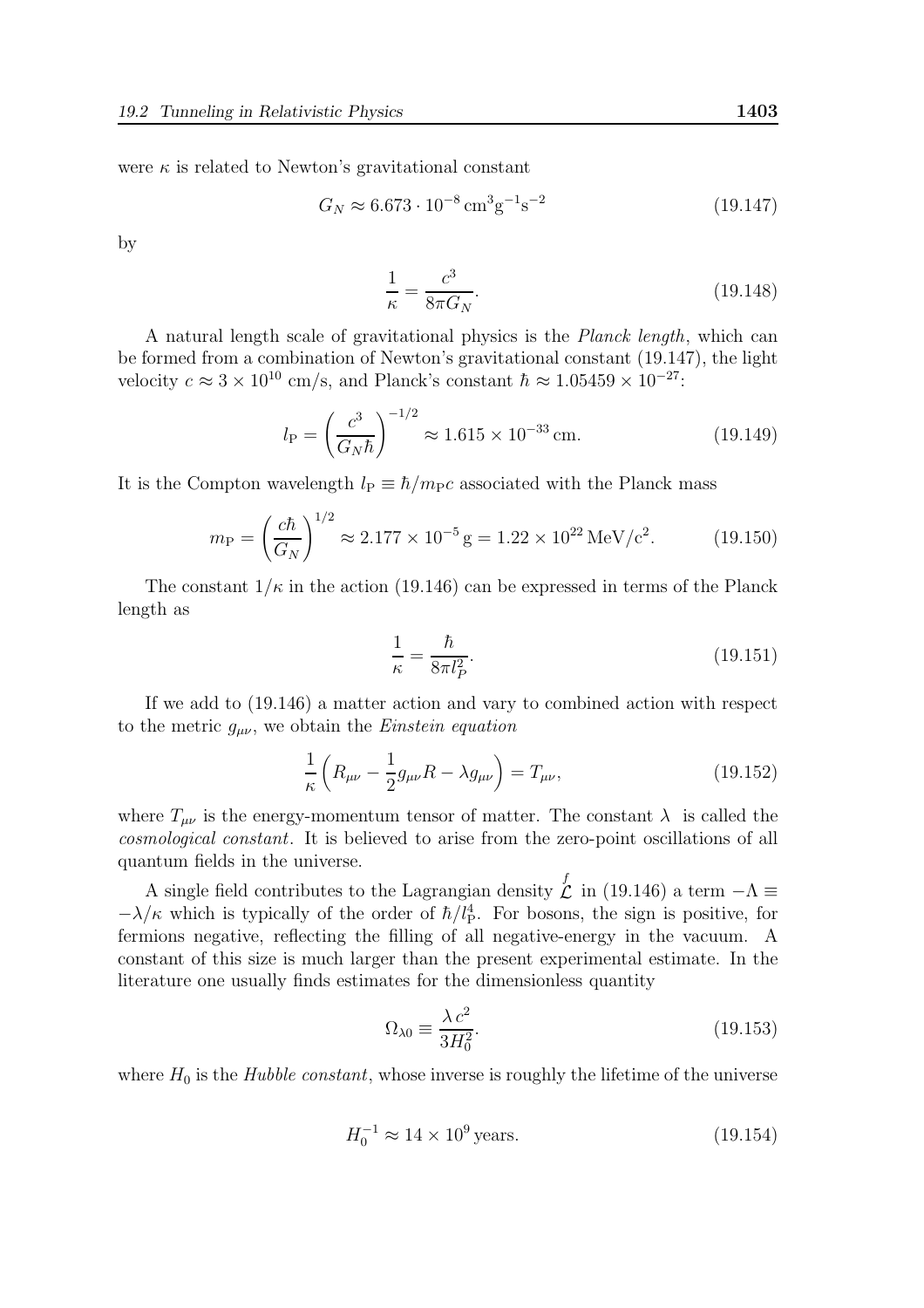Present fits to distant supernovae and other cosmological data yield the estimate  $[11]$ 

$$
\Omega_{\lambda 0} \approx 0.68 \pm 0.10. \tag{19.155}
$$

The associated cosmological constant  $\lambda$  has the value

$$
\lambda = \Omega_{\lambda 0} \frac{3H_0^2}{c^2} \approx \frac{\Omega_{\lambda 0}}{(6.55 \times 10^{27} \,\text{cm})^2} \approx \frac{\Omega_{\lambda 0}}{(6.93 \times 10^9 \,\text{ly})^2} \approx \frac{\Omega_{\lambda 0}}{(2.14 \, R_{\text{universe}})^2}.
$$
 (19.156)

Note that in the presence of  $\lambda$ , the Schwarzschild solution around a mass M has the metric

$$
ds^{2} = B(r)c^{2}dt^{2} - B^{-1}dr^{2} - r^{2}d\theta^{2} - r^{2}\sin^{2}\theta d\phi^{2},
$$
\t(19.157)

with

$$
B(r) = 1 - \frac{2MG_N}{c^2r} - \frac{2}{3}\lambda r^2 = 1 - \frac{M}{m_P} \frac{l_P}{r} - \frac{2}{3} \Omega_{\lambda 0} \frac{r^2}{(2.14 R_{\text{universe}})^2}.
$$
 (19.158)

The  $\lambda$ -term adds a small repulsion to Newton's force between mass points. if the distances are the order of the radius of the universe.

The value of the constant  $\Lambda$  associated with (19.155) is

$$
\Lambda = \frac{\lambda}{\kappa} = \Omega_{\lambda 0} \frac{3H_0^2}{c^2} \frac{l_{\rm P}^2}{8\pi} \approx 10^{-122} \frac{\hbar}{l_{\rm P}^4}.
$$
\n(19.159)

Such a small prefactor can only arise from an almost perfect cancellation of the contributions of boson and fermion fields. This cancellation is the main reason for postulating a broken supersymmetry in the universe, in which every boson has a fermionic counterpart. So far, the known particle spectra show no trace of such a symmetry. Thus there is need to explain it by some other not yet understood mechanism.

The simplest model of the universe governed by the action (19.146) is called Friedmann model or Friedmann universe.

# 19.2.3 Friedmann Model

Inserting (19.140) and (19.145) into the 00-component of the Einstein equation (19.152), we obtain the equation for the energy

$$
\frac{3}{a^4} \left( a_\eta^2 + k a^2 \right) - \lambda = \kappa T_0^0. \tag{19.160}
$$

In terms of the cosmic standard time  $t$ , the general equation reads

$$
3\left[\left(\frac{a_t}{a}\right)^2 + k\frac{c^2}{a^2}\right] - \lambda c^2 = c^2 \kappa T_0^0.
$$
 (19.161)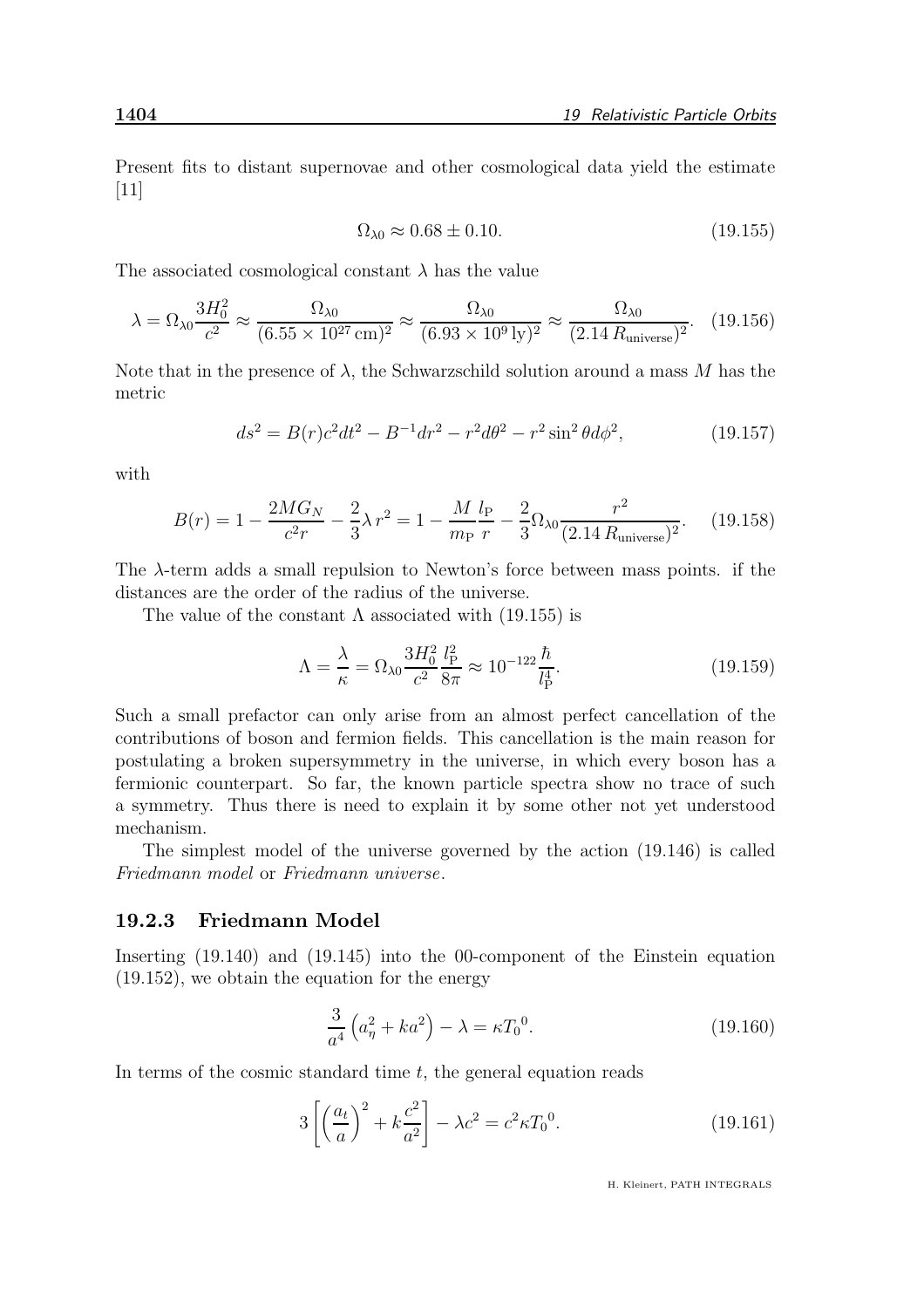The simplest Friedmann model is based on an energy-momentum tensor  $T_0^0$  of an ideal pressure-less gas of mass density  $\rho$ :

$$
T_{\mu}^{\ \nu} = c\rho u_{\mu}u^{\nu},\tag{19.162}
$$

where  $u^{\mu}$  are the velocity four-vectors  $u^{\mu} = (\gamma, \gamma \mathbf{v}/c)$  of the particles whose components are  $u^{\mu} = (\gamma, \gamma \mathbf{v}/c)$  with  $\gamma \equiv 1/\sqrt{1 - v^2/c^2}$  if the four components transform like  $(dx^0 = cdt, dx)$ . The gas is assumed to be at rest in our comoving coordinates. so that only the  $T_0^0$ -component is nonzero:

$$
T_0^0 = c\rho. \t\t(19.163)
$$

This component is invariant under the time transformation (19.131).

As a fortunate accident, this component of the Einstein equation has no  $a_{mn}a$ term. Thus we may simply study the first-order differential equation

$$
\frac{3}{a^4} \left( a_\eta^2 + k a^2 \right) - \lambda = c \kappa \rho. \tag{19.164}
$$

Since the total volume of the universe is  $2\pi a^3$ , we can express  $\rho$  in terms of the total mass  $M$  as follows

$$
\rho = \frac{M}{2\pi^2 a^3}.\tag{19.165}
$$

In this way we arrive at the differential equation

$$
\frac{3}{a^4}(a_\eta^2 + ka^2) - \lambda = \frac{\kappa Mc}{2\pi^2 a^3} = \frac{4G_N M}{\pi c^2 a^3}.
$$
 (19.166)

This equation of motion can also be obtained in another way. We express the action (19.146) in terms of  $a(\eta)$  using the equation (19.180) for R. We use the volume (19.123) and the relation (19.131) to rewrite the integration measure as

$$
\int d^4x \sqrt{-g} = \int dt^{(4)} S^a = 2\pi^2 \int d\eta \, a^4(\eta), \tag{19.167}
$$

so that

$$
\mathcal{A} = \frac{2\pi^2}{2\kappa} \int d\eta \left[ 6a(a_{\eta\eta} + ka) - 2\lambda a^4 \right] \; \hat{=} \; \frac{2\pi^2}{\kappa} \int d\eta \left[ -3a_{\eta}^2 + 3ka^2 - \lambda a^4 \right]. (19.168)
$$

The second expression arises from the first by a partial integration and ignoring the boundary terms which do not influence the equation of motion. The above matter is described by the action

$$
\mathcal{A} = -\int d^4x \sqrt{-g}c\rho = -2\pi^2 \int d\eta \frac{Mc}{2\pi^2} a(\eta). \tag{19.169}
$$

Variation with respect to a yields the Euler-Lagrange equation

$$
6(a_{\eta\eta} + ka) - 4\lambda a^3 - \frac{\kappa Mc}{2\pi^2} = 0.
$$
 (19.170)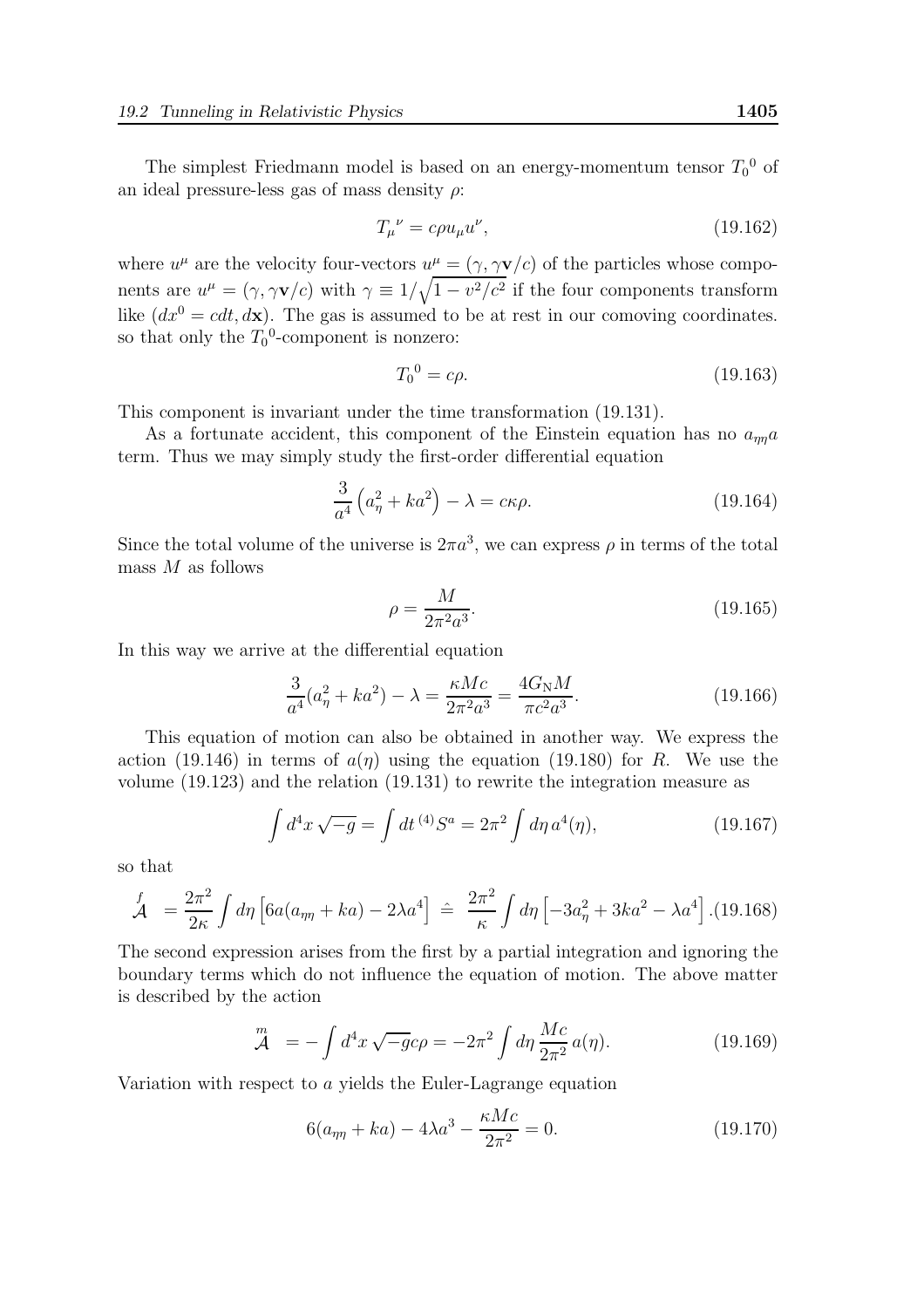Note that in terms of the Robertson-Walker time  $t$  [recall (19.131)], the equation of motion reads

$$
\ddot{a} = \frac{\lambda}{3}a - \frac{1}{6} \frac{\kappa Mc}{2\pi^2 a^2}.
$$
 (19.171)

As one should expect, the cosmological expansion is slowed down by matter, due to the gravitational attraction. A positive cosmological constant, on the other hand, accelerates the expansion. At the special value

$$
\lambda = \lambda_{\text{Einstein}} \equiv \frac{\kappa Mc}{2\pi^2 a^3} = \frac{4G_N M}{\pi c^2 a^3} = \frac{4\pi G_N \rho}{c},\tag{19.172}
$$

the two effects cancel each other and there exist a time-independent solution at a radius a and a density  $\rho$ . This is the cosmological constant which Einstein chose before Hubble's discovery of the expanding universe to agree with Hoyle's steadystate model of the universe (a choice which he later called the biggest blunder of his life).

Multiplying (19.170) by  $a_n$  and integration over  $\eta$  yields the pseudo-energy conservation law

$$
3(a_{\eta}^{2} + ka^{2}) - \lambda a^{4} - \frac{\kappa Mc}{2\pi^{2}}a = \text{const},
$$
\n(19.173)

in agreement with (19.166) for a vanishing pseudo-energy.

This equation may also be written as

$$
a_{\eta}^{2} + ka^{2} - a_{\max}a - \frac{\lambda}{3}a^{4} = 0,
$$
\n(19.174)

where

$$
a_{\text{max}} \equiv \frac{\kappa M c}{6\pi^2} = \frac{4G_{\text{N}}M}{3\pi c^2}.
$$
\n(19.175)

This looks like the energy conservation law for a point particle of mass 2 in an effective potential of the universe

$$
V^{\text{univ}}(a) = ka^2 - a_{\text{max}}a - \frac{\lambda}{3}a^4,
$$
\n(19.176)

at zero total energy. The potential is plotted for the spherical case  $k = 1$  in Fig. 19.2.

Friedmann neglects the cosmological constant and considers the equation

$$
a_{\eta}^{2} + ka^{2} - a_{\max} a = 0.
$$
 (19.177)

The solution of the differential equation for this trajectory is found by direct integration. Assuming  $k = 1$  we obtain

$$
\eta = \int \frac{da}{\sqrt{-V^{\text{univ}}(a)}} = \int \frac{da}{\sqrt{-(a - a_{\text{max}}/2)^2 + a_{\text{max}}^2/4}} = -\arccos\frac{2a}{a_{\text{max}}}.
$$
 (19.178)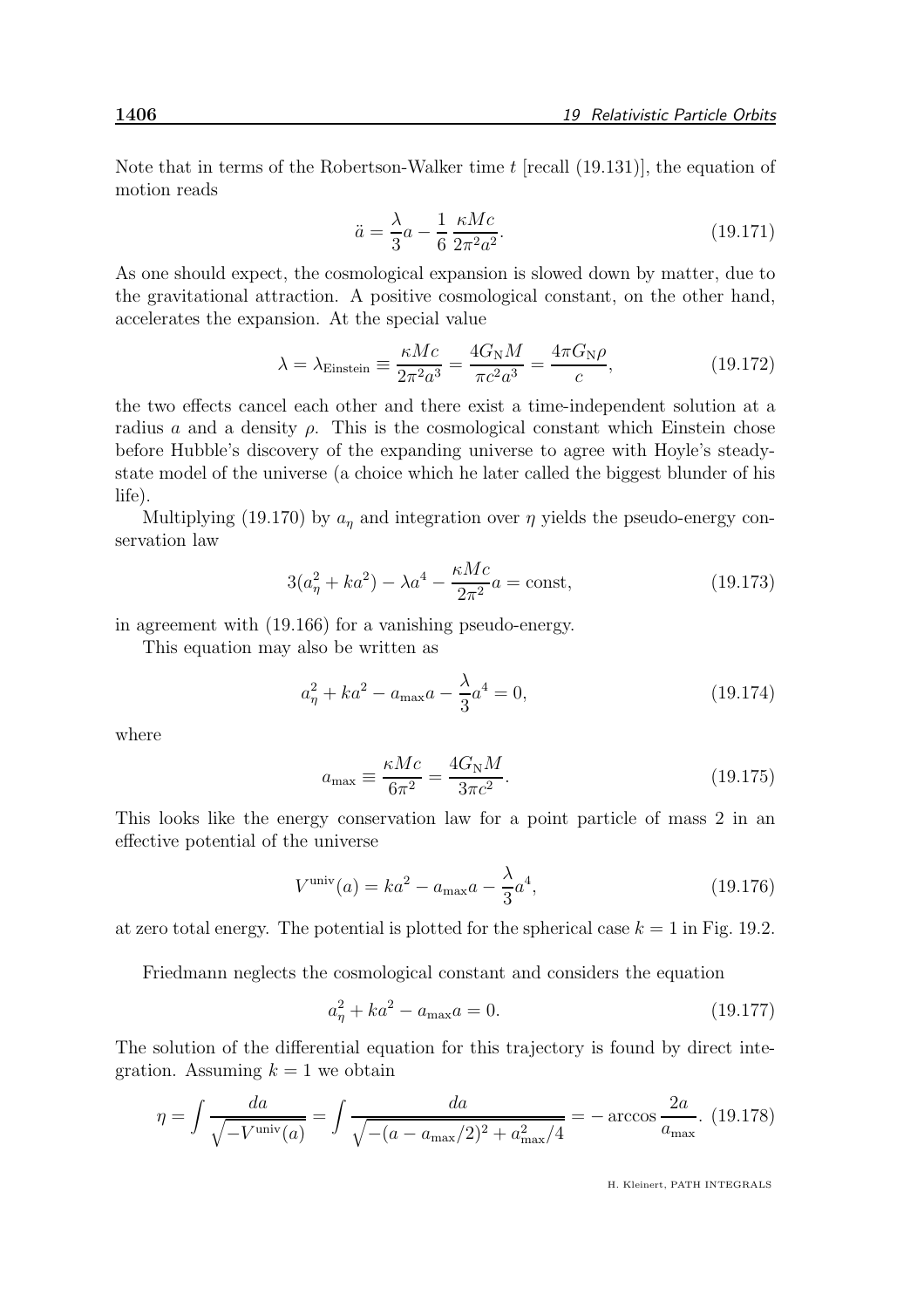

Figure 19.2 Potential of closed Friedman universe as a function of the reduced radius  $a/a_{\text{max}}$  for  $\lambda a_{\text{max}}^2 = 0.1$ . Note the metastable minimum which leads to a possible solution  $a \equiv a_0$ . A tunneling process to the right leads to an expanding universe.

With the initial condition  $a(0) = 0$ , this implies

$$
a(\eta) = \frac{a_{\text{max}}}{2} (1 - \cos \eta). \tag{19.179}
$$

Integrating Eq. (19.131), we find the relation between  $\eta$  and the physical (=proper) time

$$
t = \frac{1}{c} \int d\eta \, a(\eta) = \frac{a_{\text{max}}}{2c} \int d\eta \, (1 - \cos \eta) = \frac{a_{\text{max}}}{2c} \, (\eta - \sin \eta). \tag{19.180}
$$

The solution  $a(t)$  is the cycloid pictured in Fig. 19.3. The radius of the universe bounces periodically with period  $t_0 = \pi a_{\text{max}}/c$  from zero to  $a_{\text{max}}$ . Thus it emerges from a big bang, expands with a decreasing expansion velocity due to the gravitational attraction, and recontracts to a point.



Figure 19.3 Radius of universe as a function of time in Friedman universe, measured in terms of the period  $t_0 \equiv \pi a_{\text{max}}/c$ . (solid curve=closed, dashed curve=hyperbolic, dotted curve =parabolic). The curve for the closed universe is a cycloid.

Certainly, for high densities the solution is inapplicable since the pressure-less ideal gas approximation (19.163) breaks down.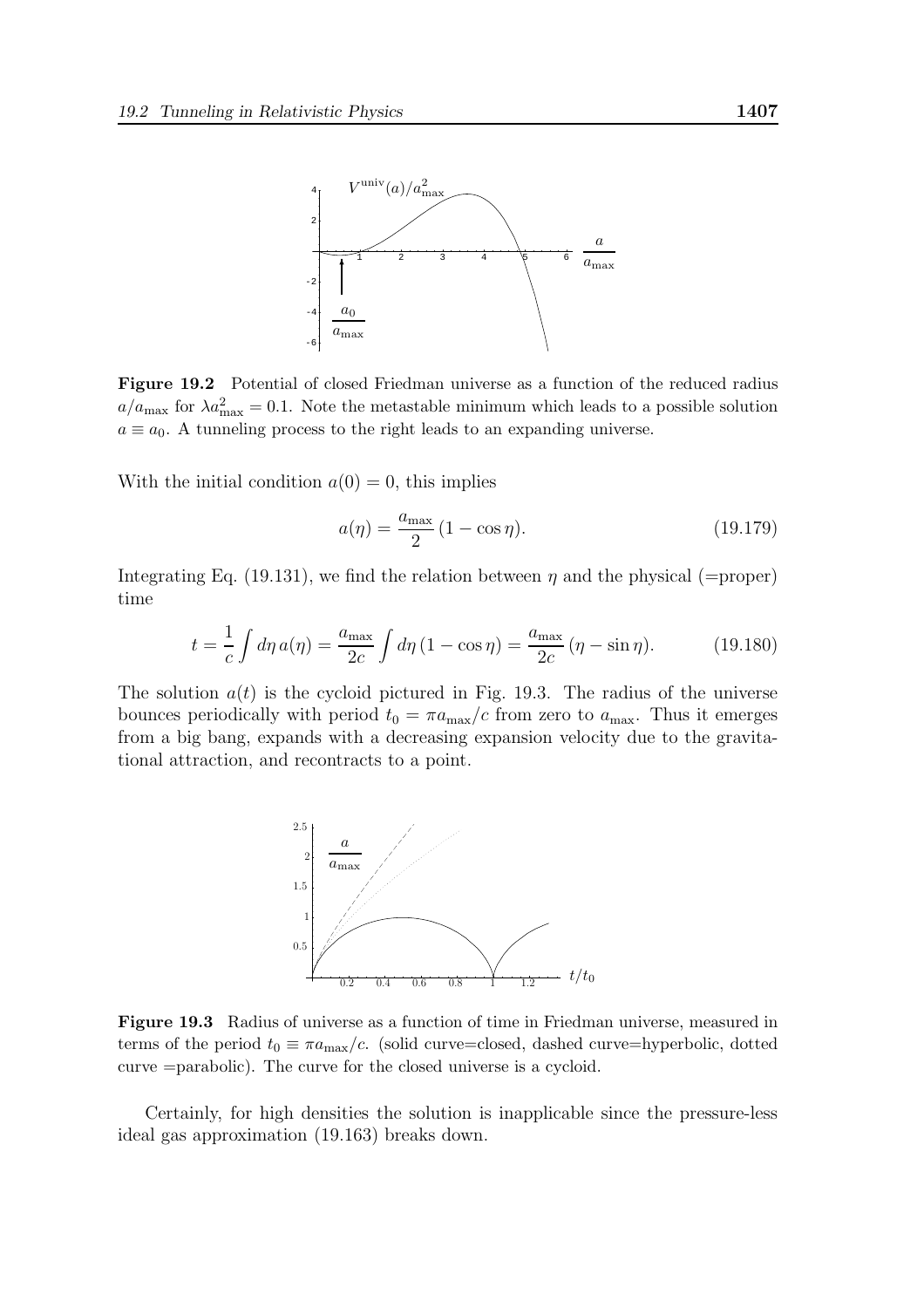Consider now the case of negative curvature with  $k = -1$ . Then the differential equation (19.177) reads

$$
a_{\eta}^{2} - a^{2} - a_{\max}a - \frac{\lambda}{3}a^{4} = 0.
$$
 (19.181)

In order to compare the curves we shall again introduce a mass parameter M and rewrite the density as in  $(19.165)$ , although M has no longer the meaning of the total mass of the universe (which is now infinite). The solution for  $\lambda = 0$  is now

$$
a(\eta) = \frac{a_{\text{max}}}{2}(\cosh \eta - 1), \tag{19.182}
$$

$$
t = \frac{a_{\text{max}}}{2c} (\sinh \eta - \eta). \tag{19.183}
$$

The solution is again depicted in Fig. 19.3. After a big bang, the universe expands forever, although with decreasing speed, due to the gravitational pull. The quantity  $a_{\text{max}}$  is no longer the maximal radius nor is  $t_0$  the period.

Consider finally the parabolic case  $k = 0$ , where the equation of motion (19.177) reads

$$
a_{\eta}^{2} - a_{\max}a - \frac{\lambda}{3}a^{4} = 0, \qquad (19.184)
$$

where M is a mass parameter defined as before in the negative curvature case. Now the solution for  $\lambda = 0$  is simply

$$
\eta = 2\sqrt{\frac{a}{a_{\text{max}}}},\tag{19.185}
$$

which is inverted to

$$
a(\eta) = a_{\text{max}} \frac{\eta^2}{4}.\tag{19.186}
$$

Now we solve (19.131) with

$$
t = \frac{a_{\text{max}}}{12c} \eta^3,\tag{19.187}
$$

so that

$$
a(t) = \left(\frac{9}{4}a_{\text{max}}\right)^{1/3} (ct)^{2/3}.
$$
 (19.188)

This solution is simply the continuation of leading term in the previous two solutions to large t.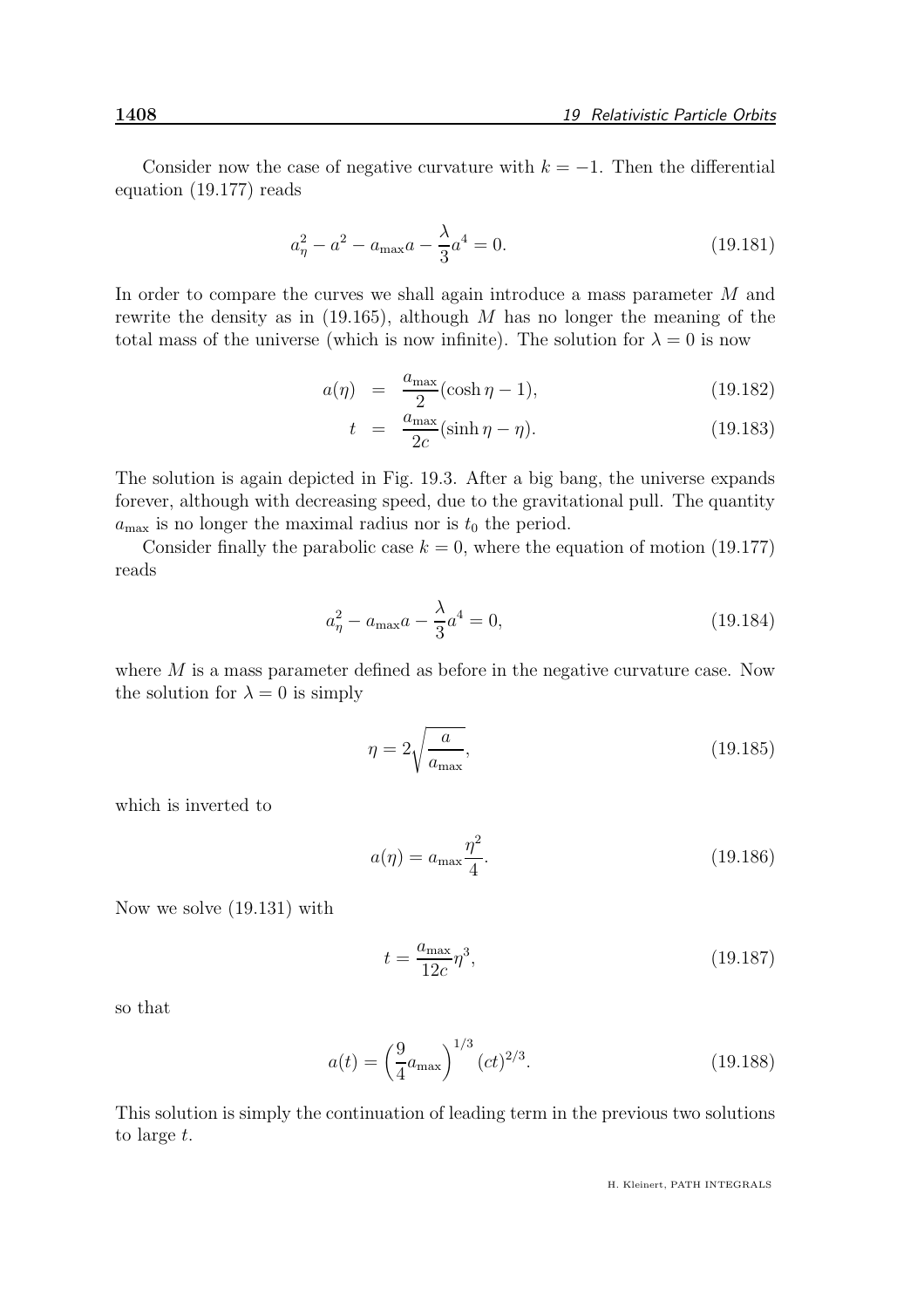# 19.2.4 Tunneling of Expanding Universe

It is now interesting to observe that the potential for the spherical universe in Fig. 19.2 allows for a time-independent solution in which the radius lies at the metastable minimum which we may call  $a_0$ . The solution  $a \equiv a_0$  is a timeindependent universe. We may now imagine that the expanding universe arises from this by a tunneling process towards the abyss on the right of the potential [10]. Its rate can be calculated from the Euclidean action of the associated classical solution in imaginary time corresponding to the motion from  $a_0$  towards the right in the inverted potential  $-V^{\text{univ}}(a)$ .

Observe that this birth can only lead to universe of positive curvature. For a negative curvature, where the  $a^2$ -term in (19.176) has the opposite sign, the metastable minimum is absent.

# 19.3 Relativistic Coulomb System

An external time-independent potential  $V(\mathbf{x})$  is introduced into the path integral (19.48) by substituting the energy E by  $E - V(\mathbf{x})$ . In the case of an attractive Coulomb potential, the second term in the action (19.49) becomes

$$
\mathcal{A}^{\text{int}} = -\int_{\lambda_a}^{\lambda_b} d\lambda \, h(\lambda) \frac{(E + e^2/r)^2}{2Mc^3},\tag{19.189}
$$

where  $r = |\mathbf{x}|$ . The associated path integral is calculated via a Duru-Kleinert transformation as follows [12].

Consider the three-dimensional Coulomb system where the spacetime dimension is  $D = 4$ . Then we increase the three-dimensional space in a trivial way by a dummy fourth component  $x^4$ , just as in the nonrelativistic treatment in Section 13.4. The additional variable  $x^4$  is eliminated at the end by an integral  $\int dx^4_a/r_a = \int d\gamma_a$ , as in (13.120) and (13.127). Then we perform a Kustaanheimo-Stiefel transformation ref(13.120) (13.106)  $dx^{\mu} = 2A(u)^{\mu}{}_{\nu}du^{\nu}$ . This changes  $x'^{\mu 2}$  into  $4\vec{u}^{2}\vec{u}'^{2}$ , with the vector symbol lab(13.re) est(13.114) ref(13.127) indicating the four-vector nature. The transformed action reads:

$$
\tilde{\mathcal{A}}_{e,E} = \int_{\lambda_a}^{\lambda_b} d\lambda \left\{ \frac{4Mc \, \vec{u}^2}{2h(\lambda)} \, \vec{u}'^2(\lambda) + \frac{h(\lambda)}{2Mc^3 \vec{u}^2} \left[ (M^2 c^4 - E^2) \vec{u}^2 - 2E e^2 - \frac{e^4}{\vec{u}^2} \right] \right\} .
$$
 (19.190)  $\operatorname{est}(13.121)$ ref(13.106)

lab(13.diffe) We now choose the gauge  $h(\lambda) = 1$ , and go from  $\lambda$  to a new dimensionless parameter about  $\text{est}(13.101)$ s via the path-dependent time transformation  $d\lambda = f ds$  with  $f = \vec{u}^2$ . Result is the DK-transformed action

$$
\bar{\mathcal{A}}_{e,E}^{DK} = \int_{s_a}^{s_b} \frac{ds}{c} \left\{ \frac{4Mc^2}{2} \vec{u}'^2(s) + \frac{1}{2Mc^2} \left[ \left( M^2 c^4 - E^2 \right) \vec{u}^2 - 2Ee^2 - \frac{e^4}{\vec{u}^2} \right] \right\}.
$$
 (19.191)

It describes a particle of mass  $\mu = 4M$  moving as a function of the "pseudotime" s in a harmonic oscillator potential of dimensionless "frequency"

$$
\omega = \frac{1}{2Mc^2} \sqrt{M^2 c^4 - E^2}.
$$
\n(19.192)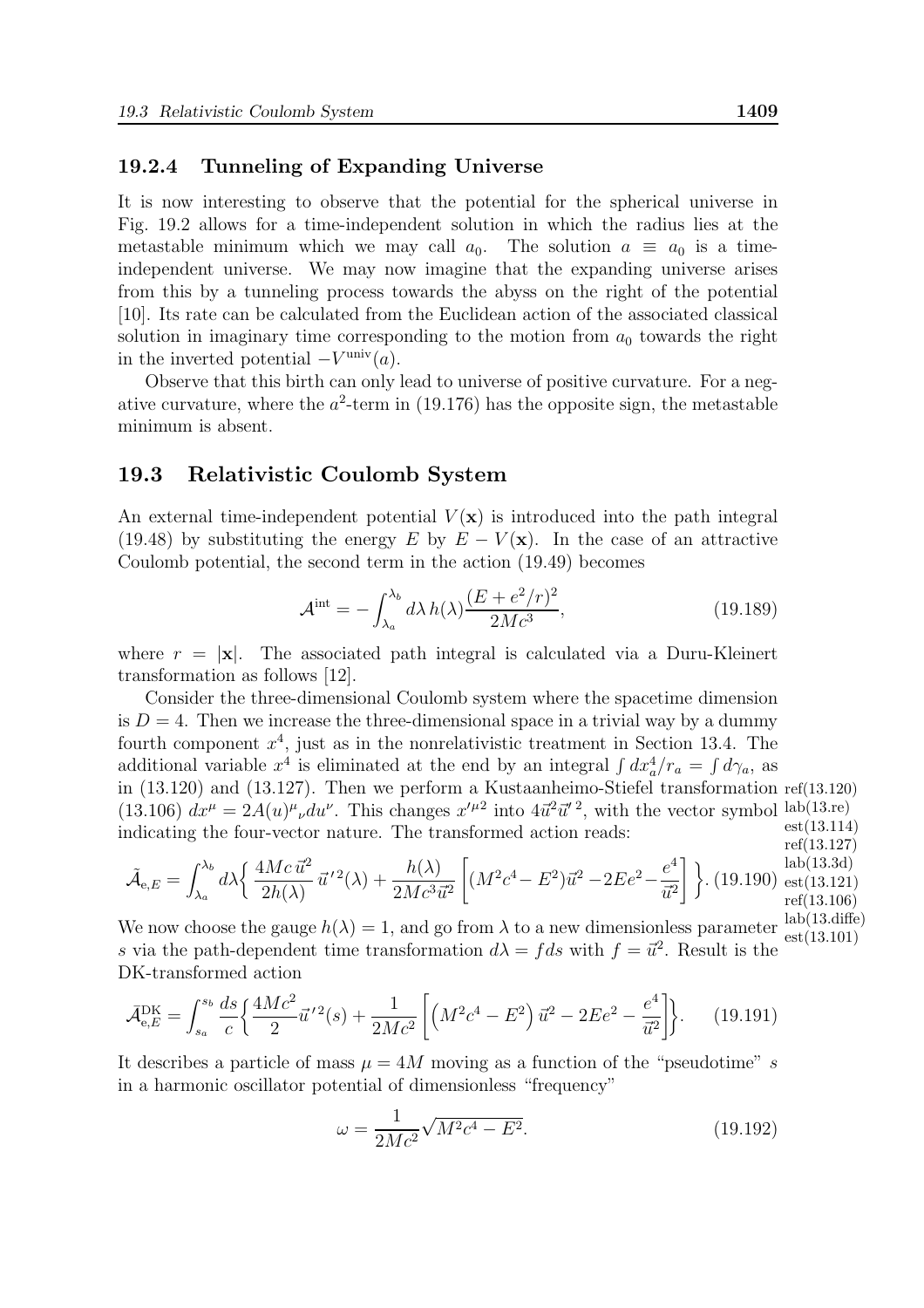The oscillator possesses an additional attractive potential  $-e^4/2Mc^2\vec{u}^2$ , which is conveniently parametrized in the form of a centrifugal barrier

$$
V_{\text{extra}} = \hbar^2 \frac{l_{\text{extra}}^2}{2\mu \vec{u}^2},\tag{19.193}
$$

whose squared angular momentum has the negative value

$$
l_{\text{extra}}^2 \equiv -4\alpha^2. \tag{19.194}
$$

Here  $\alpha$  denotes the fine-structure constant  $\alpha \equiv e^2/\hbar c \approx 1/137$ . In addition, there is also a trivial constant potential

$$
V_{\text{const}} = -\frac{E}{Mc^2}e^2.
$$
 (19.195)

If we ignore, for the moment, the centrifugal barrier  $V_{\text{extra}}$ , the solution of the path ref(13.127)integral can immediately be written down [see (13.127)]: lab(13.3d)

$$
(\mathbf{x}_b|\mathbf{x}_a)_E = -i\frac{\hbar}{2Mc}\frac{1}{16}\int_0^\infty dS \ e^{e^2ES/Mc^2\hbar} \int_0^{4\pi} d\gamma_a \left(\vec{u}_b S|\vec{u}_a 0\right), \tag{19.196}
$$

where  $(\vec{u}_b S|\vec{u}_a)$  is the pseudotime evolution amplitude of the four-dimensional harmonic oscillator.

There are no time slicing corrections for the same reason as in the threedimensional case. This is ensured by the affine connection of the Kustaanheimo-Stiefel transformation satisfying

$$
\Gamma_{\mu}{}^{\mu\lambda} = g^{\mu\nu} e_i{}^{\lambda} \partial_{\mu} e^i{}_{\nu} = 0 \tag{19.197}
$$

(see the discussion in Section 13.6).

Performing the integral over  $\gamma_a$  in (19.196), we obtain

$$
(\mathbf{x}_b|\mathbf{x}_a)_E = -i\frac{\hbar}{2Mc}\frac{M\kappa}{\pi\hbar} \int_0^1 d\varrho \frac{\varrho^{-\nu}}{(1-\varrho)^2} I_0\left(2\kappa\frac{2\sqrt{\varrho}}{1-\varrho}\sqrt{(r_b r_a + \mathbf{x}_b \mathbf{x}_a)/2}\right) \times \exp\left[-\kappa\frac{1+\varrho}{1-\varrho}(r_b + r_a)\right],
$$
\n(19.198)

with the variable

$$
h \equiv e^{-2\omega S},\tag{19.199}
$$

and the parameters

$$
\nu = \frac{e^2}{2\omega\hbar} \frac{E}{Mc^2} = \frac{\alpha}{\sqrt{M^2 c^4 / E^2 - 1}},
$$
\n(19.200)

$$
\kappa = \frac{\mu \omega}{2\hbar} = \frac{1}{\hbar c} \sqrt{M^2 c^4 - E^2} = \frac{E}{\hbar c} \frac{\alpha}{\nu}.
$$
 (19.201)

H. Kleinert, PATH INTEGRALS

 $est(13.121)$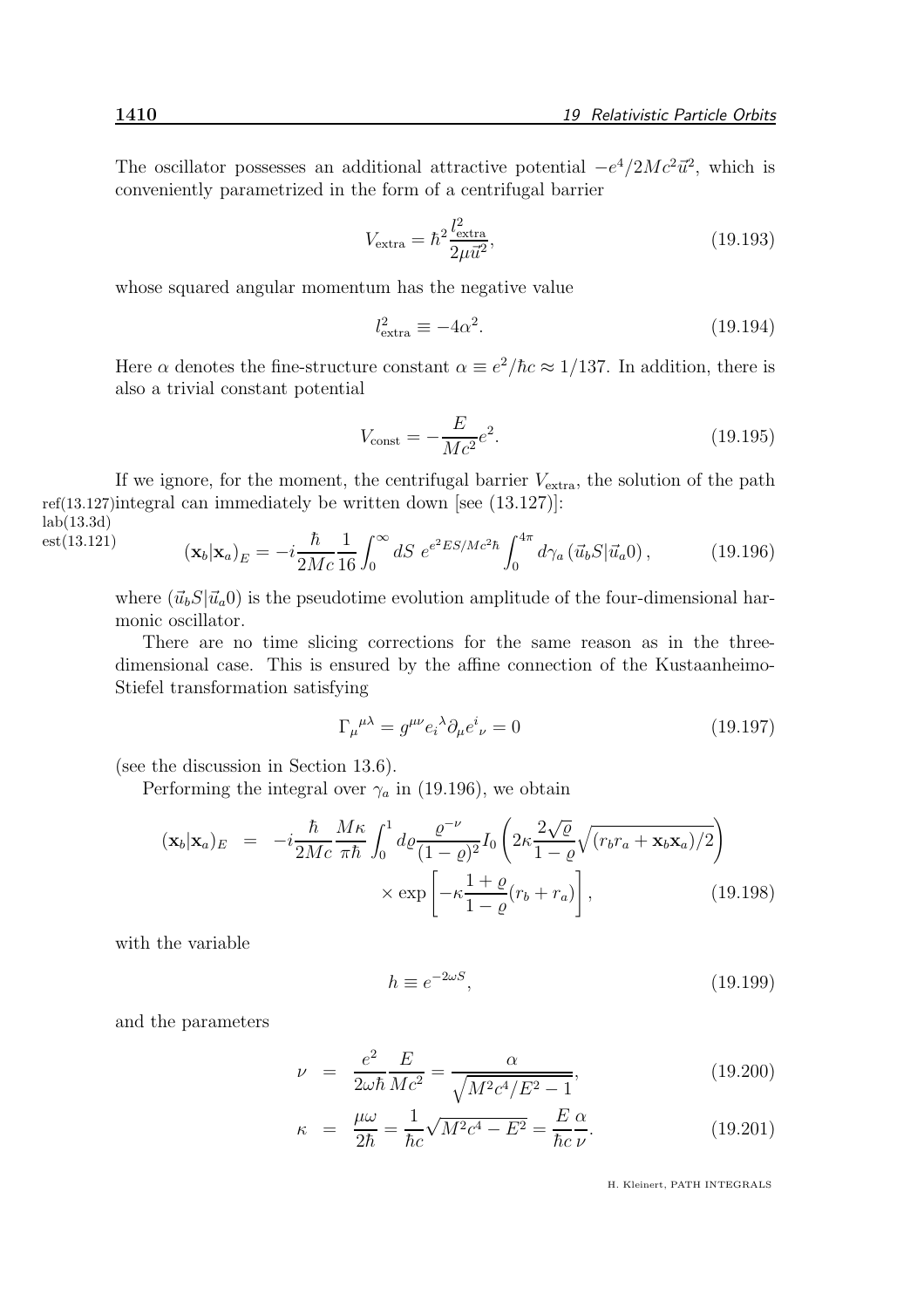ref(13.203)As in the further treatment of (13.203), the use of formula (13.207)  $lab(13.n1)$ 

est(13.192)  
ref(13.207)  
lab(13.207)  

$$
I_0(z \cos(\theta/2)) = \frac{2}{z} \sum_{l=0}^{\infty} (2l+1) P_l(\cos \theta) I_{2l+1}(z)
$$
(19.202)  
lab(13.203)

est(13.197) provides us with a partial wave decomposition

$$
(\mathbf{x}_b|\mathbf{x}_a)_E = \frac{1}{r_b r_a} \sum_{l=0}^{\infty} (r_b|r_a)_{E,l} \frac{2l+1}{4\pi} P_l(\cos\theta)
$$
  

$$
= \frac{1}{r_b r_a} \sum_{l=0}^{\infty} (r_b|r_a)_{E,l} \sum_{m=-l}^{l} Y_{lm}(\hat{\mathbf{x}}_b) Y_{lm}^*(\hat{\mathbf{x}}_a).
$$
(19.203)

The radial amplitude is normalized slightly differently from  $(13.210)$ : ref $(13.210)$ 

$$
(r_b|r_a)_{E,l} = -i\frac{\hbar}{2Mc}\sqrt{r_b r_a} \frac{2M}{\hbar} \int_0^\infty dy \frac{1}{\sinh y} e^{2\nu y}
$$
\n
$$
\times \exp\left[-\kappa \coth y (r_b + r_a)\right] I_{2l+1} \left(2\kappa \sqrt{r_b r_a} \frac{1}{\sinh y}\right).
$$
\n(19.204)  $\frac{\text{est}(13.201)}{\text{est}(13.201)}$ 

At this place, we incorporate the additional centrifugal barrier via the replacement

$$
2l + 1 \to 2\tilde{l} + 1 \equiv \sqrt{(2l + 1)^2 + l_{\text{extra}}^2},\tag{19.205}
$$

as in Eqs.  $(8.146)$  and  $(14.223)$ . The integration over y according to  $(9.29)$  yields ref(8.146)

est(19@8.146)  $(r_b|r_a)_{E,l} = -i\frac{\hbar}{2Mc}\frac{1}{\hbar\kappa}\frac{1}{\kappa} \frac{(\hbar^2 + \hbar^2 + 1)}{(\hbar^2 + 1)!} W_{\nu,\tilde{l}+1/2} (2\kappa r_b) M_{\nu,\tilde{l}+1/2} (2\kappa r_a)$ . (19.206) ref(14.223) lab(14.239)  $\hbar$  $2Mc$ M  $\hbar \kappa$  $\Gamma(-\nu + \tilde{l} + 1)$  $\frac{\tilde{\mu}^2 + \tilde{v}^2 + 1}{(2\tilde{l} + 1)!} W_{\nu, \tilde{l} + 1/2} (2\kappa r_b) M_{\nu, \tilde{l} + 1/2} (2\kappa r_a).$  (19.206)

est(14.239) ref(9.29) the equations  $\nu - \tilde{l} - 1 = 0, 1, 2, \ldots$ . These determine the bound states of the  $_{lab(intf3)}^{ref(9.29)}$ Coulomb system. To simplify subsequent expressions, we introduce the small posi- $_{est(9.52)}$ This expression possesses poles in the Gamma function whose positions satisfy tive l-dependent parameter

$$
\delta_l \equiv l - \tilde{l} = l + 1/2 - \sqrt{(l + 1/2)^2 - \alpha^2} \approx \frac{\alpha^2}{2l + 1} + \mathcal{O}(\alpha^4). \tag{19.207}
$$

Then the pole positions satisfy  $\nu = \tilde{n}_l \equiv n - \delta_l$ , with  $n = l + 1, l + 2, l + 3, \ldots$ . Using the relation (19.200), we obtain the bound-state energies:

$$
E_{nl} = \pm Mc^2 \left[ 1 + \frac{\alpha^2}{(n - \delta_l)^2} \right]^{-1/2}
$$
  
 
$$
\approx \pm Mc^2 \left[ 1 - \frac{\alpha^2}{2n^2} - \frac{\alpha^4}{n^3} \left( \frac{1}{2l+1} - \frac{3}{8n} \right) + \mathcal{O}(\alpha^6) \right]. \tag{19.208}
$$

Note the appearance of the plus-minus sign as a characteristic property of energies in relativistic quantum mechanics. A correct interpretation of the negative energies as

 $lab(x8.146)$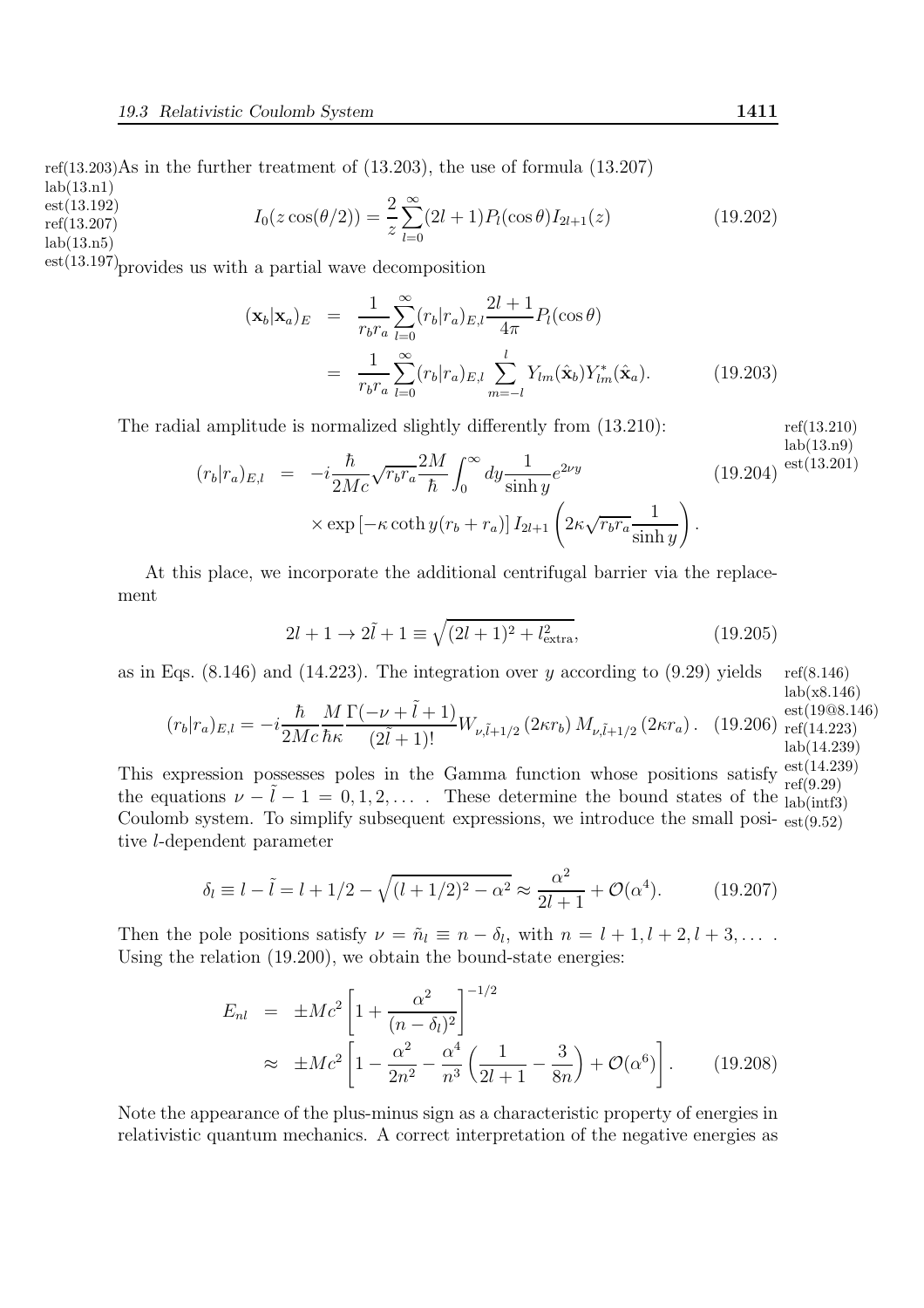positive energies of antiparticles is straightforward only within quantum field theory, and will not be discussed here. Even if we ignore the negative energies, there is poor agreement with the experimental spectrum of the hydrogen atom. The spin of the electron must be included to get more satisfactory results.

To find the wave functions, we approximate near the poles  $\nu \approx \tilde{n}_l$ :

$$
\Gamma(-\nu + \tilde{l} + 1) \approx -\frac{(-)^{n_r}}{n_r!} \frac{1}{\nu - \tilde{n}_l},
$$
\n
$$
\frac{1}{\nu - \tilde{n}_l} \approx \frac{2}{\tilde{n}_l} \frac{\hbar^2 \kappa^2}{2M} \left(\frac{E}{Mc^2}\right)^2 \frac{2Mc^2}{E^2 - E_{nl}^2},
$$
\n
$$
\kappa \approx \frac{E}{Mc^2} \frac{1}{a_H} \frac{1}{\tilde{n}_l},
$$
\n(19.209)

with the radial quantum number  $n_r = n - l - 1$ . By analogy with the nonrelativistic ref(13.213)equation (13.213), the last equation can be rewritten as  $lab(13.n11)$  $est(13.203)$ 1 1

$$
\kappa = \frac{1}{\tilde{a}_H} \frac{1}{\nu},\tag{19.210}
$$

where

$$
\tilde{a}_H \equiv a_H \frac{Mc^2}{E} \tag{19.211}
$$

denotes a modified energy-dependent Bohr radius [compare (4.376)]. It sets the length scale of relativistic bound states in terms of the energy  $E$ . Instead of being  $1/\alpha \approx 137$  times the Compton wavelength of the electron  $\hbar/Mc$ , the modified Bohr radius is equal to  $1/\alpha$  times  $\hbar c/E$ .

Near the positive-energy poles, we now approximate

$$
-i\Gamma(-\nu + \tilde{l} + 1)\frac{M}{\hbar\kappa} \approx \frac{(-)^{n_r}}{\tilde{n}_l^2 n_r!} \frac{1}{\tilde{a}_H} \left(\frac{E}{Mc^2}\right)^2 \frac{2Mc^2 i\hbar}{E^2 - E_{nl}^2}.
$$
 (19.212)

ref(9.48) Using this behavior and formula (9.48) for the Whittaker functions [together with  $lab(9.6r)$ est(9.73) (9.50)] we write the contribution of the bound states to the spectral representation of the fixed-energy amplitude as

ref(9.50)  $lab(x9.75)$ est(9.75)

$$
(r_b|r_a)_{E,l} = \frac{\hbar}{Mc} \sum_{n=l+1}^{\infty} \left(\frac{E}{Mc^2}\right)^2 \frac{2Mc^2i\hbar}{E^2 - E_{nl}^2} R_{nl}(r_b) R_{nl}(r_a) + \dots \qquad (19.213)
$$

A comparison between the pole terms in (19.206) and (19.213) renders the radial wave functions

$$
R_{nl}(r) = \frac{1}{\tilde{a}_{H}^{1/2} \tilde{n}_{l}} \frac{1}{(2\tilde{l}+1)!} \sqrt{\frac{(\tilde{n}_{l}+\tilde{l})!}{(n-l-1)!}} \times (2r/\tilde{n}_{l}\tilde{a}_{H})^{\tilde{l}+1} e^{-r/\tilde{n}_{l}\tilde{a}_{H}} M(-n+l+1, 2\tilde{l}+2, 2r/\tilde{n}_{l}\tilde{a}_{H})} \qquad (19.214)
$$
  
= 
$$
\frac{1}{\tilde{a}_{H}^{1/2} \tilde{n}_{l}} \sqrt{\frac{(n-l-1)!}{(\tilde{n}+\tilde{l})!}} e^{-r/\tilde{n}\tilde{a}_{H}} (2r/\tilde{n}_{l}\tilde{a}_{H})^{\tilde{l}+1} L_{\tilde{n}_{l}-l-1}^{2\tilde{l}+1} (2r/\tilde{n}_{l}\tilde{a}_{H}).
$$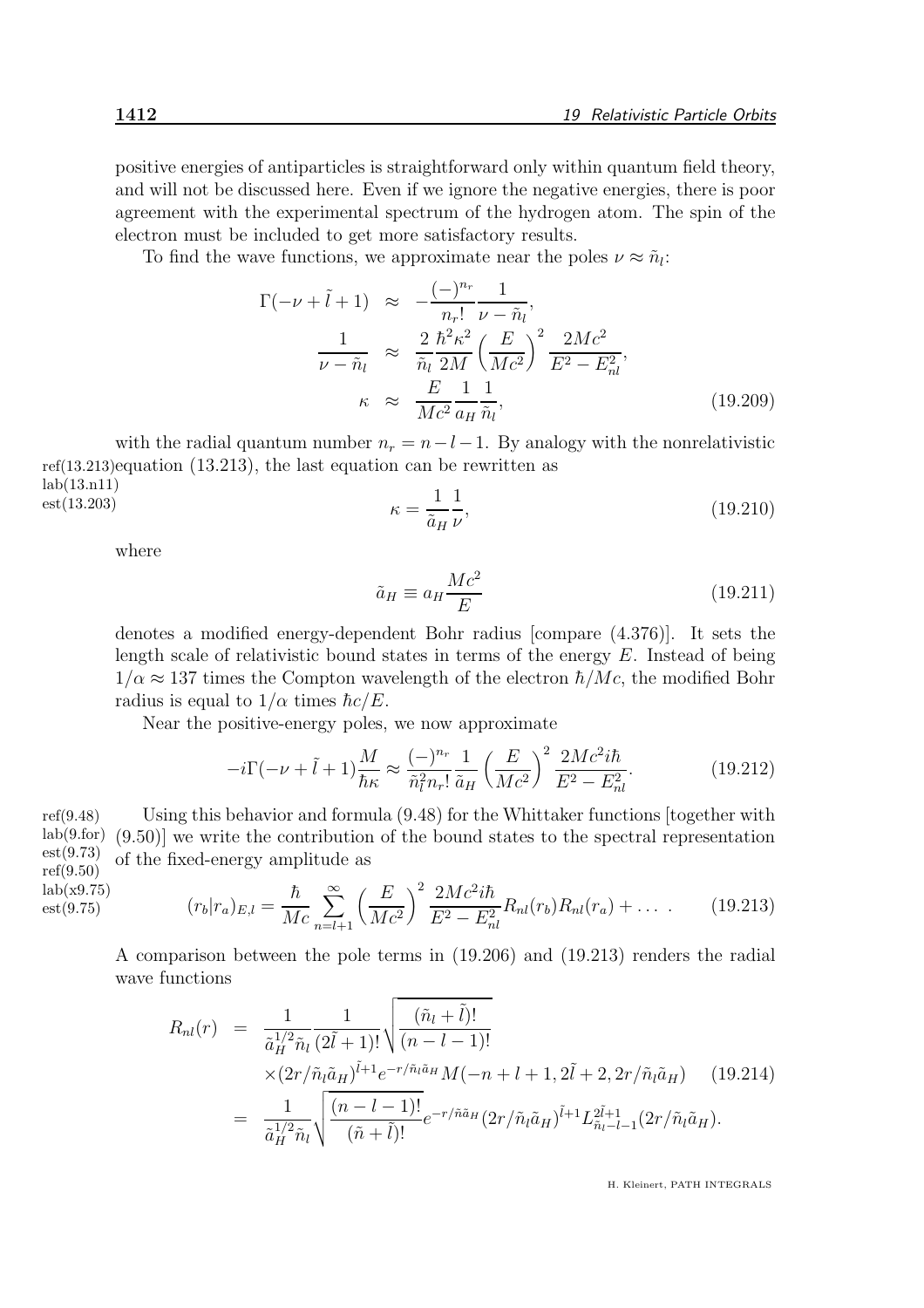The properly normalized total wave functions are

$$
\psi_{nlm}(\mathbf{x}) = \frac{1}{r} R_{nl}(r) Y_{lm}(\hat{\mathbf{x}}).
$$
\n(19.215)

The continuous wave functions are obtained in the same way as from the nonrelativistic amplitude in formulas  $(13.221)$ – $(13.229)$ . ref $(13.221)$ 

# 19.4 Relativistic Particle in Electromagnetic Field

est(13.210) ref(13.229) lab(x13.218)

lab(x13.210)

Consider now the relativistic particle in a general spacetime-dependent electromag- $est(13.218)$ netic vector field  $A^{\mu}(x)$ .

#### 19.4.1 Action and Partition Function

An electromagnetic field  $A^{\mu}(x)$  is included into the canonical action (19.14) in the usual way by the minimal substitution (2.644):

$$
\bar{\mathcal{A}}_e[p,x] = \int_{\lambda_a}^{\lambda_b} d\lambda \left\{ -ip\dot{x} + \frac{h(\lambda)}{2Mc} \left[ \left( p - \frac{e}{c} A \right)^2 + M^2 c^2 \right] \right\},\tag{19.216}
$$

and the amplitude (19.22):

$$
(x_b|x_a) = \frac{\hbar}{2Mc} \int_0^\infty dS \int \mathcal{D}h \, \Phi[h] \int \mathcal{D}^D x \, e^{-\bar{\mathcal{A}}_e/\hbar},\tag{19.217}
$$

with the minimally coupled action [compare  $(2.706)$ ]

$$
\bar{\mathcal{A}}_{\rm e} = \int_{\lambda_a}^{\lambda_b} d\lambda \left[ \frac{Mc}{2h(\lambda)} \dot{x}^2(\lambda) + i\frac{e}{c} \dot{x}(\lambda) A(x(\lambda)) + h(\lambda) \frac{Mc}{2} \right],\tag{19.218}
$$

which reduces in the simplest gauge  $(19.23)$  to the obvious extension of  $(19.26)$ :

$$
(x_b|x_a) = \frac{\hbar^2}{2M} \int_0^\infty d\beta \, e^{-\beta Mc^2/2} \int \mathcal{D}^4 x \, e^{-\mathcal{A}_e},\tag{19.219}
$$

with the action

$$
\mathcal{A}_{\rm e} = \mathcal{A}_{\rm e,0} + \mathcal{A}_{\rm e,int} \equiv \int_0^{\hbar \beta} d\tau \left[ \frac{M}{2} \dot{x}^2(\tau) + i \frac{e}{c} \dot{x}(\tau) A(x(\tau)) \right]. \tag{19.220}
$$

The partition function of a single closed particle loop of all shapes and lengths in an external electromagnetic field is from (19.37)

$$
Z_1 = \int_0^\infty \frac{d\beta}{\beta} e^{-\beta Mc^2/2} \int \mathcal{D}^D x e^{-\mathcal{A}_e/\hbar}.\tag{19.221}
$$

As in (19.45) and (19.46) this yields, up to a factor  $1/\hbar$  the effective action of an ensemble of closed particle loops in an external electromagnetic field.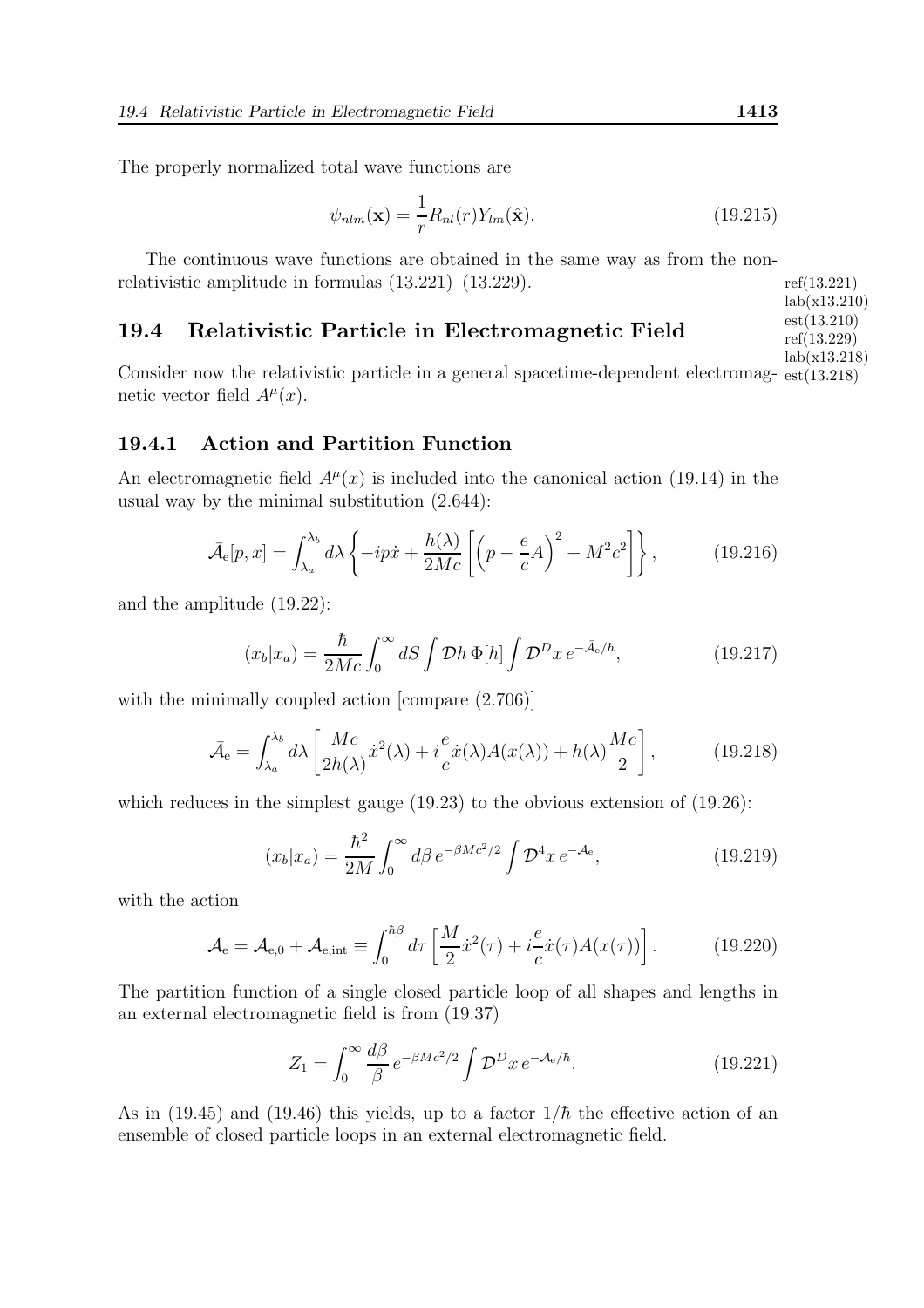# 19.4.2 Perturbation Expansion

Since the electromagnetic coupling is rather small, we can split the exponent  $e^{-\mathcal{A}/\hbar}$ into  $e^{-\mathcal{A}_0/\hbar}e^{-\mathcal{A}_{int}/\hbar}$  and expand the second factor in powers of  $\mathcal{A}_{int}$ :

$$
e^{-A_{\rm int}/\hbar} = \sum_{n=0}^{\infty} \frac{(-ie/\hbar c)^n}{n!} \prod_{i=1}^n \left[ \int_0^{\hbar \beta} d\tau_i \, \dot{x}(\tau_i) A(x(\tau_i)) \right]. \tag{19.222}
$$

If the noninteracting effective action implied by Eqs. (19.39), (19.37), and (19.46) is denoted by

$$
\frac{\Gamma_{e,0}}{\hbar} \equiv -Z_1 = -\int_0^\infty \frac{d\beta}{\beta} e^{-\beta Mc^2/2} \frac{V_D}{\sqrt{2\pi \hbar^2 \beta/M}} = -\frac{V_D}{\lambda_M^C} \frac{1}{(4\pi)^{D/2}} \Gamma(1 - D/2), \ (19.223)
$$

with the Compton wavelength  $\lambda_M^C$  of Eq. (19.31), we obtain the perturbation expansion

$$
\frac{\Gamma_e}{\hbar} = \frac{\Gamma_{e,0}}{\hbar} - \int_0^\infty \frac{d\beta}{\beta} e^{-\beta Mc^2/2} \frac{V_D}{\sqrt{2\pi\hbar^2 \beta/M}} \sum_{n=1}^\infty \frac{(-ie/c)^n}{n!} \left\langle \prod_{i=1}^n \left[ \int_0^{\hbar\beta} d\tau_i \dot{x}(\tau_i) A(x(\tau_i)) \right] \right\rangle_0,
$$
\n(19.224)

where  $\langle \ldots \rangle_0$  denotes the free-particle expectation values [compare (3.483)–(3.486)] taken in the free path integral with periodic paths with a fixed  $\beta$  [compare (19.38) and (19.41)]:

$$
\langle \mathcal{O}[x] \rangle_0 \equiv \frac{\int \mathcal{D}^D x \, \mathcal{O}[x] \, e^{-\mathcal{A}_{\text{e},0}/\hbar}}{\int \mathcal{D}^D x \, e^{-\mathcal{A}_{\text{e},0}/\hbar}}. \tag{19.225}
$$

The denominator is equal to  $V_D/\sqrt{2\pi\hbar^2\beta/M}^D$ .

The free effective action in the expansion (19.224) can be omitted by letting the sum start with  $n = 0$ .

The evaluation of the cumulants proceeds by Fourier decomposing the vector fields as

$$
A(x) = \int \frac{d^D k}{(2\pi)^D} e^{ikx} A(k),
$$
\n(19.226)

and rewriting (19.224) as

$$
\frac{\Gamma_e}{\hbar} = \frac{\Gamma_{e,0}}{\hbar} - \int_0^\infty \frac{d\beta}{\beta} e^{-\beta Mc^2/2} \frac{V_D}{\sqrt{2\pi \hbar^2 \beta/M}} \times \sum_{n=1}^\infty \frac{(-ie/\hbar c)^n}{n!} \prod_{i=1}^n \left[ \int \frac{d^D k_i}{(2\pi)^D} A^{\mu_i}(k_i) \right] \left\langle \prod_{i=1}^n \left[ \int_0^{\hbar \beta} d\tau_i \, \dot{x}^{\mu_i}(\tau_i) e^{ik_i x(\tau_i)} \right] \right\rangle_0 (19.227)
$$

First we evaluate the expectation values

$$
\left\langle \dot{x}(\tau_1) e^{ik_1 x(\tau_1)} \cdots \dot{x}(\tau_n) e^{ik_n x(\tau_n)} \right\rangle_0.
$$
\n(19.228)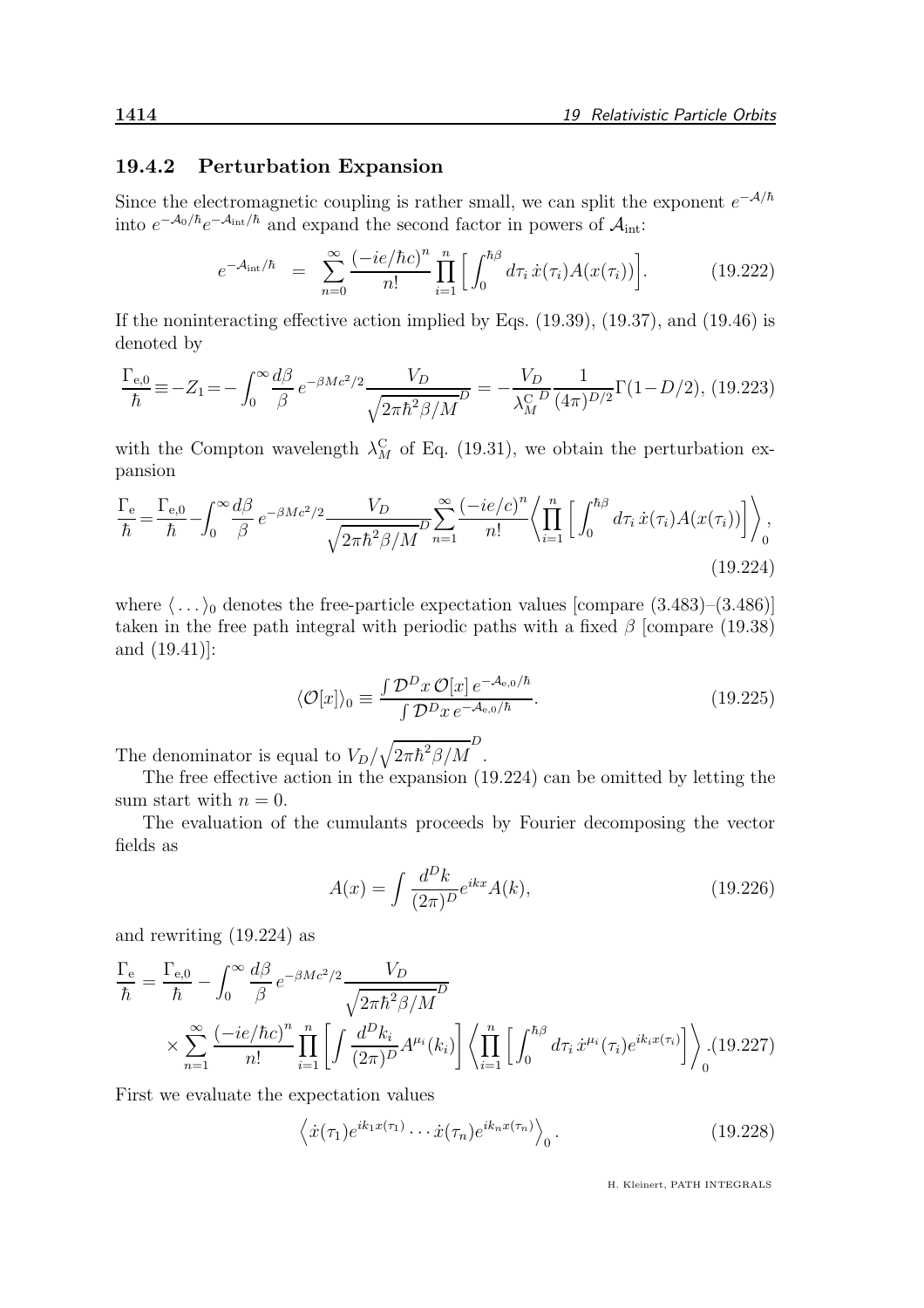Due to the periodic boundary conditions, we separate, as in Section 3.25, the path average  $x_0 = \bar{x}(\tau)$  [recall (3.807)], writing

$$
x(\tau) = x_0 + \delta x(\tau),\tag{19.229}
$$

and factorize (19.228) as

$$
\left\langle e^{i(k_1+\ldots+k_n)x_0} \right\rangle_0 \left\langle \delta \dot{x}(\tau_1) e^{ik_1 \delta x(\tau_1)} \cdots \delta \dot{x}(\tau_n) e^{ik_n \delta x(\tau_n)} \right\rangle_0.
$$
 (19.230)

The first average can be found as an average with respect to the  $x_0$ -part of the path integral whose measure was given in Eq.  $(3.811)$ . It yields a  $\delta$  function ensuring the conservation of the total energy and momenta of the n photons involved:

$$
\left\langle e^{i(k_1 + \ldots + k_n)x_0} \right\rangle_0 = \frac{1}{V_D} (2\pi)^D \delta^{(D)}(k_1 + \ldots + k_n).
$$
 (19.231)

The denominator comes from the normalization of the expectation value which has an integral  $\int d^D x_0$  in the denominator.

The second average is obtained using Wick's theorem. The correlation function  $\langle \delta x^{\mu}(\tau_1) \delta x^{\nu}(\tau_2) \rangle_0$ , is obtained from Eq. (3.842) in the limit  $\Omega \to 0$  for  $\tau_1, \tau_2 \in (0, \beta)$ . It is the periodic propagator with subtracted zero mode:

$$
\langle \delta x^{\mu}(\tau_1) \delta x^{\nu}(\tau_2) \rangle_0 = \delta^{\mu\nu} G(\tau_1, \tau_2) = \delta^{\mu\nu} \frac{\hbar}{M} \bar{\Delta}(\tau_1, \tau_2), \tag{19.232}
$$

where  $\bar{\Delta}(\tau_1 - \tau_2)$  is the subtracted periodic Green function  $G^{\rm a}_{\omega,e}(\tau - \tau')$  of the differential operator  $-\partial_{\tau}^{2}$  calculated in Eq. (3.254) in the short notation of Subsection 10.12.1 [see Eq. (10.565)]. In the presently used physical units it reads:

$$
\bar{\Delta}(\tau,\tau') \equiv \bar{\Delta}(\tau-\tau') = \frac{(\tau-\tau')^2}{2\hbar\beta} - \frac{\tau-\tau'}{2} + \frac{\hbar\beta}{12}, \quad \tau \in [0,\hbar\beta]. \tag{19.233}
$$

The time derivatives of (19.233) are from (10.566):

$$
\overline{\Delta}(\tau,\tau') = -\overline{\Delta}(\tau,\tau') \equiv \frac{\tau-\tau'}{\hbar\beta} - \frac{\epsilon(\tau-\tau')}{2}, \quad \tau,\tau' \in [0,\hbar\beta]. \tag{19.234}
$$

With these functions it is straightforward to calculate the expectation value using the Wick rule (3.310) for  $j(\tau) = \sum_{i=1}^{n} k_i \delta(\tau - \tau_i)$ :

$$
\left\langle e^{ik_1 \delta x(\tau_1)} \cdots e^{ik_n \delta x(\tau_n)} \right\rangle_0 = e^{-\frac{1}{2} \sum_{i,j=1}^n k_i k_j G(\tau_i, \tau_j)}.
$$
\n(19.235)

By rewriting the right-hand side as

$$
e^{-\frac{1}{2}\sum_{i,j=1}^{n}k_{i}k_{j}G(\tau_{i},\tau_{j})}=e^{-\frac{1}{2}\sum_{i,j=1}^{n}k_{i}k_{j}[G(\tau_{i},\tau_{j})-G(\tau_{i},\tau_{i})]-\frac{1}{2}(\sum_{i=1}^{n}k_{i})^{2}G(\tau_{i},\tau_{i})},\quad(19.236)
$$

we see that if the momenta  $k_i$  add up to zero,  $\sum_{i=1}^{n} k_i = 0$ , we can replace (19.235) by

$$
\left\langle e^{ik_1\delta x(\tau_1)}\cdots e^{ik_n\delta x(\tau_n)}\right\rangle_0 = \exp\left\{-\sum_{i (19.237)
$$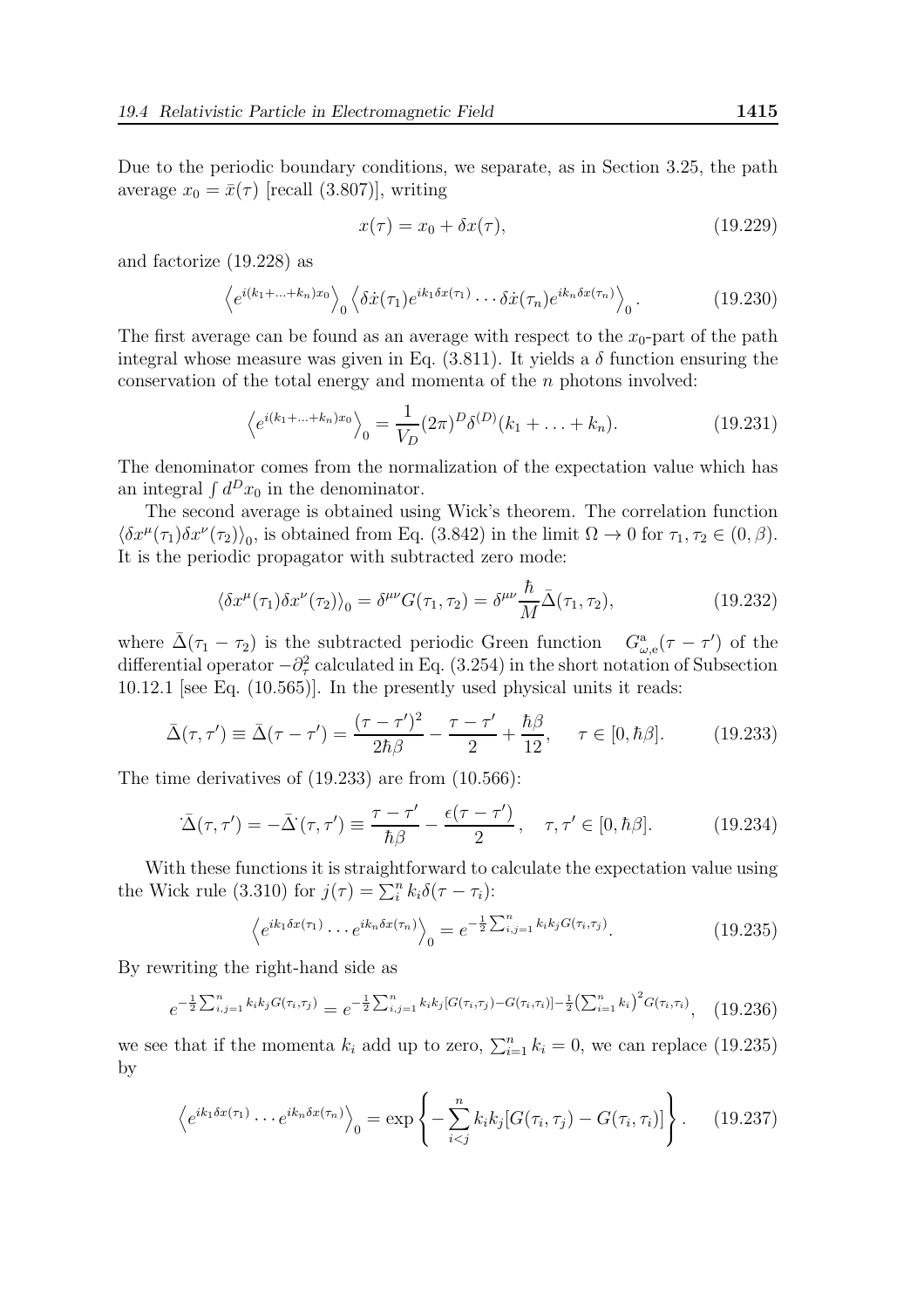It is therefore useful to introduce the subtracted Green function

$$
G'(\tau_i, \tau_j) \equiv G(\tau_i, \tau_j) - G(\tau_i, \tau_i). \tag{19.238}
$$

Recall the similar situation in the evaluation (5.377).

An obvious extension of (19.235) is

$$
\langle e^{i[k_1\delta x(\tau_1) + q_1\dot{x}(\tau_1)]} \cdots e^{i[k_n\delta x(\tau_n) + q_n\dot{x}(\tau_n)]} \rangle_0
$$
\n
$$
= e^{-\frac{1}{2}\sum_{i,j=1}^n k_i k_j G(\tau_i, \tau_j) - \frac{1}{2}\sum_{i,j=1}^n q_i k_j G(\tau_i, \tau_j) - \frac{1}{2}\sum_{i,j=1}^n k_i q_j G(\tau_i, \tau_j) - \frac{1}{2}\sum_{i,j=1}^n q_i q_j G(\tau_i, \tau_j)},
$$
\n(19.239)

where the dots have the same meaning as in (10.395).

# 19.4.3 Lowest-Order Vacuum Polarization

Consider the lowest nontrivial case  $n = 2$ . By differentiating (19.237) with respect to  $iq_1$  and  $iq_2$ , and setting  $q_i = 0$ , we obtain for  $k_2 = -k_1 = -k$ :

$$
\langle \dot{x}(\tau_1) e^{ik\delta x(\tau_1)} \dot{x}(\tau_2) e^{-ik\delta x(\tau_2)} \rangle_0 = \left[ G'(\tau_1, \tau_2) + k^2 G(\tau_1, \tau_2) G'(\tau_1, \tau_2) \right] e^{k^2 [G(\tau_1, \tau_2) - G(\tau_1, \tau_1)]}. \tag{19.240}
$$

Inserting this into (19.227) after factorization according to (19.230), we obtain the lowest correction to the effective action

$$
\Delta\Gamma_{\rm e} = -\frac{e^2}{2\hbar c^2} \int_0^\infty \frac{d\beta}{\beta} e^{-\beta Mc^2/2} \frac{1}{\sqrt{2\pi\hbar^2 \beta/M}} \prod_{i=1}^2 \left[ \int \frac{d^D k_i}{(2\pi)^D} \right] (2\pi)^D \delta^{(D)}(k_1 + k_2) A^\mu(k_1) A^\nu(k_2)
$$

$$
\times \int_0^{\hbar \beta} d\tau_1 \int_0^{\hbar \beta} d\tau_2 \left[ G'(\tau_1, \tau_2) \delta^{\mu\nu} + k_1^\mu k_1^\nu \ G(\tau_1, \tau_2) G'(\tau_1, \tau_2) \right] e^{k_1^2 G'(\tau_1, \tau_2)}, \quad (19.241)
$$

where we have displayed the proper vector indices. A partial integration over  $\tau_1$ brings the second line to the form

$$
-\int_0^{\hbar\beta} d\tau_1 \int_0^{\hbar\beta} d\tau_2 \left(k_1^2 \delta^{\mu\nu} - k_1^{\mu} k_1^{\nu}\right) G\left(\tau_1, \tau_2\right) G\left(\tau_1, \tau_2\right) e^{k_1^2 G'(\tau_1, \tau_2)}.
$$
 (19.242)

Expressing  $G'(\tau_1, \tau_2)$  as  $(\hbar/M)\left[\bar{\Delta}(\tau_1 - \tau_2) - \bar{\Delta}(0)\right]$  and using the periodicity in  $\tau_2$ , we calculate the integral

$$
\frac{\hbar^2}{M^2} \left( k_1^2 \delta^{\mu\nu} - k_1^{\mu} k_1^{\nu} \right) \hbar \beta \int_0^{\hbar \beta} d\tau \, \dot{\Delta}_p^{\prime \, 2}(\tau) e^{\hbar k_1^2 M \left[ \Delta_p^{\prime}(\tau) - \Delta_p^{\prime}(0) \right]} . \tag{19.243}
$$

We now introduce reduced times  $u \equiv \tau/\hbar \beta$  and rewrite the Green functions for  $\tau \in (0, \hbar \beta), u \in (0, 1)$  as

$$
\bar{\Delta}(\tau_1 - \tau_2) = -\frac{\hbar \beta}{2} \left[ u(1 - u) - \frac{1}{6} \right], \tag{19.244}
$$

$$
\dot{\Delta}(\tau_1 - \tau_2) = u - \frac{1}{2}, \qquad (19.245)
$$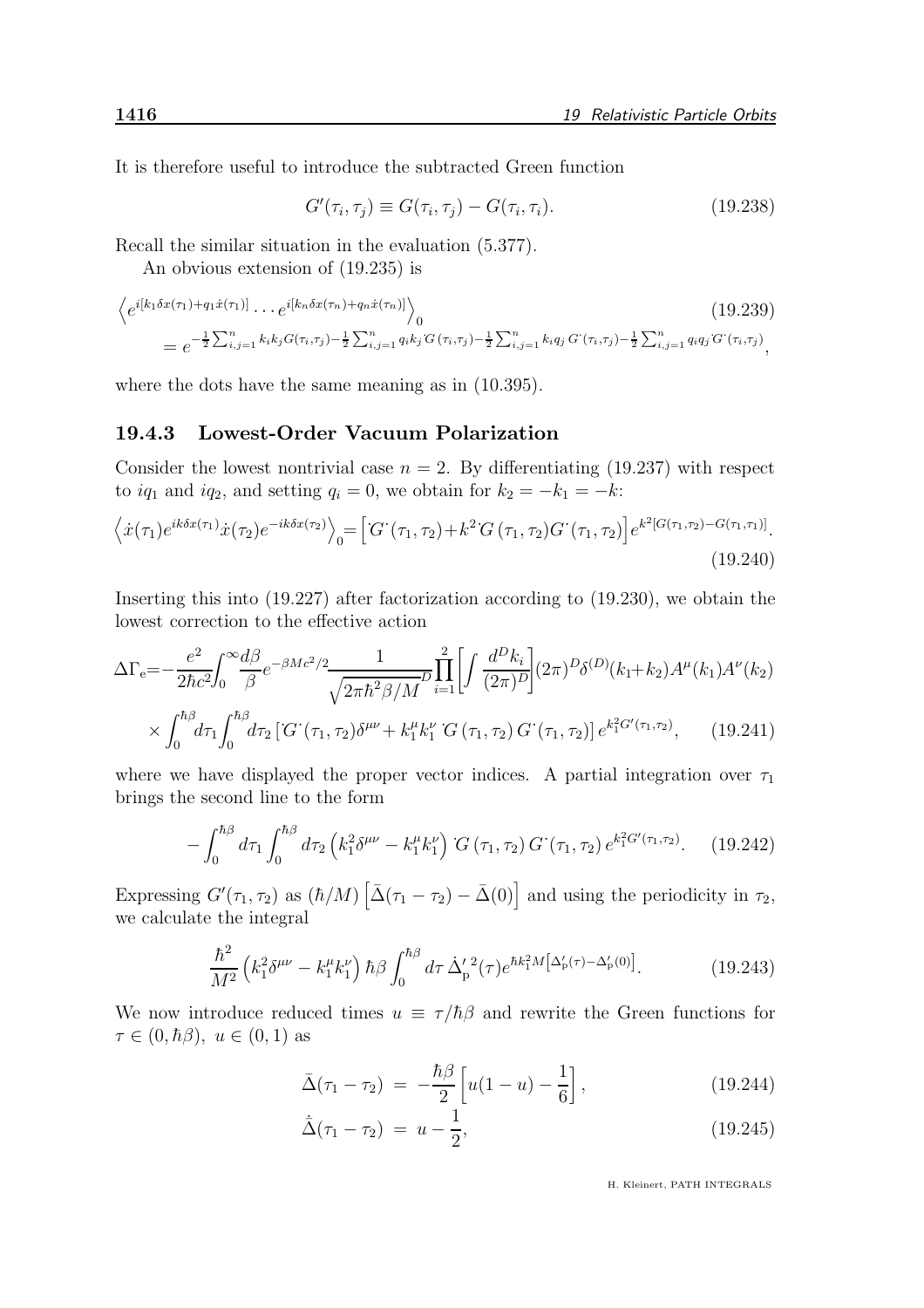such that the integral in (19.243) becomes

$$
\frac{1}{4} \int_0^1 du \, (2u - 1)^2 e^{-\beta \hbar^2 k_1^2 u (1 - u)/2M}.
$$
\n(19.246)

Inserting this into (19.241) and dropping the irrelevant subscript of  $k_1$  we arrive at

$$
\Delta\Gamma_{\rm e} = \frac{e^2}{2\hbar c^2} \int_0^\infty \frac{d\beta}{\beta} e^{-\beta Mc^2/2} \frac{1}{\sqrt{2\pi\hbar^2 \beta/M}} \int \frac{d^D k}{(2\pi)^D} A^\mu(k) A^\nu(-k) \times \left(k^2 \delta^{\mu\nu} - k^\mu k^\nu\right) \frac{\hbar^4 \beta^2}{4M^2} \int_0^1 du \, (2u - 1)^2 e^{-\beta \hbar^2 k^2 2Mu(1-u)/2M}.\tag{19.247}
$$

After replacing  $\hbar^2 \beta / 2M \rightarrow \beta$ , the integral over  $\beta$  can easily be performed using the formula (2.498) with the result

$$
\Delta\Gamma_{\rm e} = \frac{e^2\hbar}{c^2} \frac{1}{(4\pi)^{D/2}} \frac{1}{2c} \int \frac{d^Dk}{(2\pi)^D} A^{\mu}(k) A^{\nu}(-k) \left(k^2 \delta^{\mu\nu} - k^{\mu} k^{\nu}\right) \times \Gamma(2 - D/2) \int_0^1 du \, (2u - 1)^2 \left[u(1 - u)k^2 + M^2 c^2/\hbar^2\right]^{D/2 - 2}.\tag{19.248}
$$

In the prefactor we recognize the fine structure constant  $\alpha = e^2/\hbar c$  [recall (1.505)]. The momentum integral can be rewritten as

$$
\frac{1}{2} \int \frac{d^D k}{(2\pi)^D} A^\mu(k) A^\nu(-k) \left( k^2 \delta^{\mu\nu} - k^\mu k^\nu \right) = \frac{1}{4} \int \frac{d^D k}{(2\pi)^D} F_{\mu\nu}(-k) F_{\mu\nu}(k), \quad (19.249)
$$

where

$$
F_{\mu\nu}(x) = \partial_{\mu}A_{\nu}(x) - \partial_{\nu}A_{\mu}(x) \tag{19.250}
$$

is the tensor of electromagnetic field strengths. We now abbreviate the integral over  $u$  as follows:

$$
\Pi(k^2) \equiv \alpha \frac{4\pi}{(4\pi)^{D/2}} \Gamma(2 - D/2) \int_0^1 du (2u - 1)^2 \left[ u(1 - u)k^2 + M^2 c^2 / \hbar^2 \right]^{D/2 - 2} . (19.251)
$$

This allows us to re-express (19.248) in configuration space:

$$
\Delta\Gamma_e = \frac{1}{16\pi c} \int d^4x F_{\mu\nu}(x) \Pi(-\partial^2) F_{\mu\nu}(x),\tag{19.252}
$$

where  $F_{\mu\nu}(x)$  is the Euclidean version of the gauge-invariant 4-dimensional curl of the vector potential:

$$
F_{\mu\nu}(x) = \partial_{\mu}A_{\nu}(x) - \partial_{\nu}A_{\mu}(x). \tag{19.253}
$$

In Minkowski space, the components of  $F_{\mu\nu}$  are the electric and magnetic fields:

$$
F_{0i} = -F^{0i} = -\partial^0 A^i + \partial^i A^0 = -\partial_0 A^i - \partial_i A^0 = -E^i,
$$
 (19.254)

$$
F_{ij} = F^{ij} = \partial^i A^j + \partial^j A^i = -\partial_i A^j + \partial_j A^i = -\epsilon_{ijk} B^k.
$$
 (19.255)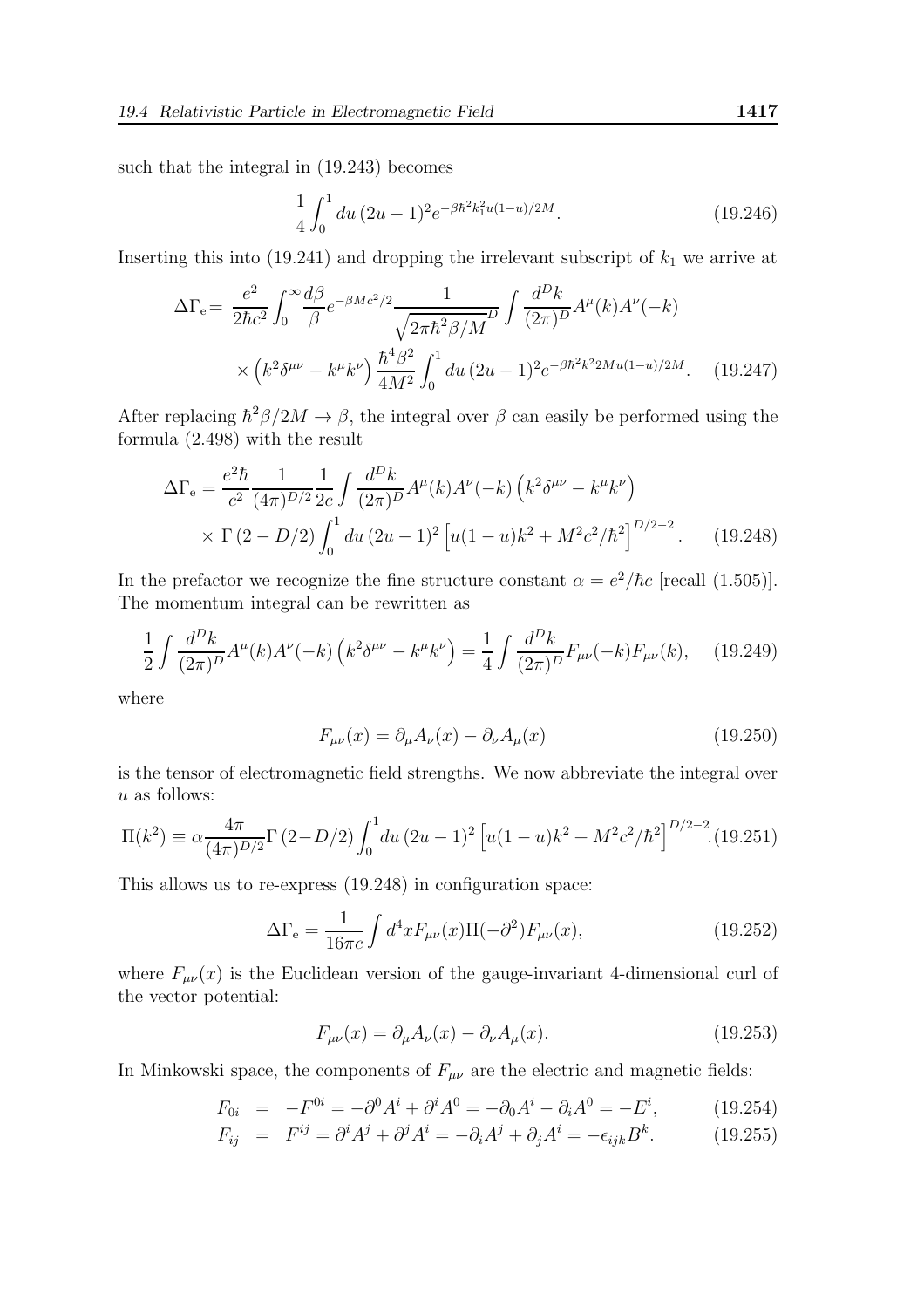This is in accordance with the electrodynamic definitions

$$
\mathbf{E} \equiv -\frac{1}{c}\dot{\mathbf{A}} - \mathbf{\nabla}\phi, \quad \mathbf{B} \equiv \mathbf{\nabla} \times \mathbf{A}, \tag{19.256}
$$

where  $A^{0}(x)$  is identified with the electric potential  $\phi(x)$ .

In terms of  $F_{\mu\nu}(x)$ , the Maxwell action in the presence of a charge density  $\rho(x)$ and a electric current density  $\mathbf{j}(x)$ 

$$
\mathcal{A}^{\text{em}} = \int dt \, d^3x \left\{ \frac{1}{4\pi} \left[ \mathbf{E}^2(x) - \mathbf{B}^2(x) \right] - \left[ \rho(x)\phi(x) - \frac{1}{c}\mathbf{j}(x) \cdot \mathbf{A}(x) \right] \right\}, \quad (19.257)
$$

can be written covariantly as

$$
\mathcal{A}^{\text{em}} = -\int d^4x \left[ \frac{1}{8\pi c} F_{\mu\nu}^2(x) + \frac{1}{c^2} j^\mu(x) A_\mu(x) \right],\tag{19.258}
$$

where

$$
j_{\mu}(x) = (c\rho(x), \mathbf{j}(x))
$$
\n(19.259)

is the four-vector formed by charge density and electric current.

By extremizing the action (19.258) in the vector field  $A^{\mu}(x)$  we find the Maxwell equations in the covariant form

$$
\partial_{\nu} F^{\nu \mu}(x) = \frac{1}{c} j^{\mu}(x), \tag{19.260}
$$

whose zeroth and spatial components reduce to the time-honored laws of Gauss and Ampère:

$$
\nabla \cdot \mathbf{E} = 4\pi \rho \quad \text{(Gauss's law)}, \tag{19.261}
$$

$$
\nabla \times \mathbf{B} = \frac{4\pi}{c} \mathbf{j} \quad \text{(Ampère's law)}.
$$
 (19.262)

Expressing  $E(x)$  in terms of the potential using Eq. (19.256) and inserting this into Gauss's law, we obtain for a static point charge e at the origin the Poisson equation

$$
-\nabla^2 \phi(\mathbf{x}) = 4\pi e \delta^{(3)}(\mathbf{x}).\tag{19.263}
$$

An electron of charge  $-e$  experiences an attractive mechanical potential  $V(\mathbf{x}) =$  $-e\phi(\mathbf{x})$ . In momentum space this satisfies the equation reads

$$
\mathbf{k}^2 V(\mathbf{k}) = -4\pi e^2. \tag{19.264}
$$

From this we find directly the Coulomb potential of a hydrogen atom

$$
V(\mathbf{x}) = (\nabla^2)^{-1} 4\pi e \delta^{(3)}(\mathbf{x}) = -\int \frac{d^3 k}{(2\pi)^3} \frac{4\pi e^2}{\mathbf{k}^2} = -\frac{e^2}{r}, \quad r \equiv |\mathbf{x}|, \quad (19.265)
$$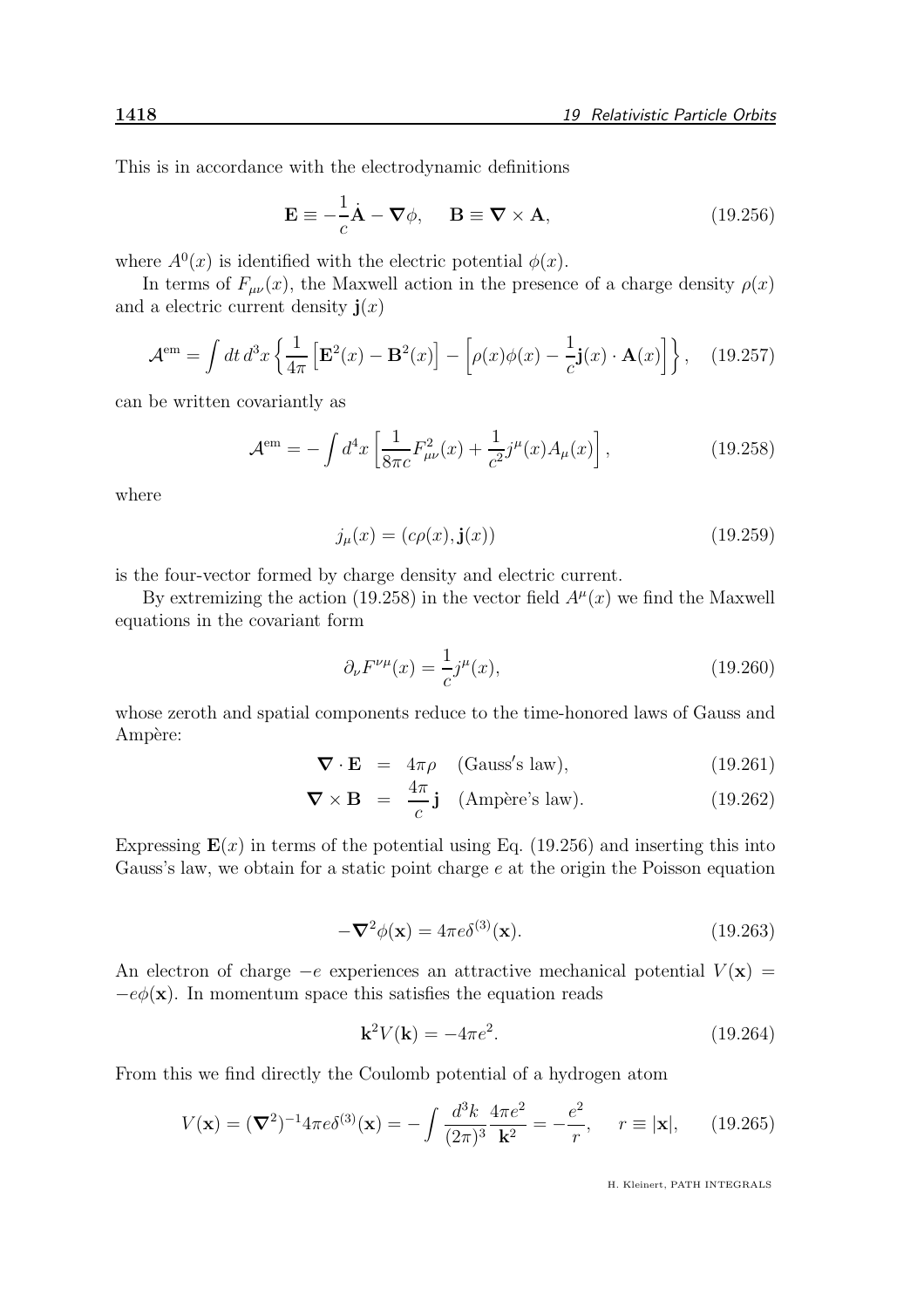where  $e^2$  can be expressed in terms of the fine-structure constant  $\alpha$  as  $e^2 = \hbar c \alpha$ .  $(1.505).$ 

The Euclidean result (19.252) implies that a fluctuating closed particle orbit changes the first term in the Maxwell action (19.258) to

$$
\mathcal{A}_{em}^{eff} = -\int d^D x \, \frac{1}{16\pi c} F_{\mu\nu}(x) \left[ 1 + \Pi(-\partial^2) \right] F_{\mu\nu}(x). \tag{19.266}
$$

The quantity  $\Pi(-\partial^2)$  is the *self-energy* of the electromagnetic field caused by the fluctuating closed particle orbit.

The self-energy changes the Maxwell equations (19.261) and (19.262) into

$$
\[1 + \Pi(-\partial^2)\] \nabla \cdot \mathbf{E} = 4\pi\rho,
$$
  

$$
\[1 + \Pi(-\partial^2)\] \nabla \times \mathbf{B} = \frac{4\pi}{c} \mathbf{j}.
$$
 (19.267)

The static equation (19.264) for the atomic potential changes therefore into

$$
\left[1 + \Pi(\mathbf{k}^2)\right] \mathbf{k}^2 V(\mathbf{k}) = -4\pi e^2.
$$
 (19.268)

Since  $\Pi(\mathbf{k}^2)$  is of order  $\alpha \approx 1/137$ , this can be solved approximately by

$$
V(\mathbf{k}) \equiv -4\pi e^2 \left[ 1 - \Pi(\mathbf{k}^2) \right] \frac{1}{\mathbf{k}^2}.
$$
 (19.269)

In real space, the attractive atomic potential is changed to lowest order in  $\alpha$  as

$$
-\frac{\alpha}{r} \to -\left[1 - \Pi(\boldsymbol{\nabla}^2)\right] \frac{\alpha}{r}.
$$
\n(19.270)

Set us calculate this change explicitly. For small  $\epsilon$  and  $k^2$ , we expand the selfenergy (19.251) in  $D = 4 - \epsilon$  dimensions as

$$
\Pi(k^2) = \frac{\alpha}{24\pi} \left[ -\frac{2}{\epsilon} + \log \frac{M^2 c^2 e^{\gamma}}{4\pi \hbar^2} \right] - \frac{\alpha \hbar^2 k^2}{160\pi M^2 c^2} + \mathcal{O}\left(\epsilon, \frac{k^2}{M^2 c^2 / \hbar^2}\right). \tag{19.271}
$$

Inserting this into (19.269), or into (19.269) and using the Poisson equation  $-\nabla^2 \times$  $1/r = 4\pi\delta^{(3)}(\mathbf{x})$ , we see that the self energy changes the Coulomb potential as follows:

$$
-\frac{\alpha}{r} \to -\left[1-\Pi(\nabla^2)\right] \frac{\alpha}{r} \approx -\left\{1 - \frac{\alpha}{24\pi^2} \left[-\frac{2}{\epsilon} + \log \frac{M^2 c^2 e^{\gamma}}{4\pi \hbar^2}\right]\right\} \frac{\alpha}{r} - \frac{\alpha^2 \hbar^2}{40 M^2 c^2} \delta^{(3)}(\mathbf{x}).\tag{19.272}
$$

The first term amounts to a small renormalization of the electromagnetic coupling by the factor in curly brackets, which is close to unity for finite  $\epsilon$  since  $\alpha$  is small. We are, however, interested in the result in  $D = 4$  spacetime dimensions where  $\epsilon \to 0$  and (19.272) diverges. The physical resolution of this divergence problem is to assume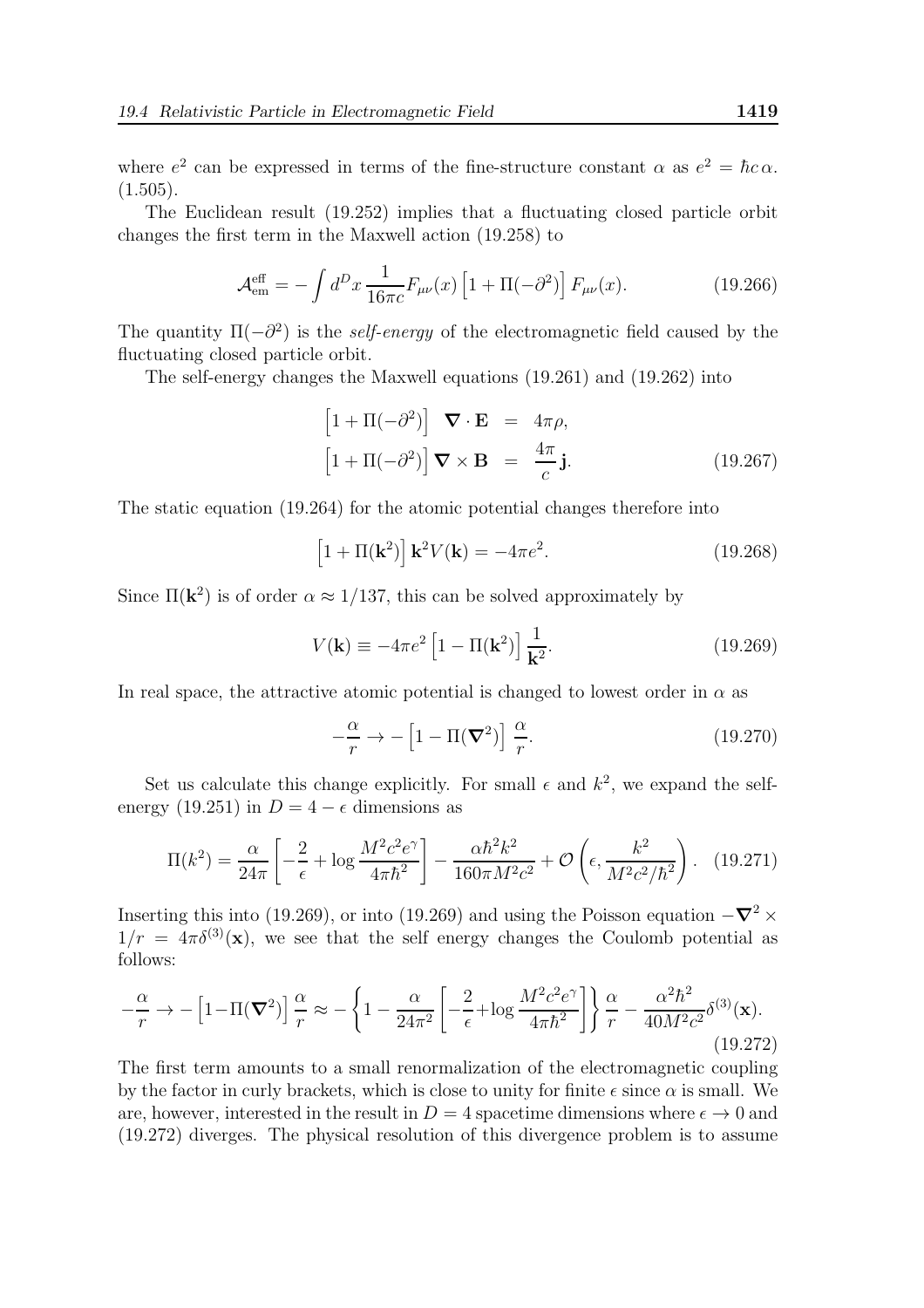the initial point charge  $e_0$  in the electromagnetic interaction to be different from the experimentally observed e to precisely compensate the renormalization factor, i.e.,

$$
e_0^2 = e^2 \left\{ 1 + \frac{\alpha}{24\pi^2} \left[ -\frac{2}{\epsilon} + \log \frac{M^2 c^2 e^{\gamma}}{4\pi \hbar^2} \right] \right\}.
$$
 (19.273)

Thus, the result Eq. (19.272) is really obtained in terms of  $e_0$ , i.e., with  $\alpha$  replaced by  $\alpha_0$ . Then, using (19.273), we find that up to order  $\alpha^2$ , the atomic potential is

$$
V^{\text{eff}}(\mathbf{x}) = -\frac{\alpha}{r} - \frac{\alpha^2 \hbar^2}{40 M^2 c^2} \delta^{(3)}(\mathbf{x}).
$$
\n(19.274)

The second is an additional attractive contact interaction. It shifts the energies of the s-wave bound states in Eq. (19.208) slightly downwards.

# 19.5 Path Integral for Spin-1/2 Particle

For particles of spin 1/2 the path integral formulation becomes algebraically more involved. Let us first recall a few facts from Dirac's theory of the electron.

# 19.5.1 Dirac Theory

In the Dirac theory, electrons are described by a four-component field  $\psi_{\alpha}(x)$  in spacetime parametrized by  $x^{\mu} = (ct, \mathbf{x})$  with  $\mu = 0, 1, 2, 3$ . The field satisfies the wave equation

$$
(i\hbar\partial - Mc)\psi(x) = 0,\t(19.275)
$$

where  $\hat{\phi}$  is a short notation for  $\gamma^{\mu}\partial_{\mu}$  and  $\gamma^{\mu}$  are  $4 \times 4$  Dirac matrices satisfying the anticommutation rules

$$
\{\gamma^{\mu}, \gamma^{\nu}\} = 2g^{\mu\nu}, \tag{19.276}
$$

where  $g_{\mu\nu}$  is now the Minkowski metric

$$
g_{\mu\nu} = \begin{pmatrix} 1 & 0 & 0 & 0 \\ 0 & -1 & 0 & 0 \\ 0 & 0 & -1 & 0 \\ 0 & 0 & 0 & -1 \end{pmatrix}.
$$
 (19.277)

An explicit representation of these rules is most easily written in terms of the Pauli matrices (1.448):

$$
\gamma^0 = \begin{pmatrix} \sigma^0 & 0 \\ 0 & -\sigma^0 \end{pmatrix}, \quad \gamma^i = \begin{pmatrix} 0 & \sigma^i \\ -\sigma^i & 0 \end{pmatrix}, \tag{19.278}
$$

where  $\sigma^0$  is a 2 × 2 unit matrix. The anticommutation rules (19.276) follow directly from the multiplication rules for the Pauli matrices:

$$
\sigma^i \sigma^j = \delta^{ij} + i \epsilon^{ijk} \sigma^k. \tag{19.279}
$$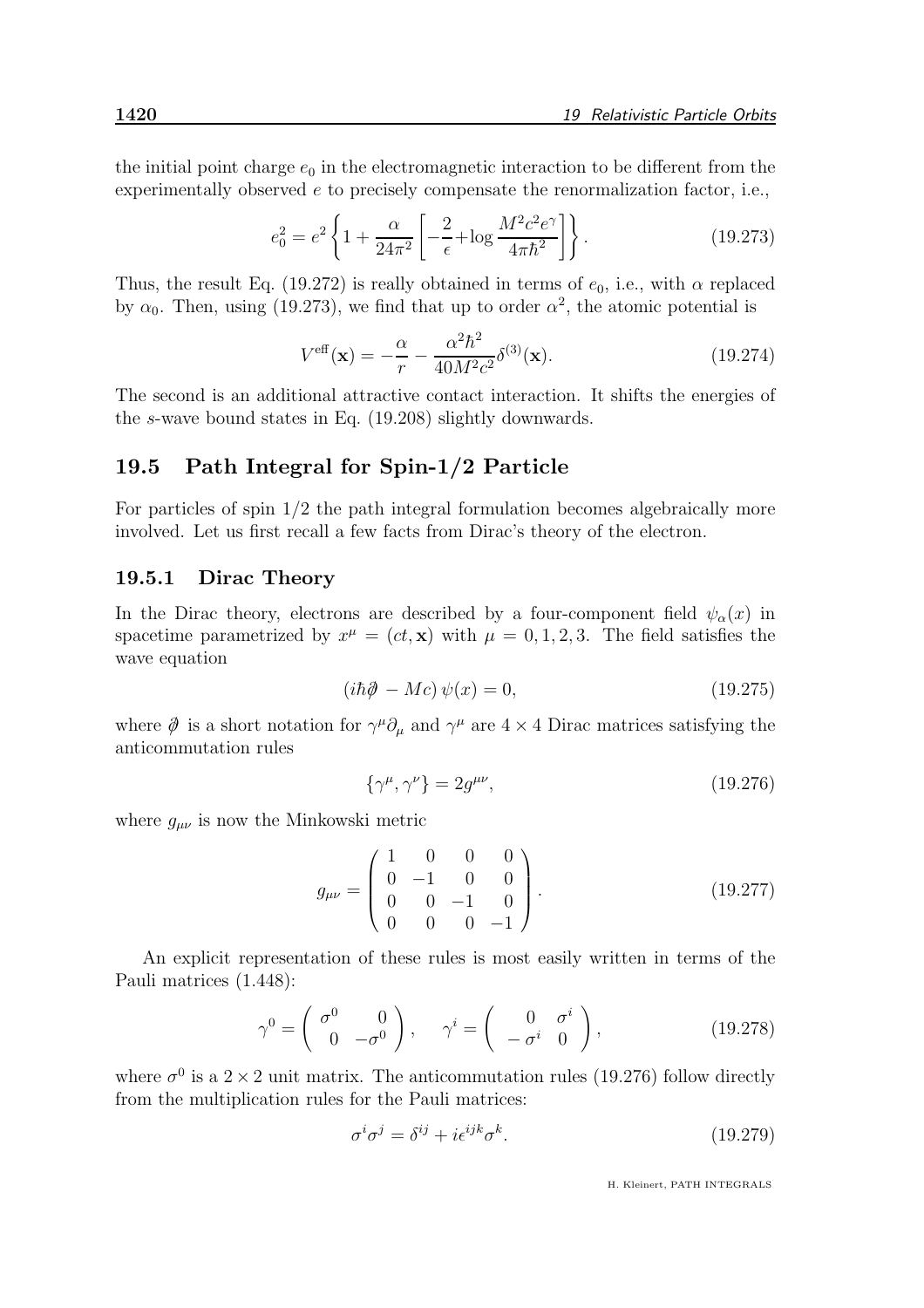The action of the Dirac field is

$$
\mathcal{A} = \int d^4x \,\overline{\psi}(x) \,(i\hbar\partial - Mc) \,\psi(x),\tag{19.280}
$$

where the conjugate field  $\bar{\psi}(x)$  is defined as

$$
\bar{\psi}(x) \equiv \psi^{\dagger}(x)\gamma^{0}.
$$
\n(19.281)

It can be shown that this makes  $\bar{\psi}(x)\psi(x)$  a scalar field under Lorentz transformations,  $\bar{\psi}(x)\gamma^{\mu}\psi(x)$  a vector field, and A an invariant. If we decompose  $\psi(x)$  into its Fourier components

$$
\psi(x) = \sum_{\mathbf{k}} \frac{1}{\sqrt{V}} e^{i\mathbf{k}\mathbf{x}} \psi_{\mathbf{k}}(t),\tag{19.282}
$$

where  $V$  is the spatial volume, the action reads

$$
\mathcal{A} = \int_{t_a}^{t_b} dt \sum_{\mathbf{k}} \psi_{\mathbf{k}}^{\dagger}(t) \left[ i\hbar \partial_t - H(\hbar \mathbf{k}) \right] \psi_{\mathbf{k}}(t), \tag{19.283}
$$

with the  $4 \times 4$  Hamiltonian matrix

$$
H(\mathbf{p}) \equiv \gamma^0 \mathbf{\gamma} \, \mathbf{p} \, c + \gamma^0 M c^2. \tag{19.284}
$$

This can be rewritten in terms of  $2 \times 2$ -submatrices as

$$
H(\mathbf{p}) = \begin{pmatrix} Mc & \mathbf{p}\boldsymbol{\sigma} \\ -\mathbf{p}\boldsymbol{\sigma} & -Mc \end{pmatrix} c.
$$
 (19.285)

Since the matrix is Hermitian, it can be diagonalized by a unitary transformation to

$$
H^{\rm d}(\mathbf{p}) = \begin{pmatrix} \varepsilon_{\mathbf{k}} & 0\\ 0 & -\varepsilon_{\mathbf{k}} \end{pmatrix},\tag{19.286}
$$

where

$$
\varepsilon_{\mathbf{k}} \equiv c\sqrt{\mathbf{p}^2 + M^2 c^2} \tag{19.287}
$$

are energies of the relativistic particles of mass  $M$  and momentum  $p$ . Each entry in  $(19.286)$  is a  $2 \times 2$ -submatrix.

This is achieved by the Foldy-Wouthuysen transformation

$$
H^{\rm d} = e^{iS} H e^{-iS},\tag{19.288}
$$

where

$$
S = -i\mathbf{\gamma} \cdot \mathbf{\zeta}/2, \quad \mathbf{\zeta} \equiv \arctan(\mathbf{v}/c), \quad \mathbf{v} \equiv \mathbf{p}/M = \text{velocity.} \tag{19.289}
$$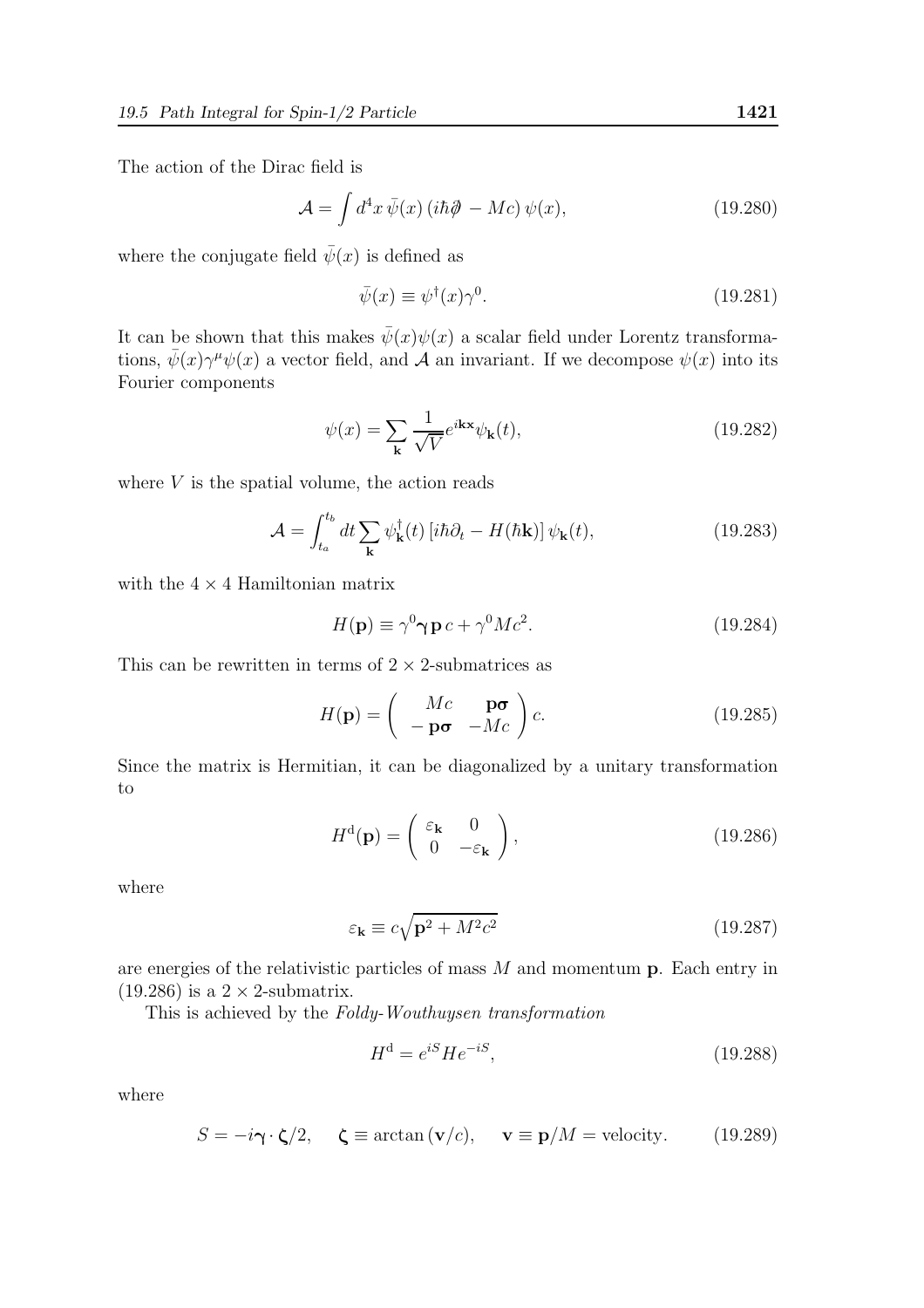The vector  $\zeta$  points in the direction of the velocity **v** and has the length  $\zeta$  =  $arctan(v/c)$ , such that

$$
\cos \zeta = \frac{Mc}{\sqrt{\mathbf{p}^2 + M^2 c^2}}, \quad \sin \zeta = \frac{|\mathbf{p}|}{\sqrt{\mathbf{p}^2 + M^2 c^2}}.
$$
 (19.290)

A function of a vector  $\bf{v}$  is defined by its Taylor series where even powers of  $\bf{v}$  are scalars  $\mathbf{v}^{2n} = v^{2n}$  and odd powers are vectors  $\mathbf{v}^{2n+1} = v^{2n}\mathbf{v}$ . If  $\hat{\mathbf{v}}$  denotes as usual the direction vector  $\hat{\mathbf{v}} \equiv \mathbf{v}/|\mathbf{v}|$ , the matrix  $\gamma \cdot \hat{\mathbf{v}}$  has the property that all even powers of it are equal to a  $4 \times 4$  unity matrix up to an alternating sign:  $(\gamma \cdot \hat{\mathbf{v}})^{2n} = (-1)^n$ . Thus  $S = -i\mathbf{\gamma} \cdot \hat{\mathbf{v}} \zeta$  and the Taylor series of  $e^{iS}$  reads explictly

$$
e^{iS} = \sum_{n=0,2,4,...} \frac{(-1)^n}{n!} \left(\frac{\zeta}{2}\right)^n + (\gamma \cdot \hat{\mathbf{v}}) \sum_{n=1,3,5,...} \frac{(-1)^{n-1}}{n!} \left(\frac{\zeta}{2}\right)^n = \cos\frac{\zeta}{2} + \gamma \cdot \hat{\mathbf{v}} \sin\frac{\zeta}{2}.
$$
 (19.291)

Now, S commutes trivially with  $\gamma \cdot \mathbf{p} = \gamma \cdot \hat{\zeta} |\mathbf{p}|$ , while anticommuting with  $\gamma^0$ due to the anticommutation rules (19.276). Hence we can move the right-hand transformation in (19.288) simply to the left-hand side with a sign change of S, and obtain

$$
Hd = e2iSH.
$$
\n
$$
(19.292)
$$

It is easy to calculate  $e^{2iS}$ : we merely have to double the rapidity in (19.291) and obtain

$$
e^{2iS} = \cos\zeta + \gamma \cdot \hat{\mathbf{v}}\sin\zeta = \frac{Mc}{\sqrt{\mathbf{p}^2 + M^2 c^2}} \left(1 + \gamma \cdot \mathbf{p}/Mc\right). \tag{19.293}
$$

Hence we obtain

$$
Hd = e2iSH = \frac{Mc}{\sqrt{\mathbf{p}^2 + M^2 c^2}} \left(1 + \gamma \cdot \mathbf{p}/Mc\right) Mc^2 \gamma^0 \left(1 + \gamma \cdot \mathbf{p}/Mc\right). \tag{19.294}
$$

Taking the right-hand parentheses to the left of  $\gamma^0$  changes the sign of  $\gamma$ . The product  $(1 + \gamma \cdot \mathbf{p}/Mc) (1 - \gamma \cdot \mathbf{p}/Mc)$  is simply  $1 + \mathbf{p}^2/M^2c^2$ , such that

$$
H^d = c\sqrt{\mathbf{p}^2 + M^2 c^2} \gamma^0 = \varepsilon_\mathbf{k} \gamma^0 = \hbar \omega_\mathbf{k} \gamma^0. \qquad (19.295)
$$

Remembering  $\gamma^0$  from Eq. (19.278) shows that  $H^d$  has indeed the diagonal form  $(19.286).$ 

Going to the diagonal fields  $\psi_{\mathbf{k}}^{\mathbf{d}}(t) = e^{iS}\psi_{\mathbf{k}}(t)$ , the action becomes

$$
\mathcal{A} = \int_{t_a}^{t_b} dt \sum_{\mathbf{k}} \psi_{\mathbf{k}}^{d\dagger}(t) \left[ i\hbar \partial_t - H^d(\hbar \mathbf{k}) \right] \psi_{\mathbf{k}}^d(t). \tag{19.296}
$$

Thus a Dirac field is equivalent to a sum of infinitely many momentum states, each being associated with four harmonic oscillators of the Fermi type. The path integral is a product of independent harmonic path integrals of frequencies  $\pm \omega_{\mathbf{k}}$ .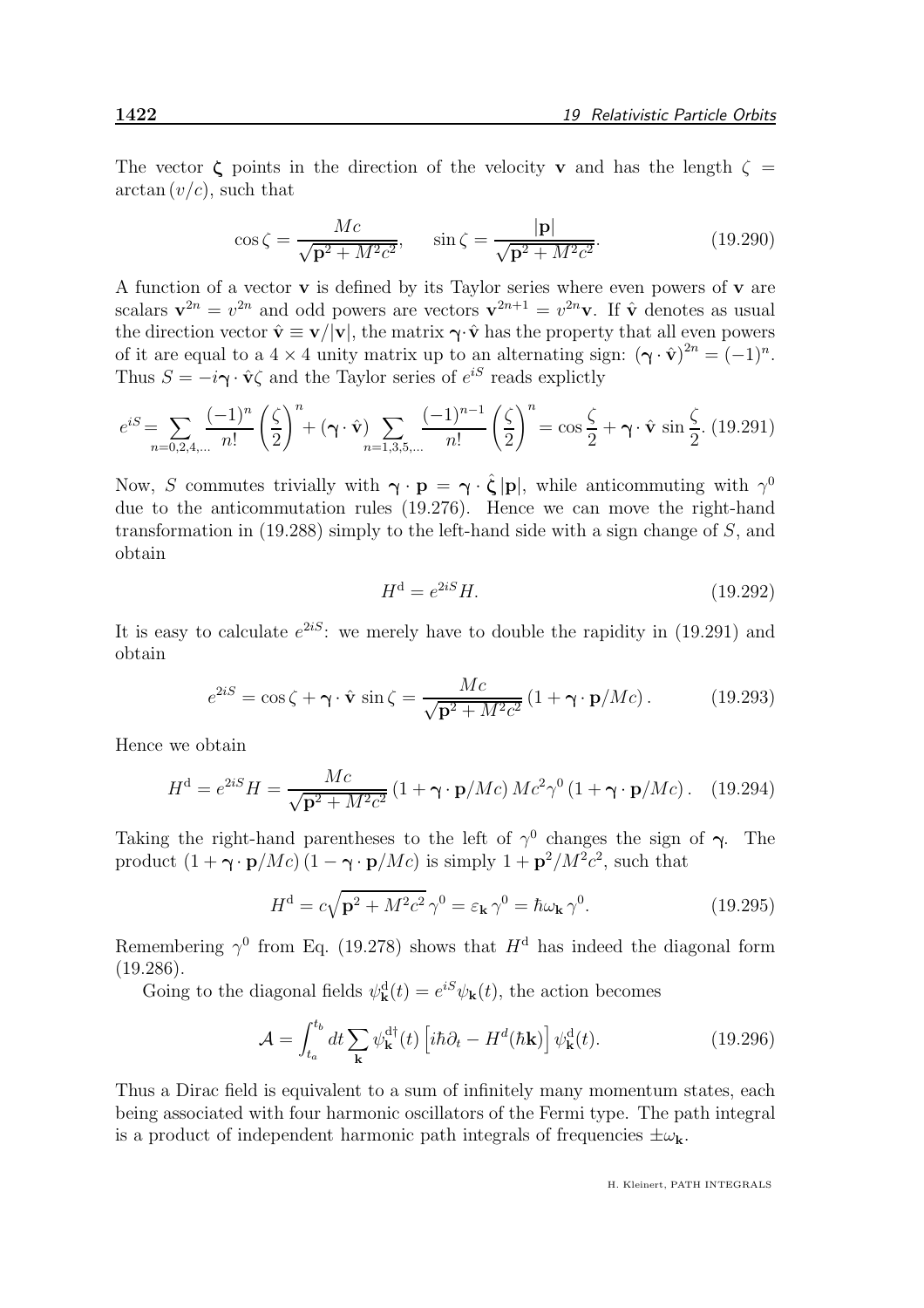It is then easy to calculate the quantum-mechanical partition function using the result (7.419) for each oscillator, continued to real times:

$$
Z_{\rm QM} = \prod_{\mathbf{k}} \left\{ 2 \cosh^4[\omega_{\mathbf{k}}(t_b - t_a)/2] \right\}.
$$
 (19.297)

This can also be written as

$$
Z_{\rm QM} = \exp\left(4\sum_{\mathbf{k}}\log\left\{2\cosh[\omega_{\mathbf{k}}(t_b - t_a)/2]\right\}\right),\tag{19.298}
$$

or as

$$
Z_{\rm QM} = \exp\left[4\sum_{\mathbf{k}} \text{Tr}\, \log\left(i\hbar\partial_t - \hbar\omega_{\mathbf{k}}\right)\right] = \exp\left\{\sum_{\mathbf{k}} \text{Tr}\, \log\left[i\hbar\partial_t - H^{\rm d}(\hbar\mathbf{k})\right]\right\}.\tag{19.299}
$$

Since the trace is invariant under unitary transformations, we can rewrite this as

$$
Z_{\rm QM} = \exp\left\{\sum_{\mathbf{k}} \text{Tr}\, \log\left[i\hbar \partial_t - H(\hbar \mathbf{k})\right]\right\},\tag{19.300}
$$

or, since the determinant of  $\gamma^0$  is unity, as

$$
Z_{\text{QM}} = \exp\left\{\sum_{\mathbf{k}} \text{Tr} \, \log\left[i\hbar \gamma^0 \partial_t - \gamma^0 H^{\text{d}}(\hbar \mathbf{k})\right]\right\} = \exp\left\{\sum_{\mathbf{k}} \text{Tr} \, \log\left[i\hbar \gamma^0 \partial_t - \hbar c \gamma \mathbf{k} - Mc^2\right]\right\}.
$$

If we include the spatial coordinates into the functional trace, this can also be written as

$$
Z_{\text{QM}} = \exp \left[ \text{Tr} \, \log \left( i \hbar \gamma^0 \partial_t - i \hbar c \gamma \, \mathbf{\nabla} - M c^2 \right) \right] = \exp \left\{ \text{Tr} \, \log \left[ c \left( i \hbar \partial - M c \right) \right] \right\}.
$$

In analytic regularization of Section 2.15, the factor  $c$  in the tracelog can be dropped. Moreover, there exists a simple algebraic identity

$$
(i\hbar\partial + Mc)(i\hbar\partial - Mc) = -\hbar^2\partial^2 - M^2c^2.
$$
\n(19.301)

The factors on the left-hand side have the same functional determinant since [compare (7.338) and (7.420)]

$$
\begin{split} \text{Det}(i\hbar\partial - Mc) &= e^{\text{Tr}\,\log(i\hbar\partial - Mc)} = e^{V_4 \int \frac{d^4p}{(2\pi)^4} \text{Tr}\,\log(i\hbar\dot{\phi} - Mc)} = e^{V_4 \int \frac{d^4p}{(2\pi)^4} \text{Tr}\,\log(-\hbar\dot{\phi} - Mc)} \\ &= \text{Det}(-i\hbar\partial - Mc). \end{split} \tag{19.302}
$$

This allows us, as a generalization of (7.420), to write

$$
Det(i\hbar\partial - Mc) = Det(i\hbar\partial + Mc) = \sqrt{Det(-\hbar^2\partial^2 - M^2c^2)1_{4\times 4}},
$$
 (19.303)

where  $1_{4\times4}$  is a  $4\times4$  unit matrix. In this way we arrive at the quantum-mechanical partition function

$$
Z_{\rm QM} = \exp\left[4 \times \frac{1}{2} \operatorname{Tr} \log(-\hbar^2 \partial^2 - M^2 c^2)\right] \equiv e^{i\Gamma_0^{\rm f}/\hbar}.\tag{19.304}
$$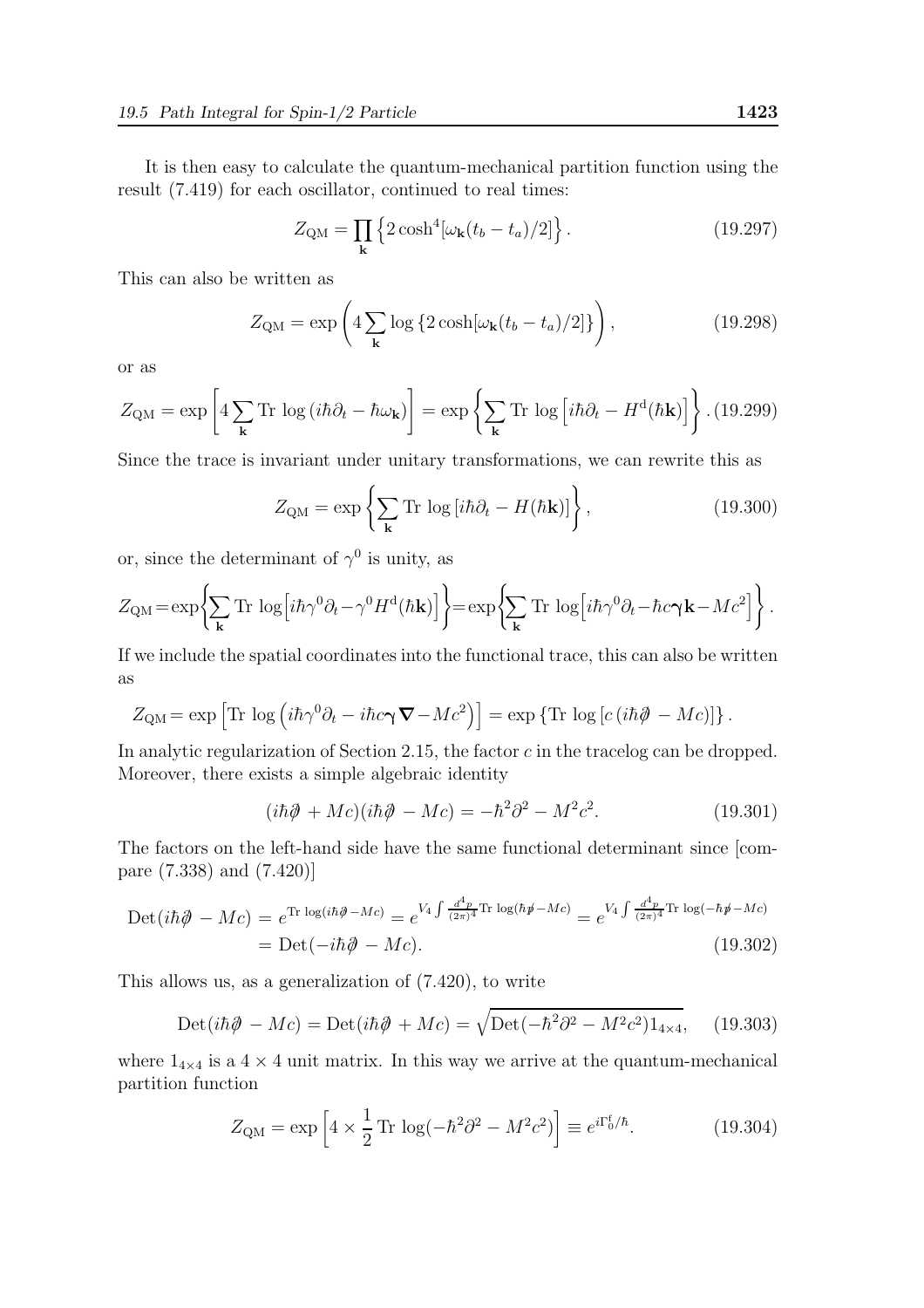The factor 4 comes from the trace in the  $4 \times 4$  matrix space, whose indices have disappeared in the formula. The exponent determines the effective action Γ of the quantum system by analogy with the Euclidean relation Eq. (19.46).

The Green function of the Dirac equation (19.275) is a  $4 \times 4$  -matrix defined by

$$
(i\hbar\partial - Mc)_{\alpha\beta} (x|x_a)_{\beta\gamma} = i\hbar\delta^{(D)}(x - x_a)\delta_{\alpha\gamma}.
$$
 (19.305)

Suppressing the Dirac indices, it has the spectral representation

$$
(x_b|x_a) = \int \frac{d^4p}{(2\pi\hbar)^4} \frac{i\hbar}{\not p - Mc + i\eta} e^{-ip(x_b - x_a)/\hbar}.
$$
 (19.306)

This can be written more formally as a functional matrix

$$
(x_b|x_a) = \langle x_b | \frac{i\hbar}{i\hbar\partial - Mc} | x_a \rangle, \qquad (19.307)
$$

which obviously satisfies the differential equation  $(19.305)$ .

# 19.5.2 Path Integral

It is straightforward to write down a path integral representation for the amplitude (19.307):

$$
(x_b|x_a) = \int_0^\infty dS \int_{x_a=x(\lambda_a)}^{x_b=x(\lambda_b)} \mathcal{D}^4 x \int \frac{\mathcal{D}^4 p}{(2\pi\hbar)^4} e^{i\mathcal{A}/\hbar},\tag{19.308}
$$

with the action

$$
\mathcal{A}[x,p] = \int_0^S d\lambda \left[ -p\dot{x} + (\rlap{\,/}p - Mc) \right]. \tag{19.309}
$$

As in Section 19.1, the parameter  $\lambda$  is a lengthalong the orbits, but in contrast to that section we shall work here with real time t, and  $\lambda$  is related t by  $\lambda = ct$ . and  $S$  is the total reparametrization-invariant length. The dot denotes the derivative  $\dot{x} \equiv dx(\lambda)/d\lambda$ . The path integral over  $x(\lambda)$  ensures that the momentum is  $\lambda$ independent, so that the path integral over  $p(\lambda)$  reduces to an ordinary Fourier integral [compare Eq. (2.41)]:

$$
\int_{x_a=x(\lambda_a)}^{x_b=x(\lambda_b)} \mathcal{D}^4 x \int \frac{\mathcal{D}^4 p}{(2\pi\hbar)^4} = \int \frac{d^4 p}{(2\pi\hbar)^4} e^{ip(x_b-x_a)+iS(\not p-Mc)/\hbar}
$$
(19.310)

Performing the integral over  $S$  in (19.308) leads to

$$
(x_b|x_a) = \int \frac{d^4p}{(2\pi\hbar)^4} e^{ip(x_b - x_a)} \frac{i\hbar}{\not p - Mc},
$$
\n(19.311)

in agreement with the amplitude (19.307). The minus sign in front of  $\vec{px}$  is necessary to have the positive sign for the spatial part  $\vec{p}$  in the Minkowski metric (19.277).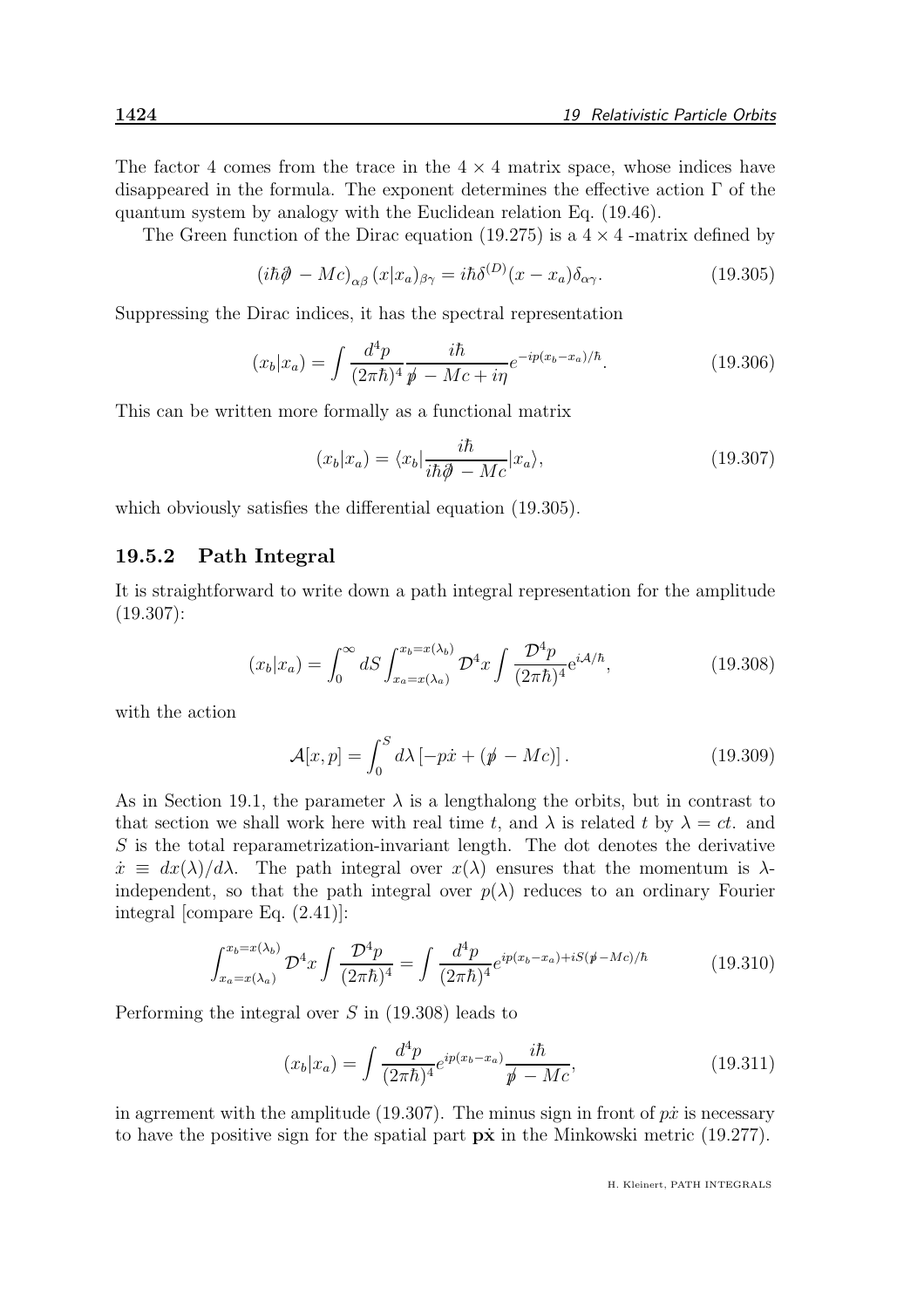The action (19.309) can immediately be generalized to

$$
\bar{\mathcal{A}}[x,p] = \int_0^S d\lambda \left[ -p\dot{x} + h(\lambda) \left( \rlap{\,/}p - Mc \right) \right], \tag{19.312}
$$

with any function  $h(\lambda) > 0$ . This makes it invariant under the reparametrization

$$
\lambda \to f(\lambda), \quad h(\lambda) \to h(\lambda)/f(\lambda). \tag{19.313}
$$

The path integral (19.308) contains then an extra functional integration over  $h(\lambda)$ with some gauge-fixing functional  $\Phi[h]$ , as in (19.22), which has been chosen in (19.309) as  $\Phi[h] = \delta[h-1]$ .

The path integral alone yields an amplitude

$$
\langle x|e^{iS(i\hbar\partial - Mc)/\hbar}|x_a\rangle, \tag{19.314}
$$

and the integral over S in (19.308) produces indeed the propagator (19.307). In evaluating this we must assume, as usual, that the mass carries an infinitesimal negative imaginary part *in*. This is also necessary to guarantee the convergence of the path integral (19.308).

Electromagnetism is introduced as usual by the minimal substitution (2.644). In the operator version, we have to substitute

$$
\partial_{\mu} \longrightarrow \partial_{\mu} + i \frac{e}{\hbar c} A_{\mu}.
$$
\n(19.315)

Thus we obtain the gauge-invariant action

$$
\bar{\mathcal{A}}[x,p] = \int_0^S d\lambda \left[ -p\dot{x} + h(\lambda) \left( \rlap{\,/}p - \frac{e\hbar}{c} \rlap{\,/}A - Mc \right) \right]. \tag{19.316}
$$

Another path integral representation which is closer to the spinless case is obtained by rewriting (19.307) as

$$
(x|x_a) = (i\hbar\partial + Mc)\langle x|\frac{i\hbar}{-\hbar^2\partial^2 - M^2c^2}|x_a\rangle, \qquad (19.317)
$$

where we have omitted the negative infinitesimal imaginary part  $-i\hbar$  of the mass, for brevity, and used the fact that

$$
(i\hbar\partial + Mc)(i\hbar\partial - Mc) = -\hbar^2\partial^2 - M^2c^2,
$$
\n(19.318)

on account of the anticommutation relation (19.276). By rewriting (19.317) as a proper-time integral

$$
(x|x_a) = \frac{1}{2Mc} (i\hbar \partial + Mc) \int_0^\infty dS \langle x|e^{iS(-\hbar^2 \partial^2 - M^2 c^2)/2Mc\hbar}|x_a\rangle, \qquad (19.319)
$$

we find immediately the canonical path integral

$$
(x|x_a) = \frac{1}{2Mc} (i\hbar \partial + Mc) \int_0^\infty dS \int_{x_a = x(\lambda_a)}^{x = x(\lambda_b)} \mathcal{D}^4 x \int \frac{\mathcal{D}^4 p}{(2\pi \hbar)^4} e^{i\mathcal{A}/\hbar}, \qquad (19.320)
$$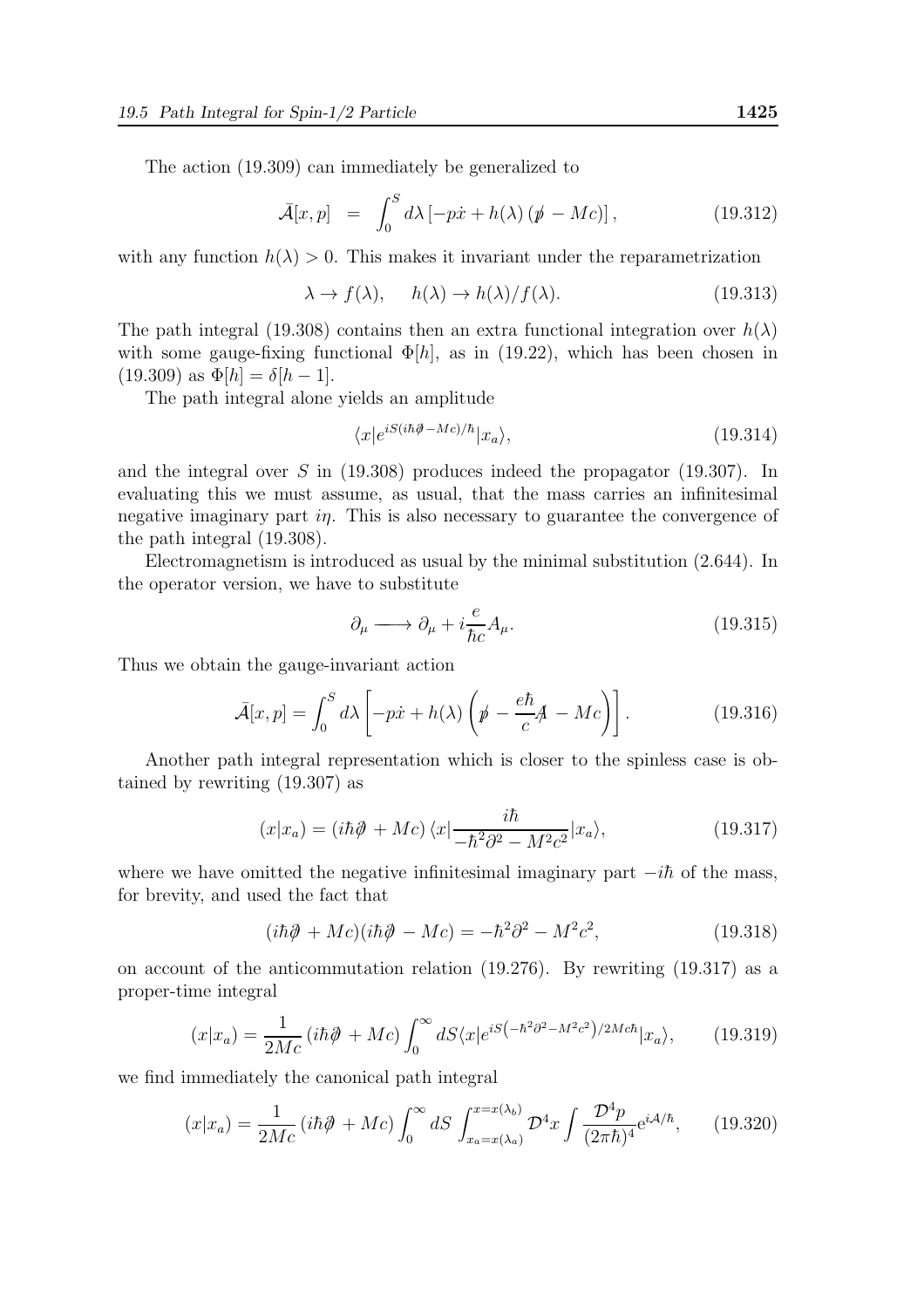with the action

$$
\mathcal{A}[x, p] = \int_0^S d\lambda \left[ -p\dot{x} + \frac{1}{2Mc} \left( p^2 - M^2 c^2 \right) \right].
$$
 (19.321)

The suppressed Dirac indices of the  $4 \times 4$  -amplitude on the left-hand side,  $(x|x_a)_{\alpha\beta}$ , are entirely due to the prefactor  $(i\hbar\partial + Mc)_{\alpha\beta}$  on the right-hand side.

As in the generalization of (19.309) to (19.309), this action can be generalized to

$$
\bar{\mathcal{A}}[x,p] = \int_0^S d\lambda \left[ -p\dot{x} + \frac{h(\lambda)}{2Mc} \left( p^2 - M^2 c^2 \right) \right],\tag{19.322}
$$

with any function  $h(\lambda) > 0$ , thus becoming invariant under the reparametrization (19.313), and the path integral (19.308) contains then an extra functional integration  $\int \mathcal{D}h(\lambda) \Phi[h]$ . The action (19.322), is precisely the Minkowski version of the path integral of a spinless particle of the previous section [see Eq. (19.14)].

Introducing here electromagnetism by the minimal substitution (19.315) in the prefactor of (19.317) and on the left-hand side of (19.318), the latter becomes then

$$
\left(i\hbar\partial - \frac{e}{c}A + Mc\right)\left(i\hbar\partial - \frac{e}{c}A - Mc\right) = \hbar^2 \left[\left(i\partial - \frac{e}{\hbar c}A\right)^2 - \frac{e}{\hbar c}\Sigma^{\mu\nu}F_{\mu\nu}\right] - M^2c^2,\tag{19.323}
$$

where

$$
\Sigma^{\mu\nu} \equiv \frac{i}{4} [\gamma^{\mu}, \gamma^{\nu}] = -\Sigma^{\nu\mu} \tag{19.324}
$$

are the generators of Lorentz transformations in the space of Dirac spinors. For any fixed index  $\mu$ , they satisfy the commutation rules:

$$
[\Sigma^{\mu\nu}, \Sigma^{\mu\kappa}] = ig^{\mu\mu} \Sigma^{\nu\kappa}.
$$
\n(19.325)

Due to the antisymmetry in the two indices, this determines all nonzero commutators of the Lorentz group.

Using Eqs.  $(19.254)$ , we can write the last interaction term in  $(19.323)$  as

$$
\Sigma^{\mu\nu}F_{\mu\nu} = -2\Sigma^i B^i + 2\Sigma^{0i} E^i, \qquad (19.326)
$$

where  $\Sigma^i$  are the generators of rotation

$$
\Sigma^i \equiv \frac{1}{2} \epsilon_{ijk} \Sigma^{jk} = \frac{1}{2} \begin{pmatrix} \sigma^i & 0\\ 0 & \sigma^i \end{pmatrix},
$$
 (19.327)

and

$$
\Sigma^{0i} \equiv i\alpha^i \equiv i\gamma^0 \gamma^i = i \begin{pmatrix} -\sigma^i & 0\\ 0 & \sigma^i \end{pmatrix}
$$
 (19.328)

are the generators of rotation-free Lorentz transformations. Thus

$$
\Sigma^{\mu\nu}F_{\mu\nu} = -\begin{pmatrix} \sigma(\mathbf{B} + i\mathbf{E}) & 0\\ 0 & \sigma(\mathbf{B} - i\mathbf{E}) \end{pmatrix}.
$$
 (19.329)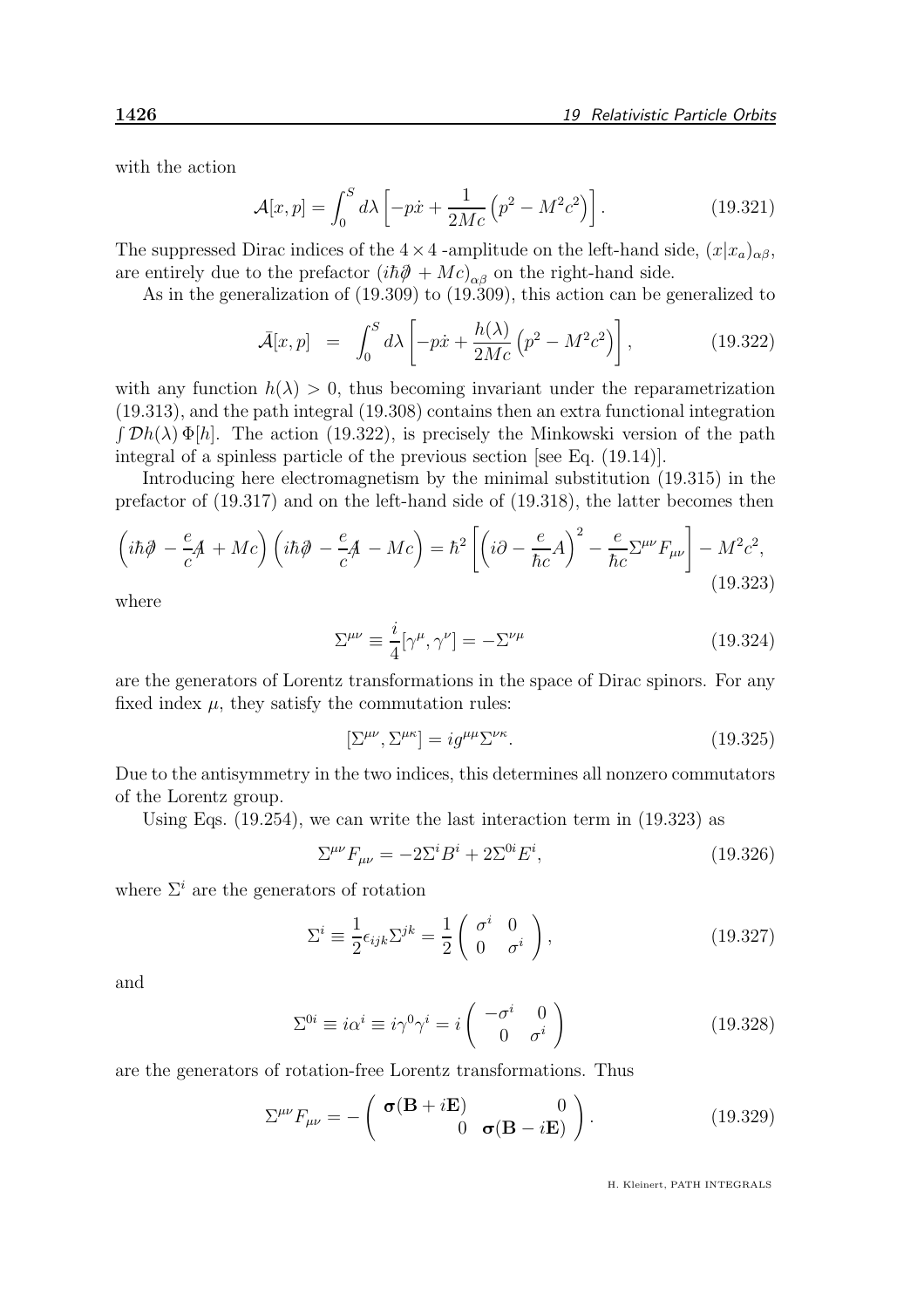# 19.5.3 Amplitude with Electromagnetic Interaction

The obvious generalization of the path integral (19.320) which includes minimal electromagnetic interactions is then

$$
(x|x_a) = \frac{1}{2M} \left[ \left( i\hbar \partial - \frac{e}{c} A \right) + Mc \right] \int_0^\infty dS \int \mathcal{D}h(\lambda) \, \Phi[h] \int_{x_a = x(\lambda_a)}^{x = x(\lambda_b)} \mathcal{D}^4 x \int \frac{\mathcal{D}^4 p}{(2\pi \hbar)^4} \hat{T} e^{i\mathcal{A}/\hbar},\tag{19.330}
$$

with the action

$$
\bar{\mathcal{A}}[x,p] = \int_0^S d\lambda \left\{ -p\dot{x} + \frac{h(\lambda)}{2Mc} \left[ \left( p - \frac{e}{c}A \right)^2 - \frac{\hbar e}{c} \Sigma^{\mu\nu} F_{\mu\nu} - M^2 c^2 \right] \right\}.
$$
 (19.331)

The symbol  $\hat{T}$  is the time-ordering operator defined in (1.241), now with respect to the proper time  $\lambda$ , which has to be present to account for the possible noncommutativity of  $F_{\mu\nu}\Sigma^{\mu\nu}/2$  at different  $\lambda$ . Integrating out the momentum variables yields the configuration-space path integral

$$
(x|x_a) = \frac{1}{2M} \left[ \left( i\hbar \partial - \frac{e}{c} A \right) + Mc \right] \int_0^\infty dS \int \mathcal{D}h(\lambda) \Phi[h] \int_{x_a = x(\lambda_a)}^{x = x(\lambda_b)} \mathcal{D}^4 x \hat{T} e^{iA/\hbar}, (19.332)
$$
  
with the action  

$$
\bar{\mathcal{A}}[x] = \int_0^S d\lambda \left[ -\frac{Mc}{2h(\lambda)} \dot{x}^2 - \frac{e}{c} \dot{x} A - h(\lambda) \frac{\hbar e}{2Mc^2} \Sigma^{\mu\nu} F_{\mu\nu} - h(\lambda) \frac{Mc}{2} \right]. \quad (19.333)
$$

The coupling to the magnetic field adds to the rest energy  $Mc^2$  an interaction energy

$$
H_{\rm int} = -\frac{\hbar e}{Mc}\mathbf{\sigma} \cdot \mathbf{B}.
$$
 (19.334)

From this we extract the magnetic moment of the electron. We compare (19.334) with the general interaction energy  $(8.316)$ , and identify the magnetic moment as

$$
\mu = \frac{\hbar e}{Mc} \sigma.
$$
\n(19.335)

Recall that in 1926, Uhlenbeck and Goudsmit explained the observed Zeeman splitting of atomic levels by attributing to an electron a half-integer spin. However, the magnetic moment of the electron turned out to be roughly twice as large as what one would expect from a charged rotating sphere of angular momentum L, whose magnetic moment is

$$
\mu = \mu_B \frac{\mathbf{L}}{\hbar},\tag{19.336}
$$

where  $\mu_B \equiv \hbar e / Mc$  is the Bohr magneton (2.649). On account of this relation, it is customary to parametrize the magnetic moment of an elementary particle of spin S as follows:

$$
\mu = g\mu_B \frac{\mathbf{S}}{\hbar}.\tag{19.337}
$$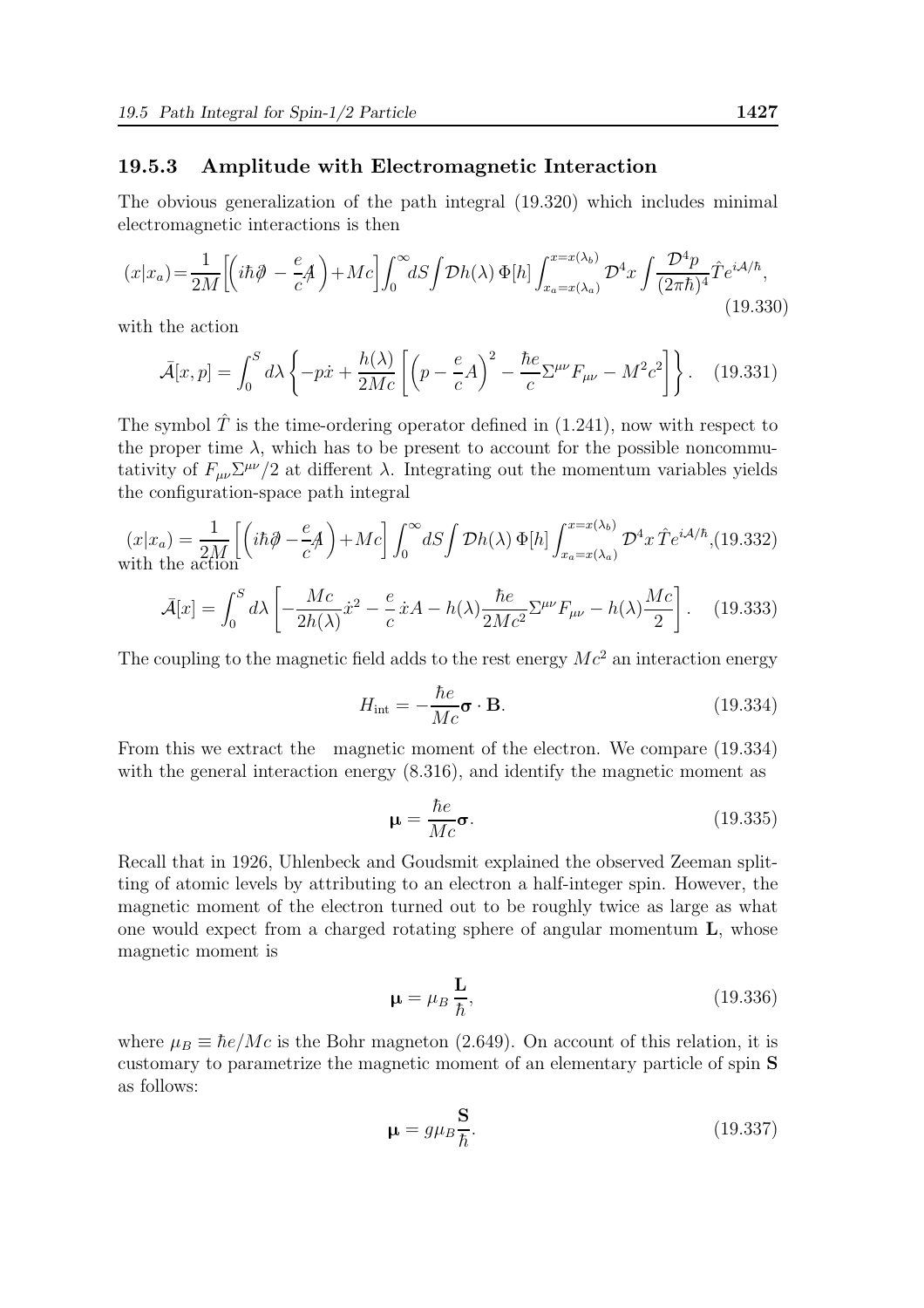The dimensionless ratio q with respect to  $(19.336)$  is called the *gyromagnetic ratio* or Landé factor. For a spin-1/2 particle, S is equal to  $\sigma/2$ , and comparison with (19.335) yields the gyromagnetic ratio

$$
g = 2,\tag{19.338}
$$

the famous result found first by Dirac, predicting the intrinsic magnetic moment  $\mu$ of an electron to be equal to the Bohr magneton  $\mu_B$ , thus being twice as large as expected from the relation  $(19.336)$ , if we insert there the spin  $1/2$  for the orbital angular momentum.

In quantum electrodynamics one can calculate further corrections to this Dirac result as a perturbation expansion in powers of the fine-structure constant  $\alpha$  [recall  $(1.505)$ . The first correction to q due to one-loop Feynman diagrams was found by Schwinger:

$$
g = 2 \times \left(1 + \frac{\alpha}{2\pi}\right) \approx 2 \times 1.001161,\tag{19.339}
$$

where  $\alpha$  is the fine-structure constant (1.505). Experimentally, the gyromagnetic ratio has been measured to an incredible accuracy:

$$
g = 2 \times 1.001\,159\,652\,193(10),\tag{19.340}
$$

in excellent agreement with (19.339). If the perturbation expansion is carried to higher orders, one is able to reach agreement up to the last experimentally known digits [14].

In the literature, there exist other representations of path integrals for Dirac particles involving Grassmann variables. For this we recall the discussion in Subsection 7.11.3 that a path integral over four real Grassmann fields  $\theta^{\mu}$ ,  $\mu = 0, 1, 2, 3$ 

$$
\int \mathcal{D}^4 \theta \, \exp\left[\frac{i}{\hbar} \int dt \, \left(-\frac{i\hbar}{4} \theta_\mu \dot{\theta}^\mu\right)\right],\tag{19.341}
$$

generates a matrix space corresponding to operators  $\hat{\theta}^{\mu}$  with the anticommutation rules

$$
\left\{\hat{\theta}^{\mu},\hat{\theta}^{\nu}\right\} = 2g^{\mu\nu},\tag{19.342}
$$

and the matrix elements

$$
\langle \beta | \hat{\theta}^{\mu} | \alpha \rangle = (\gamma_5 \gamma^{\mu})_{\beta \alpha}, \quad \beta, \alpha = 1, 2, 3, 4. \tag{19.343}
$$

It is then possible to replace path integral (19.332) by

$$
(x|x_a) = \frac{1}{2M} \int_0^\infty dS \int \mathcal{D}h \, \Phi[h]
$$
  
 
$$
\times \int \mathcal{D}\chi \Phi[\chi] \int \mathcal{D}^4 \theta \int \mathcal{D}x \int \frac{\mathcal{D}p}{(2\pi\hbar)^4} e^{i(\bar{\mathcal{A}}[x] + \mathcal{A}_G[\theta^\mu, A])/\hbar}, \qquad (19.344)
$$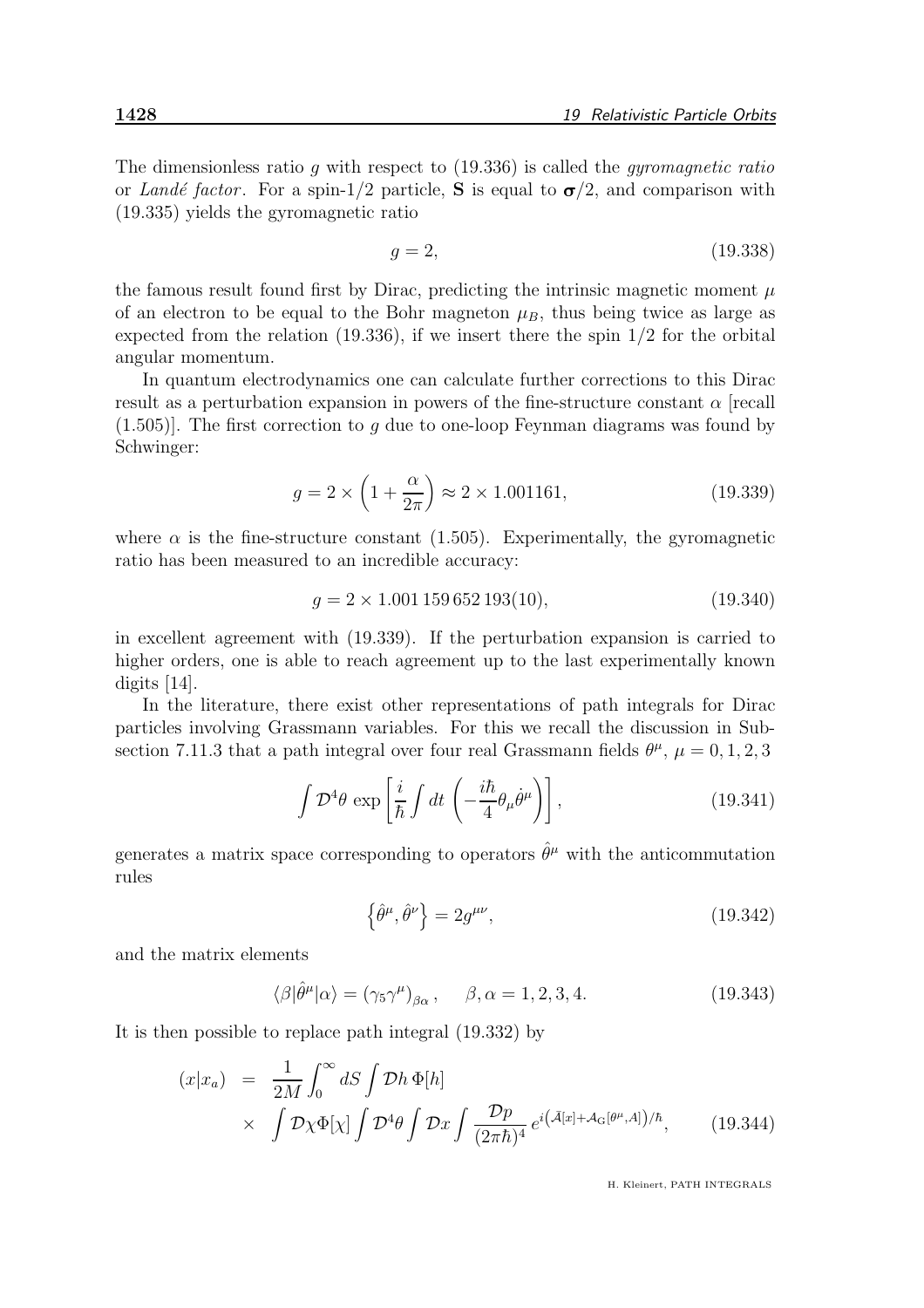with the action of a relativistic spinless particle [the action (19.333) without the spin coupling]

$$
\bar{\mathcal{A}}[x,p] = \int_0^S d\lambda \left\{ -p\dot{x} + \frac{h(\lambda)}{2Mc} \left[ \left( p - \frac{e}{c}A \right)^2 - M^2 c^2 \right] \right\},\tag{19.345}
$$

and an action involving the Grassmann fields  $\theta^{\mu}$ :

$$
\mathcal{A}_{\mathcal{G}}[\theta^{\mu}, A] = \int_0^S d\lambda \left\{ -\frac{i\hbar}{4} \theta_{\mu}(\lambda)\dot{\theta}^{\mu}(\lambda) + h(\lambda)\frac{i\hbar e}{4Mc^2}F_{\mu\nu}(x(\lambda))\theta^{\mu}(\lambda)\theta^{\nu}(\lambda) \right\}.
$$
 (19.346)

This follows directly from Eq. (7.513). The function  $h(\lambda)$  is the same as in the bosonic actions (19.14) and the path integral (19.22) guaranteeing the reparametrization invariance (19.13).

After integrating out the momentum variables in the path integral (19.344), the canonical action is of course replaced by the configuration space action (19.218). In the simplest gauge (19.23), the total action reads

$$
\bar{\mathcal{A}}[x,\theta^{\mu}] = \int_0^S d\lambda \left[ -\frac{Mc}{2}\dot{x}^2 - \frac{e}{c} \left( \dot{x}A - i\frac{\hbar}{4Mc}F_{\mu\nu}\theta^{\mu}\theta^{\nu} \right) - \frac{Mc}{2} + \frac{i\hbar}{4}\theta_{\mu}(\tau)\dot{\theta}^{\mu}(\tau) \right].
$$
\n(19.347)

The Grassmann variables can be integrated out using formula (19.103), which reads here [compare  $(7.501)$ ]:

$$
\int \mathcal{D}^4 \theta \, e^{\frac{i}{4} \int dt \left[ -i\theta_\mu(t)\dot{\theta}^\mu(t) + (ie/4Mc)F_{\mu\nu}\theta^\mu\theta^\nu \right]} = 4 \,\mathrm{Det}^{1/2} \left[ -i\delta_{\mu\nu} \, \partial_t + \frac{ie}{Mc} F_{\mu\nu}(x(\lambda)) \right]. \tag{19.348}
$$

For a constant field tensor  $F_{\mu\nu}$  and with the usual antiperiodic boundary conditions in the interval  $ct = \lambda \in (0, S)$ , the right-hand side has been given before in Eq. (19.103). In the present case it reads:

$$
4\,\text{Det}^{1/2}\left(-ig_{\mu\nu}\,\partial_{\lambda} + i\frac{e}{Mc^2}F_{\mu\nu}\right) = 4\cos\left(\frac{e}{Mc^2}\mathcal{B}\frac{S}{2}\right)\cosh\left(\frac{e}{Mc^2}\mathcal{E}\frac{S}{2}\right). \tag{19.349}
$$

# 19.5.4 Effective Action in Electromagnetic Field

In the absence of electromagnetism, the effective action of the fermion orbits is given by (19.304). Its Euclidean version differs from the Klein-Gordon expression in (19.38) only by a factor  $-2$ :

$$
\frac{\Gamma_{\text{e},0}^{\text{f}}}{\hbar} = -2 \,\text{Tr} \, \log \left[ -\hbar^2 \partial^2 + M^2 c^2 \right]. \tag{19.350}
$$

Explicitly we have from (19.39), (19.41), and (19.46):

$$
\frac{\Gamma_{\text{e},0}^{\text{f}}}{\hbar} = 2V_D \int_0^\infty \frac{d\beta}{\beta} e^{-\beta Mc^2/2} \frac{1}{\sqrt{2\pi \hbar^2 \beta/M}} = 2 \frac{V_D}{\lambda_M^{\text{C}} D} \frac{1}{(4\pi)^{D/2}} \Gamma(1 - D/2). \tag{19.351}
$$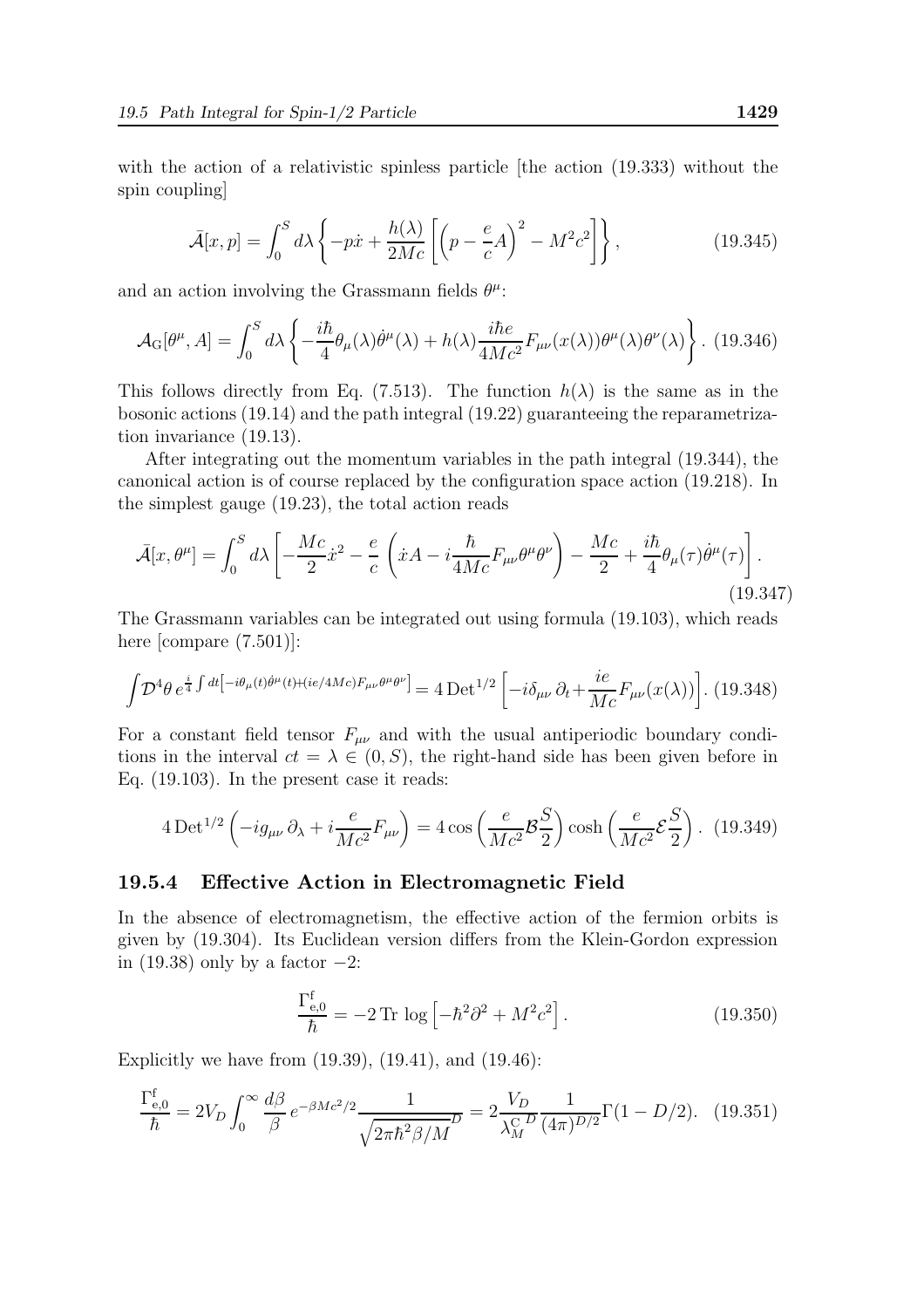The factor 2 may be thought of as  $4 \times 1/2$  where the factor 4 comes from the free path integral over the Grassmann field,

$$
\int \mathcal{D}^D \theta \, e^{-\mathcal{A}_{e,0}[\theta]/\hbar} = 4. \tag{19.352}
$$

counts the four components of the Dirac field. Recall that by (19.286), the Dirac field carries four modes, one of energy  $\hbar\omega_{\mathbf{k}}$ , with two spin degrees of freedom, the other of energy  $-\hbar\omega_{\mathbf{k}}$  with two spin degrees. The latter are shown in quantum field theory to correspond to an antiparticle with spin 1/2. The path integral over  $x(\lambda)$  which counts paths in opposite directions with the ground state energy (19.39) describes particles and antiparticles [recall the remarks after Eq. 19.45]. This explains why only the spin factor 2 remains in (19.351).

By including the vector potential via the minimal substitution  $\hat{p} \to \hat{p}-(e/c)A$ , we obtain the Euclidean effective action from Eq. (19.221), and thus obtain immediately the path integral representation

$$
\frac{\tilde{\Gamma}_{\text{e}}^{\text{f}}}{\hbar} = 2 \int_0^\infty \frac{d\beta}{\beta} e^{-\beta Mc^2/2} \int \mathcal{D}^D x \, e^{-\mathcal{A}_{\text{e}}/\hbar},\tag{19.353}
$$

with the Euclidean action (19.220).

This is not yet the true partition function  $\Gamma_e$  of the spin-1/2 particle, since the proper path integral contains the additional Grassmann terms of the action (19.347). In the Euclidean version, the full interaction is

$$
\mathcal{A}_{e,\text{int}}[x,\theta] = \int_0^{\hbar\beta} d\lambda \frac{e}{c} \left[ i \dot{x}_\mu(\lambda) A_\mu(x(\lambda)) - \frac{i}{4M} F_{\mu\nu}(x(\lambda)) \theta^\mu(\lambda) \theta^\nu(\lambda) \right]. \tag{19.354}
$$

Thus we obtain the path integral representation

$$
\frac{\Gamma_{\rm e}^{\rm f}}{\hbar} = 2 \int_0^\infty \frac{d\beta}{\beta} e^{-\beta Mc^2/2} \int \mathcal{D}^D x \int \mathcal{D}^D \theta \, e^{-\{\mathcal{A}_{\rm e,0}[x,\theta]+\mathcal{A}_{\rm e,int}[x,\theta]\}/\hbar},\tag{19.355}
$$

where the free part of the Euclidean action is

$$
\mathcal{A}_{e,0}[x,\theta] = \mathcal{A}_{e,0}[x] + \mathcal{A}_{e,0}[\theta] \equiv \int_0^{\hbar\beta} d\tau \frac{M}{2} \dot{x}^2(\tau) + \int_0^{\hbar\beta} d\tau \frac{\hbar}{4} \theta^\mu(\tau) \dot{\theta}^\mu(\tau). \tag{19.356}
$$

#### 19.5.5 Perturbation Expansion

The perturbation expansion is a straightforward generalization of the expansion (19.224):

$$
\frac{\Gamma_e^{\rm f}}{\hbar} = \frac{\Gamma_{e,0}^{\rm f}}{\hbar} + \int_0^\infty \frac{d\beta}{\beta} e^{-\beta Mc^2/2} \frac{2V_D}{\sqrt{2\pi \hbar^2 \beta/M}} \sum_{n=1}^\infty \frac{(-ie/c)^n}{n!} \left(19.357\right)
$$
\n
$$
\times \left\langle \prod_{i=1}^n \left\{ \int_0^{\hbar \beta} d\tau_i \left[ \dot{x}_\mu(\tau_i) A_\mu(x(\tau_i)) - \frac{\hbar}{4Mc} F_{\mu\nu}(x(\tau_i)) \theta^\mu(\tau_i) \theta^\nu(\tau_i) \right] \right\} \right\rbrace_0.
$$
\n(19.357)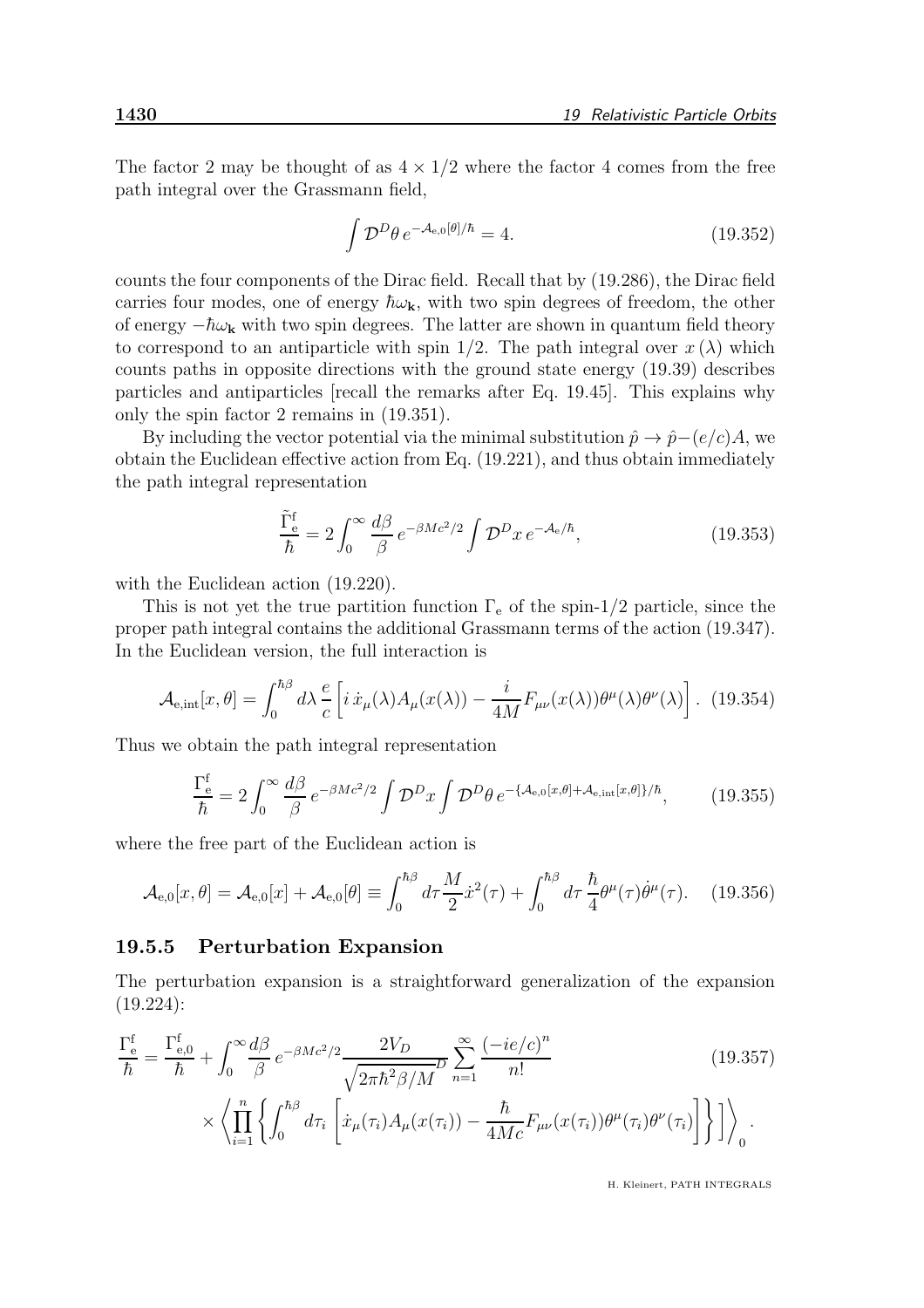The leading free effective action coincides, of course, with the  $n = 0$ -term of the sum [compare (19.351)].

The expectation values are now defined by the Grassmann extension of the Gaussian path integral (19.225):

$$
\langle \mathcal{O}[x,\theta] \rangle_0 \equiv \frac{\int \mathcal{D}^D x \int \mathcal{D}^D \theta \, \mathcal{O}[x,\theta] \, e^{-\mathcal{A}_{\text{e},0}[x,\theta]/\hbar}}{\int \mathcal{D}^D x \, e^{-\mathcal{A}_{\text{e},0}[x]/\hbar} \int \mathcal{D}^D \theta \, e^{-\mathcal{A}_{\text{e},0}[\theta]/\hbar}}.
$$
(19.358)

where the denominator is equal to  $(1/2)V_D/\sqrt{2\pi\hbar^2\beta/M}^D \times 4$ .

There exists also an expansion analogous to (19.227), where the vector potentials have been Fourier decomposed according to (19.226). Then we obtain an expansion just like (19.227), except for a factor −2 and with the expectation values replaced as follows:

$$
\left\langle \prod_{i=1}^{n} \left[ \int_{0}^{\hbar \beta} d\tau_{i} \dot{x}^{\mu_{i}}(\tau_{i}) e^{ik_{i}x(\tau_{i})} \right] \right\rangle_{0}
$$
\n
$$
\rightarrow \left\langle \prod_{i=1}^{n} \left\{ \int_{0}^{\hbar \beta} d\tau_{i} \left[ \dot{x}^{\mu_{i}}(\tau_{i}) + \frac{i\hbar}{2Mc} k_{i}^{\nu_{i}} \theta^{\nu_{i}}(\tau_{i}) \theta^{\mu_{i}}(\tau_{i}) \right] e^{ik_{i}x(\tau_{i})} \right] \right\rangle_{0} .
$$
\n(19.359)

The evaluation of these expectation values proceeds as in Eqs. (19.228)–(19.239), except that we also have to form Wick contractions of Grassmann variables which have the free correlation functions

$$
\langle \theta^{\mu}(\tau)\theta^{\nu}(\tau')\rangle = 2\delta^{\mu\nu}G_{\omega,\text{e}}^{\text{a}}(\tau-\tau'),\tag{19.360}
$$

where

$$
G_{\omega,e}^{\mathbf{a}}(\tau - \tau') = \frac{1}{2}\epsilon(\tau), \quad \tau \in [-\hbar\beta, \hbar\beta)
$$
 (19.361)

is the Euclidean version of the antiperiodic Green function (3.109) solving the inhomogeneous equation

$$
\partial_{\tau} G_{\omega,e}^{a}(\tau) = \delta(\tau). \tag{19.362}
$$

Outside the basic interval  $[-\hbar \beta, \hbar \beta]$  the function is to be continued antiperiodically. in accordance with the fermionic nature of the Grassmann variables.

In operator language, the correlation function (19.360) is the time-ordered expectation value  $\langle \hat{T} \hat{\theta}(\tau) \hat{\theta}(\tau') \rangle_0$  [recall (3.299)]. By letting  $\tau \to \tau'$  once from above and once from below, the correlation function shows agreement with the anticommutation rule (19.342). In verifying this we must use the fact that the time ordered product of fermion operators is defined by the following modification of the bosonic definition in Eq. (1.241):

$$
\hat{T}(\hat{O}_n(t_n)\cdots\hat{O}_1(t_1)) \equiv \epsilon_P \hat{O}_{i_n}(t_{i_n})\cdots\hat{O}_{i_1}(t_{i_1}),\tag{19.363}
$$

where  $t_{i_n}, \ldots, t_{i_1}$  are the times  $t_n, \ldots, t_1$  relabeled in the causal order, so that

$$
t_{i_n} > t_{i_{n-1}} > \ldots > t_{i_1}.\tag{19.364}
$$

The difference lies in the sign factor  $\epsilon_P$  which is equal to 1 for an even and −1 for an odd number of permutations of fermion variables.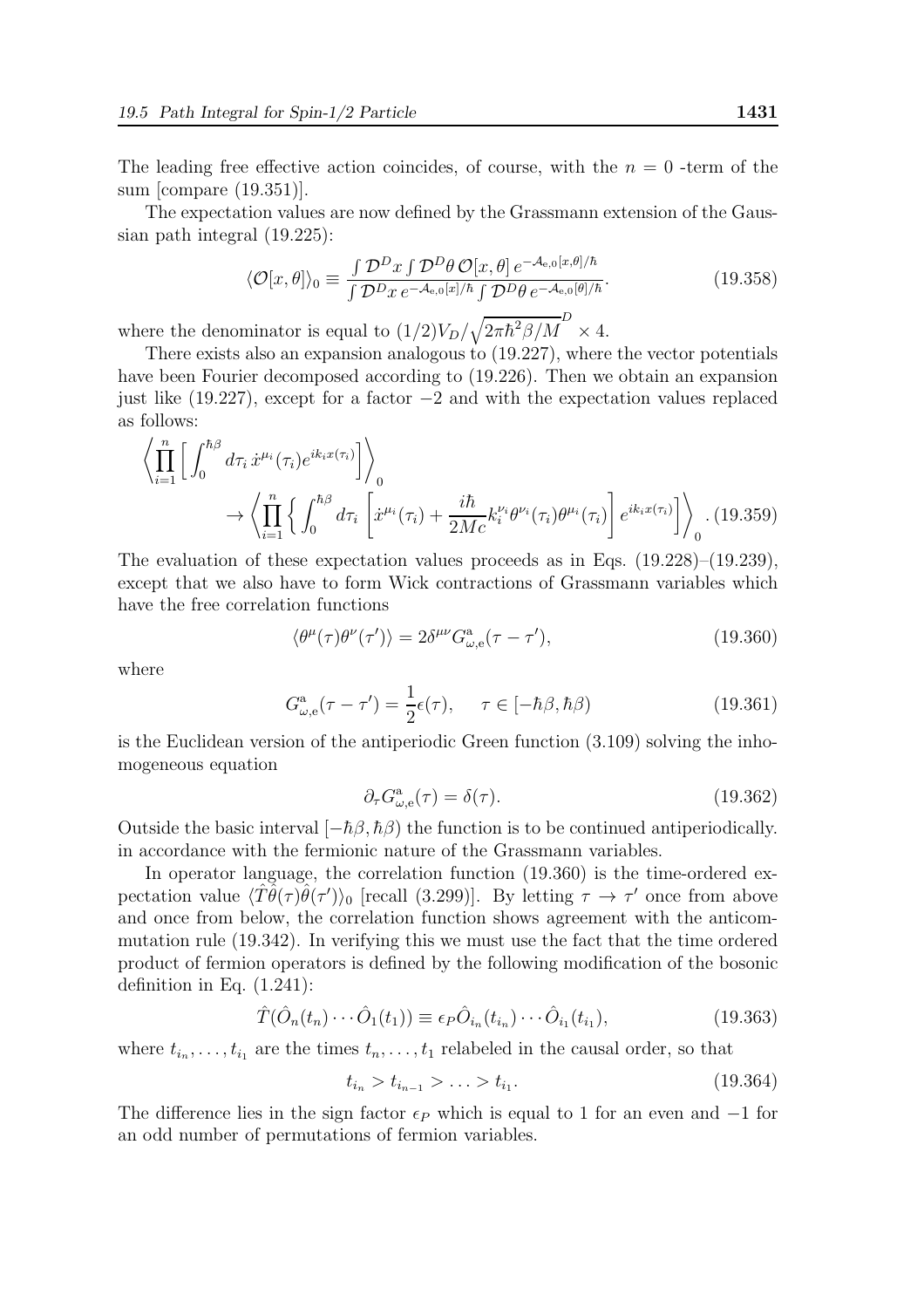# 19.5.6 Vacuum Polarization

Let us see how the fluctuations of an electron loop change the electromagnetic field action. To lowest order, we must form the expectation value (19.359) for  $n = 0$  and  $k_1 = -k_2 \equiv k$ :

$$
\left\langle \left[ \dot{x}^{\mu_1}(\tau_1) + \frac{i\hbar}{2Mc} k^{\nu_1} \theta^{\nu_1}(\tau_1) \theta^{\mu_1}(\tau_1) \right] e^{ik\delta x(\tau_1)} \left[ \dot{x}^{\mu_2}(\tau_2) - \frac{i\hbar}{2Mc} k^{\nu_2} \theta^{\nu_2}(\tau_2) \theta^{\mu_2}(\tau_2) \right] e^{-ik\delta x(\tau_2)} \right\rangle_0
$$
\n(19.365)

From the contraction of the velocities  $\dot{x}^{\mu_1}(\tau_1)$  and  $\dot{x}^{\mu_2}(\tau_2)$  we obtain again the spinless result (19.240) leading in (19.242) to the integrand

$$
\left(k_1^2 \delta^{\mu_1 \nu_2} - k_1^{\mu_1} k_1^{\mu_2}\right) G^2(\tau_1, \tau_2) = \left(k_1^2 \delta^{\mu_1 \nu_2} - k_1^{\mu_1} k_1^{\mu_2}\right) \frac{\hbar^2}{M^2 c^2} (u - 1/2)^2. \tag{19.366}
$$

In addition, there are the Wick contractions of the Grassmann variables:

$$
\left\langle \left[ \frac{\hbar}{2Mc} k^{\nu_1} \theta^{\nu_1}(\tau_1) \theta^{\mu_1}(\tau_1) \right] e^{ik\delta x(\tau_1)} \left[ \frac{i\hbar}{2Mc} k^{\nu_2} \theta^{\nu_2}(\tau_2) \theta^{\mu_2}(\tau_2) \right] e^{-ik\delta x(\tau_2)} \right\rangle_0
$$
  
=  $-(k_1^2 \delta^{\mu_1 \nu_2} - k_1^{\mu_1} k_1^{\mu_2}) \frac{\hbar^2}{M^2 c^2} \frac{1}{4} \epsilon^2(\tau_1 - \tau_2).$  (19.367)

Since  $\epsilon^2(\tau_1 - \tau_2) = 1$ , this changes the spinless result (19.366) to

$$
\left(k_1^2 \delta^{\mu_1 \nu_2} - k_1^{\mu_1} k_1^{\mu_2}\right) G^2(\tau_1, \tau_2) = \left(k_1^2 \delta^{\mu_1 \nu_2} - k_1^{\mu_1} k_1^{\mu_2}\right) \frac{\hbar^2}{M^2 c^2} [(u - 1/2)^2 - 1/4].
$$
 (19.368)

Remembering the factor  $-2$  in the expansion (19.358) with respect to the spinless one, we find that the vacuum polarization due to fluctuating spin-1/2 orbits is obtained from the spinless result (19.251) by changing the factor  $4(u - 1/2)^2 =$  $(2u-1)^2$  in the integrand to  $-2 \times 4u(u-1) = 8u(1-u)$ . The resulting function  $\Pi(k^2)$  has the expansion

$$
\Pi(k^2) = \frac{1}{3\pi} \left[ \frac{2}{\epsilon} - \log \frac{M^2 c^2 e^{\gamma}}{4\pi \hbar^2} \right] - \frac{\hbar^2 k^2}{15\pi M^2 c^2} + \mathcal{O}\left(\epsilon, \frac{k^2}{M^2 c^2 / \hbar^2}\right). \tag{19.369}
$$

The first term produces a renormalization of the charge which is treated as in the bosonic case  $[recall (19.271)–(19.274)],$  which causes an additional contact interaction

$$
-\frac{\alpha}{r} \to -\frac{\alpha}{r} - \frac{4\alpha^2 \hbar^2}{15M^2 c^2} \delta^{(3)}(\mathbf{x}).\tag{19.370}
$$

There, the vacuum polarization has the effect of lowering the state  $2S_{1/2}$ , which is the s-state of principal quantum number  $n = 2$ , against the p-state  $2P_{1/2}$  by 27.3 MHz. The experimental frequency shift is positive  $\approx 1057$  MHz [recall Eq. (18.600)],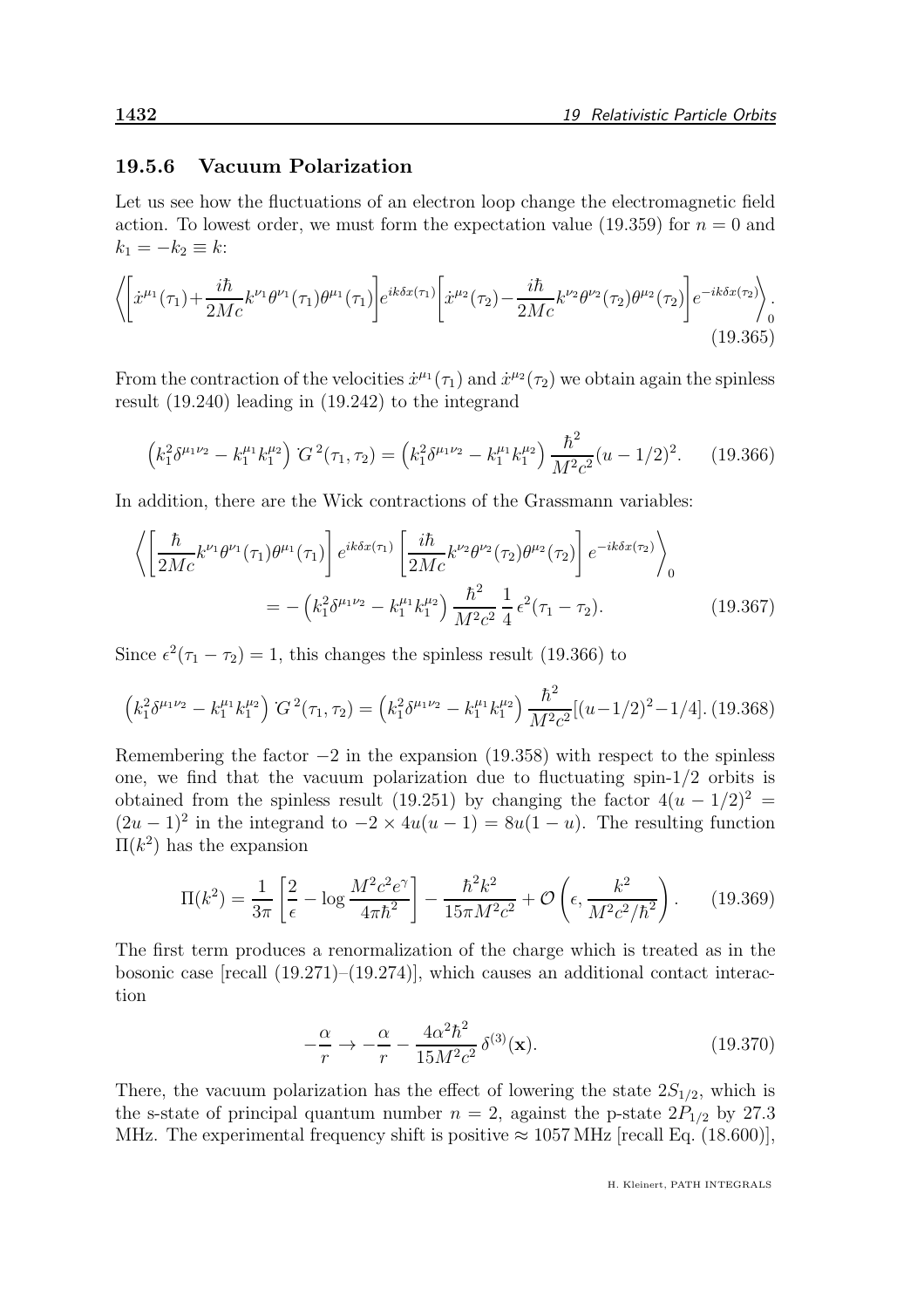The effect of vacuum polarization was first calculated by Uehling [13], who assumed it to be the main cause for the Lamb shift. He was disappointed to find only 3% of the experimental result, and a wrong sign.

The situation in muonic atoms is different. There the vacuum polarization *does* produce the dominant contribution to the Lamb shift for a simple reason: The other effects contain in a factor  $M/M_{\mu}^2$ , where  $M_{\mu}^2$  is the mass of the muon, whereas the vacuum polarization still involves an electron loop containing only the electron mass M, thus being enhanced by a factor  $(M_\mu/M)^2 \approx 210^2$  over the others.

The calculations for the electron in an atom have been performed to quite high orders [14] within quantum electrodynamics. We have gone through the above calculation only to show that it is possible to re-obtain quantum field-theoretic result within the path integral formalism. More details are given in the review article [5],

As mentioned in the beginning, the above calculations are greatly simplified version of analogous calculations within superstring theory, which so far have not produced any physical results. If this ever happens, one should expect that also in this field a second-quantized field theory would be extremely useful to extract efficiently observable consequences. Such a theory still need development [15].

# 19.6 Supersymmetry

It is noteworthy that the various actions for a spin-1/2 particle is invariant under certain supersymmetry transformations.

#### 19.6.1 Global Invariance

Consider first the fixed-gauge action (19.347). Its appearance can be made somewhat more symmetric by absorbing a factor  $\sqrt{\hbar/2M}$  into the Grassmann variables  $\theta^{\mu}(\tau)$ , so that it reads

$$
\bar{\mathcal{A}}[x,\theta^{\mu}]=\int d\tau \left[-\frac{M}{2}\dot{x}^{2}-\frac{e}{c}\left(\dot{x}A+\frac{i}{2}F_{\mu\nu}\theta^{\mu}\theta^{\nu}\right)-\frac{Mc^{2}}{2}+\frac{M}{2}i\theta_{\mu}(\tau)\dot{\theta}^{\mu}(\tau)\right].
$$
 (19.371)

The correlation functions (19.360) of the  $\theta$ -variables are now

$$
\langle \theta^{\mu}(\tau)\theta^{\nu}(\tau')\rangle = \delta^{\mu\nu}G^{\text{f}}(\tau,\tau') \equiv \delta^{\mu\nu}\frac{\hbar}{M}\Delta_{0}^{\text{f}}(\tau-\tau'),\tag{19.372}
$$

with  $\Delta_0^f(\tau - \tau') = \epsilon(\tau - \tau')/2$ . In this normalization,  $G^f(\tau, \tau')$  coincides, up to a sign, with the first term in the derivative  $G(\tau, \tau')$  of the bosonic correlation function  $[recall (19.232) and the first term in (19.234)].$ 

Let us apply to the variables the infinitesimal transformations

$$
\delta x^{\mu}(\tau) = i\alpha \theta^{\mu}(\tau), \qquad \delta \theta^{\mu}(\tau) = \alpha \dot{x}^{\mu}(\tau). \tag{19.373}
$$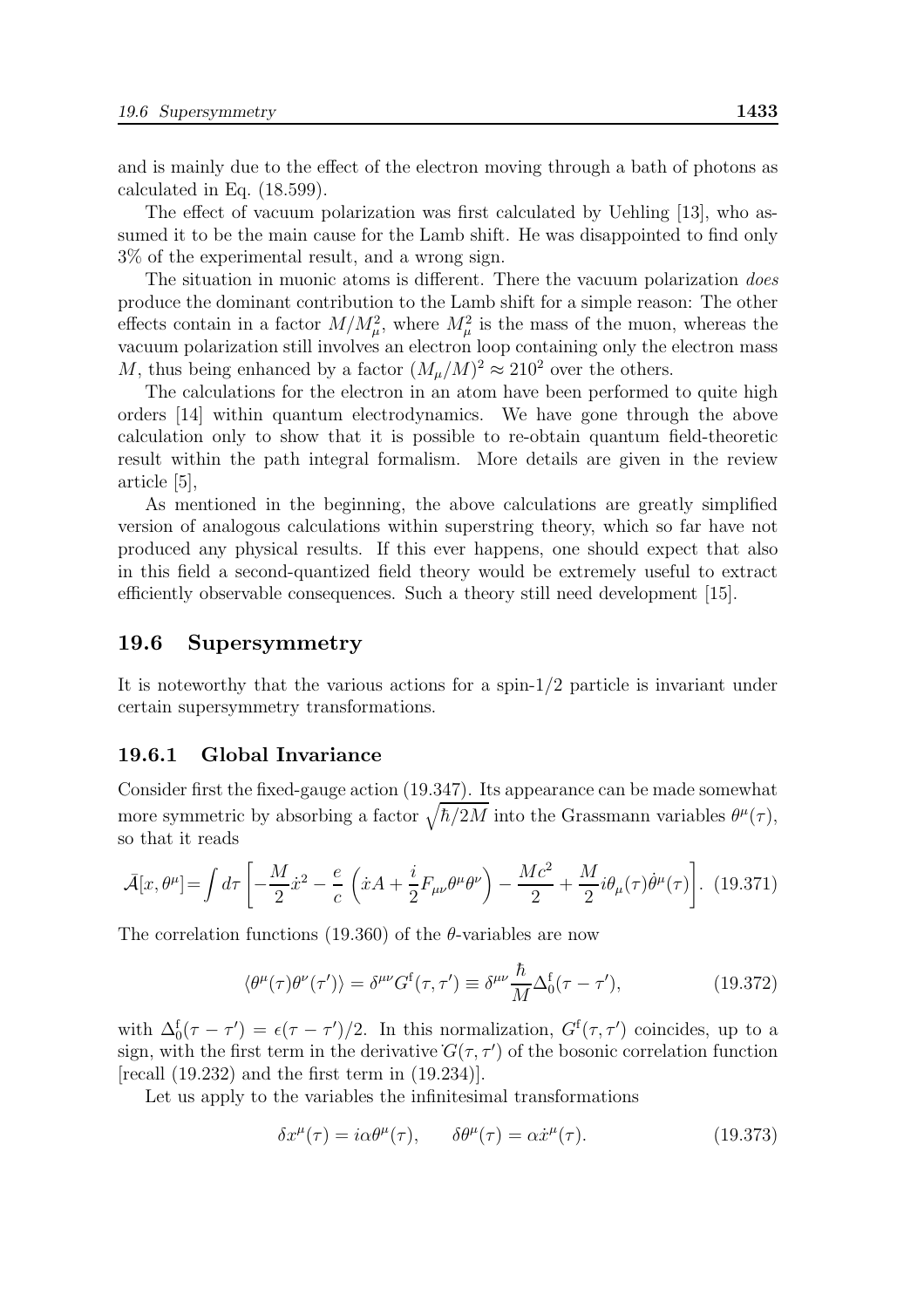where  $\alpha$  is an arbitrary Grassmann parameter. For the free terms this is obvious. The interacting terms change by

$$
-i\alpha \int d^4x \frac{e}{c} \left(\dot{\theta}^\mu A_\mu + F_{\mu\nu}\dot{x}^\mu\theta^\nu\right). \tag{19.374}
$$

Inserting  $F_{\mu\nu}\dot{x}^{\mu}(\tau) = dA_{\nu}(x(\tau))/d\tau - \partial_{\nu}[A^{\mu}(x(\tau))\dot{x}^{\mu}(\tau)],$  the first term cancels and the second is a pure surface term, such that the action is indeed invariant.

Supersymmetric theories have a compact representation in an extended space called *superspace*. This space is formed by pairs  $(\tau, \zeta)$ , where  $\zeta$  is a Grassmann variable playing the role of a supersymmetric partner of the time parameter  $\tau$ . The coordinates  $x^{\mu}(\tau)$  are extended likewise by defining

$$
X^{\mu}(\tau) \equiv x^{\mu}(\tau) + i\zeta \theta^{\mu}(\tau). \tag{19.375}
$$

A supersymmetric derivative is defined by

$$
DX^{\mu}(\tau) \equiv \left(\frac{\partial}{\partial \zeta} + i\zeta \frac{\partial}{\partial \tau}\right) X^{\mu}(\tau) = i\theta^{\mu}(\tau) + i\zeta \dot{x}^{\mu}(\tau). \tag{19.376}
$$

If we now form the integral, using the Grassmann formula (7.379),

$$
\int d\tau \frac{d\zeta}{2\pi} i \dot{X}_{\mu}(\tau) DX^{\mu}(\tau) = \int d\tau \frac{d\zeta}{2\pi} i \left[ \dot{x}(\tau) + i\zeta \dot{\theta}^{\mu}(\tau) \right] \left[ i\theta^{\mu}(\tau) + i\zeta \dot{x}^{\mu}(\tau) \right], \tag{19.377}
$$

we find

$$
\int d\tau \left(-\dot{x}^2 + i\theta_\mu \dot{\theta}^\mu\right),\tag{19.378}
$$

which proportional to the free part of the action (19.347). As a curious property of differentiations in superspace we note that

$$
D^{2}X^{\mu}(\tau) = i\dot{x}^{\mu}(\tau) - \zeta \dot{\theta}^{\mu}(\tau), \qquad D^{3}X^{\mu}(\tau) = -\dot{\theta}^{\mu}(\tau) - \zeta \ddot{x}(\tau), \tag{19.379}
$$

such that the kinetic term (19.377) can also be written as

$$
-\int d\tau \frac{\mathrm{d}\zeta}{2\pi} X_{\mu}(\tau) D^3 X^{\mu}(\tau). \tag{19.380}
$$

The interaction is found from the integral in superspace

$$
i \int d\tau \frac{d\zeta}{2\pi} A^{\mu}(X(\tau))DX(\tau)
$$
  
=  $i \int d\tau \frac{d\zeta}{2\pi} [A^{\mu}(x(\tau)) + i\partial_{\nu} A^{\mu}(x(\tau))\theta^{\nu}(\tau)][i\theta^{\mu}(\tau) + i\zeta \dot{x}^{\mu}(\tau)],$  (19.381)

which is equal to

$$
-\int d\tau \left[ A^{\mu}(\tau)\,\dot{x}(\tau) + \frac{i}{2}F_{\mu\nu}\theta^{\mu}(\tau)\theta^{\nu}(\tau) \right],
$$

thus reproducing the interaction in (19.347). The action in superspace can therefore be written in the simple form

$$
\mathcal{A}[X] = i \int d\tau \frac{d\zeta}{2\pi} \left[ -\frac{M}{2} X_\mu(\tau) D^3 X^\mu(\tau) + \frac{e}{c} A^\mu(X(\tau)) DX(\tau) \right]. \tag{19.382}
$$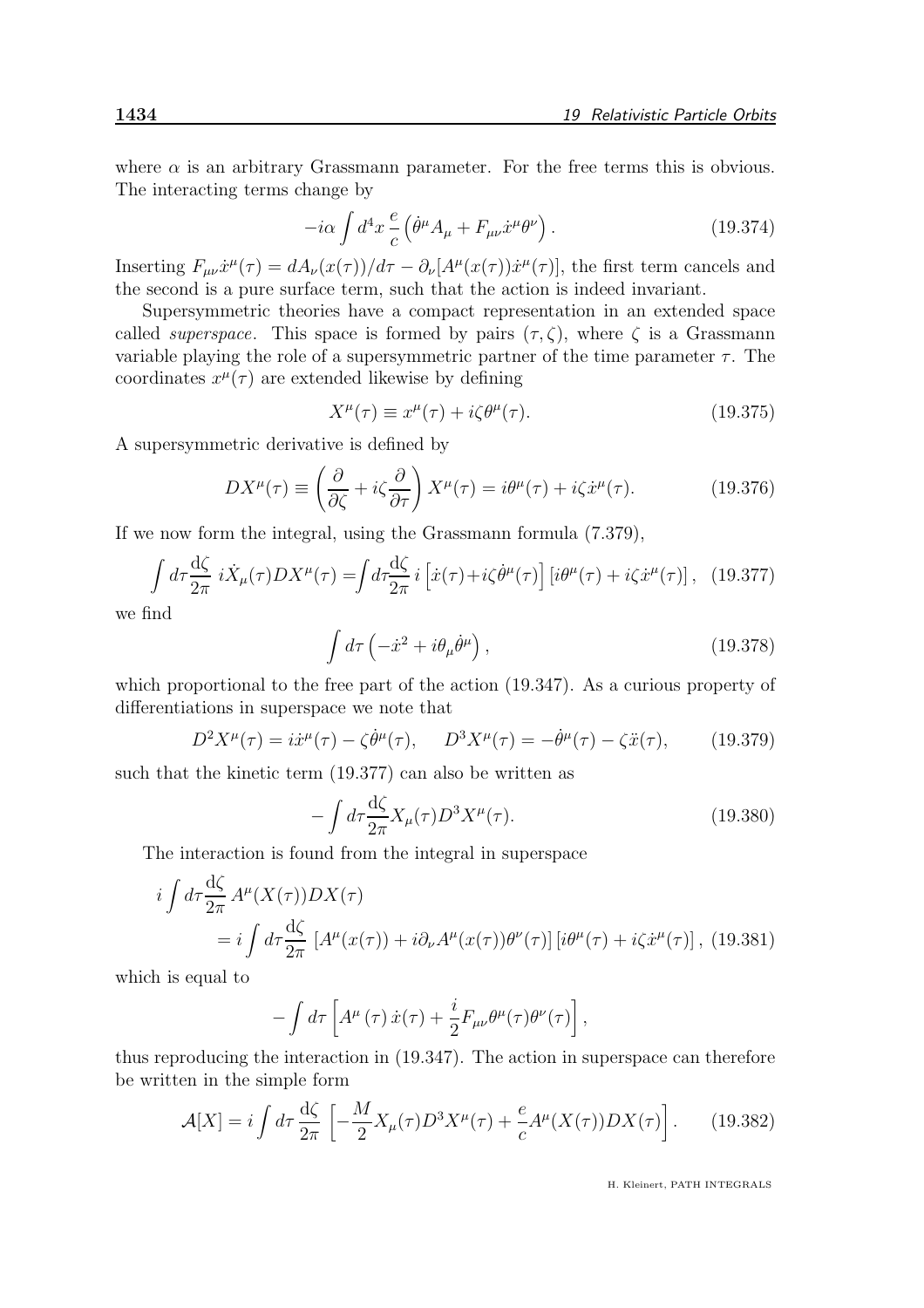# 19.6.2 Local Invariance

A larger class of supersymmetry transformations exists for the action without gauge fixing which is the sum of the free part (19.345) and the interacting part (19.346). Absorbing again the factor  $\sqrt{\hbar/2M}$  into the Grassmann variable  $\theta^{\mu}(\tau)$ , and rescaling in addition  $h(\tau)$  by a factor  $1/c$ , the reparametrization-invariant action reads

$$
\bar{\mathcal{A}}[x, p, \theta, h] = \int d\tau \left\{ -p\dot{x} + \frac{h(\tau)}{2M} \left[ \left( p - \frac{e}{c} A \right)^2 - M^2 c^2 \right] + \frac{M}{2} i \theta_\mu(\tau) \dot{\theta}^\mu(\tau) - i h(\tau) \frac{e}{c} F_{\mu\nu}(x(\tau)) \theta^\mu(\tau) \theta^\nu(\tau) \right\}.
$$
 (19.383)

Let us now compose the action from invariant building blocks. For simplicity, we ignore the electromagnetic interaction. In a first step we also omit the mass term. The extra variable  $h(\tau)$  requires an extra Grassmann partner  $\chi(\tau)$  for symmetry, and we form the action

$$
\bar{\mathcal{A}}_1[x, p, \theta, h, \chi] = \int d\tau \left\{ -p\dot{x} + \frac{h(\tau)}{2M}p^2 + \frac{M}{2}i\theta_\mu(\tau)\dot{\theta}^\mu(\tau) + \frac{i}{2}\chi(\tau)\theta^\mu(\tau)p_\mu(\tau) \right\}.
$$
 (19.384)

This action possesses a *local supersymmetry*. If we now perform  $\tau$ -dependent versions of the supersymmetry transformations (19.373)

$$
\delta x^{\mu} = i\alpha(\tau)\theta^{\mu}, \qquad \delta \theta^{\mu} = \alpha(\tau)p, \qquad \delta p = 0,
$$
  
\n
$$
\delta h = i\alpha(\tau)\chi, \qquad \delta \chi = 2\dot{\alpha}(\tau).
$$
\n(19.385)

If we integrate out the momenta in the path integral, the action (19.384) goes over into

$$
\bar{\mathcal{A}}_1[x,\theta,h,\chi] = \int d\tau \left\{ -\frac{\dot{x}^2}{2h(\tau)} + \frac{M}{2} i\theta_\mu(\tau)\dot{\theta}^\mu(\tau) + \frac{i}{2h(\tau)}\chi(\tau)\theta^\mu(\tau)\dot{x}_\mu(\tau) \right\}, \tag{19.386}
$$

where a term proportional to  $\chi^2(\tau)$  has been omitted since it vanishes due to the nilpotency (7.375). This action is locally supersymmetric under the transformations

$$
\delta x^{\mu} = i\alpha(\tau)\theta^{\mu}, \qquad \delta \theta^{\mu} = \frac{\alpha(\tau)}{h(\tau)} \left[ \dot{x} - \frac{i}{2}\chi \theta^{\mu} \right],
$$
  
\n
$$
\delta h = i\alpha(\tau)\chi, \qquad \delta \chi = 2\dot{\alpha}(\tau).
$$
\n(19.387)

We now add the mass term

$$
\mathcal{A}_M = -\frac{1}{2} \int d\tau \, h(\tau) Mc^2. \tag{19.388}
$$

This needs a supersymmetric partner to compensate the variation of  $\mathcal{A}_m$  under (19.387).

$$
\mathcal{A}_5 = \frac{i}{2} \int d\tau \left[ \theta_5(\tau) \dot{\theta}_5(\tau) + Mc\chi(\tau) \theta_5(\tau) \right]. \tag{19.389}
$$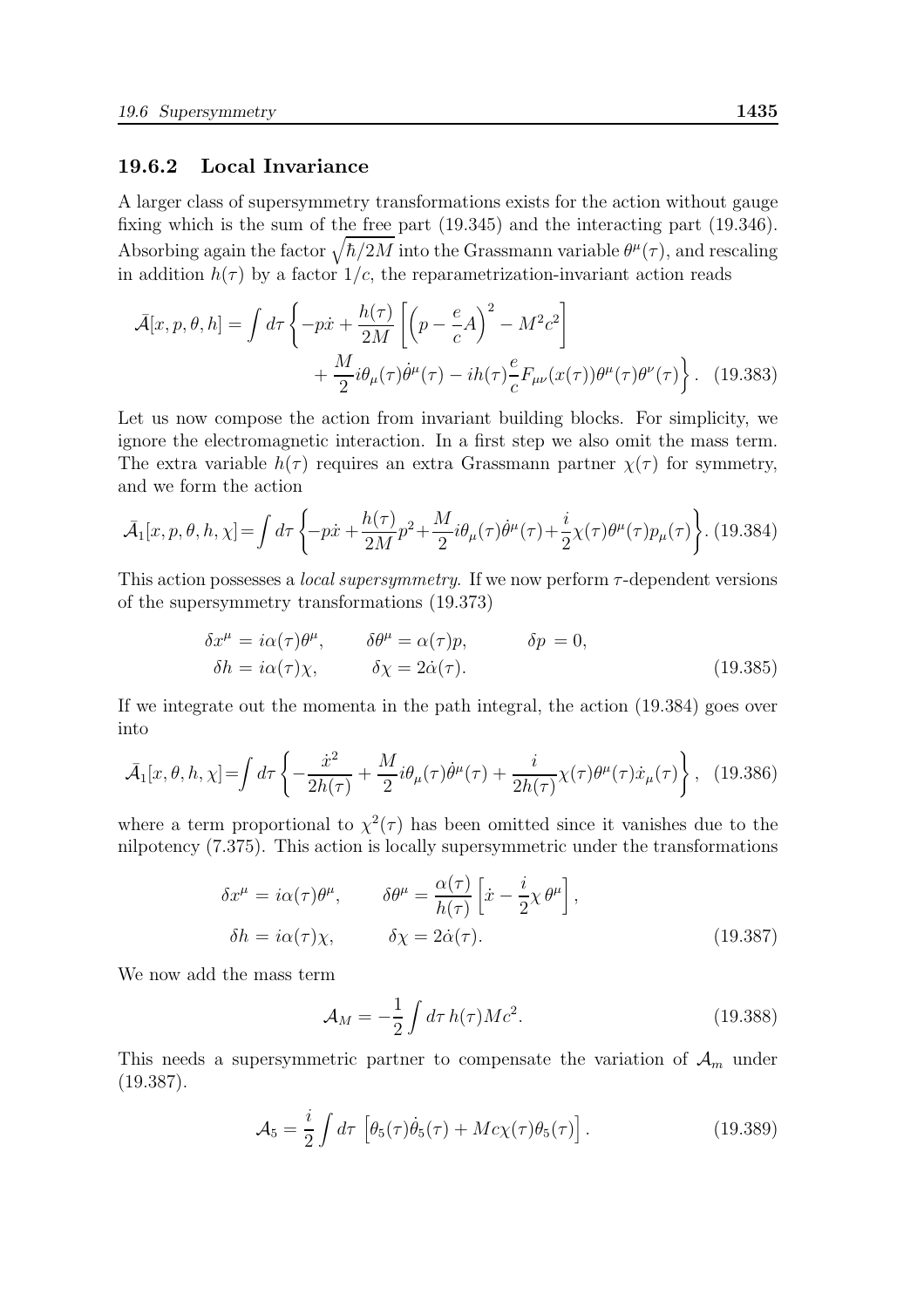Indeed, add to (19.387) the transformation

$$
\delta\theta_5 = Mc\,\alpha(\tau),\tag{19.390}
$$

we see that the sum  $\mathcal{A}_M + \mathcal{A}_5$  is invariant. Adding this to (19.384), we obtain the locally invariant canonical action

$$
\bar{\mathcal{A}}[x, p, \theta, \theta_5, h, \chi] = \int d\tau \left\{ -p\dot{x} + \frac{h(\tau)}{2M}p^2 - \frac{h(\tau)}{2}Mc + \frac{M}{2}i\left[\theta_\mu(\tau)\dot{\theta}^\mu(\tau) + \theta_5(\tau)\dot{\theta}_5(\tau)\right] + \frac{i}{2}\chi(\tau)\left[\theta^\mu(\tau)p_\mu(\tau) + Mc\theta_5(\tau)\right] \right\}.
$$
\n(19.391)

# Appendix 19A Proof of Same Quantum Physics of Modified Action

Consider the sliced path integral for a relativistic point particle associated with the original action (19.12). If we set the initial and final paramters  $\lambda_a$  and  $\lambda_b$  equal to  $\lambda_0$  and  $\lambda_{N+1}$ , and slice the  $\lambda$ -axis at the places  $\lambda_n$   $(n = 1, 2, ..., N)$ , the action becomes

$$
\mathcal{A}_{\text{cl,e}} = Mc \sum_{n=1}^{N+1} |x_n - x_{n-1}|,\tag{19A.1}
$$

where  $|x_n - x_{n-1}| = \sqrt{(x_n - x_{n-1})^2}$  are the Euclidean distances [recall (19.2)]. The Euclidean amplitude for the particle to run from  $x_a = x_0$  to  $x_b = x_{N+1}$  is therefore given by the product of integrals in  $D$  spacetime dimensions

$$
(x_b|x_a) = \mathcal{N} \prod_{n=1}^{N} \left[ \int d^D x_n \right] e^{-Mc \sum_{n=1}^{N+1} |x_n - x_{n-1}|/\hbar}.
$$
 (19A.2)

As a consequence of the reparamterization invariance of (19.12), this expression is independent of the thickness  $\lambda_n - \lambda_{n-1}$  of the slices, which we shall denote by rename as  $\equiv h_n \epsilon$ , where  $\epsilon$  is some fixed small number.

We now factorize the exponential of the sum into a product of  $N+1$  exponentials and represent each factor as an integral [using Formulas (1.347) and (1.349)]

$$
e^{-Mc|x_n - x_{n-1}|/\hbar} = \sqrt{\frac{\epsilon Mc}{2\pi\hbar}} \int_0^\infty dh_n h_n^{-1/2} e^{-\epsilon h_n Mc/2\hbar - Mc(x_n - x_{n-1})^2/2h_n \epsilon \hbar}.
$$
 (19A.3)

Absorbing constants in the normalization factor  $N$ , we arrive at

$$
(x_b|x_a) = \mathcal{N} \prod_{n=1}^{N+1} \left[ \int_0^\infty dh_n h_n^{(D-1)/2} \right] e^{-Mc\epsilon \Sigma_{n=1}^{N+1} h_n/2}
$$

$$
\times \frac{1}{\sqrt{2\pi \epsilon h_{N+1}/Mc^D}} \prod_{n=1}^N \left[ \int \frac{d^D x_n}{\sqrt{2\pi \epsilon h_n/Mc^D}} \right] e^{-Mc\Sigma_{n=1}^{N+1} (x_n - x_{n-1})^2 / 2h_n \epsilon}, \qquad (19A.4)
$$

The second line contains only harmonic integrals over  $x_n$ , which can all be done with the help of the formulas of Appendix 2B, with the result

$$
(x_b S | x_a 0) = \frac{1}{\sqrt{2\pi S\hbar/Mc}} e^{-Mc(x_b - x_a)^2 / 2S\hbar},
$$
\n(19A.5)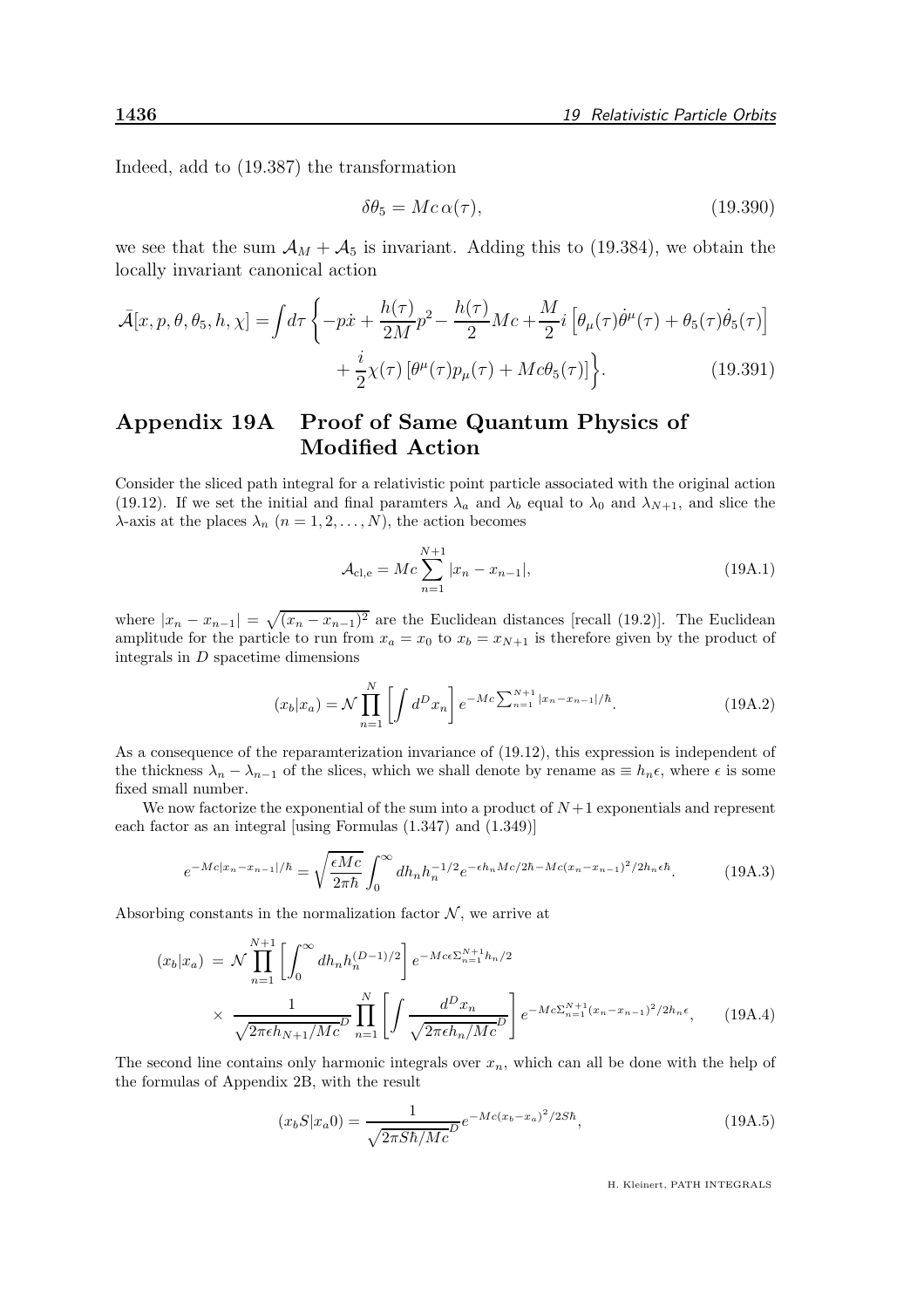where  $S$  is the total parameter length

$$
S \equiv \sum_{n=1}^{N+1} \epsilon h_n,\tag{19A.6}
$$

Replacing (19A.5) by its Fourier representation [compare with (1.333) and (1.341)], we can rewrite (19A.4) as

$$
(x_b|x_a) = \mathcal{N} \prod_{n=1}^{N+1} \left[ \int_0^\infty dh_n h_n^{(D-1)/2} \right] e^{-McS/2\hbar} \int \frac{d^D p}{(2\pi\hbar)^D} e^{-Sp^2/2Mc + ip(x_b - x_a)/\hbar}.
$$
 (19A.7)

Thus we are left with the product of integrals over  $h_n$ . Before we can perform these, we must make sure to respect the sum (19A.6). This is done by inserting an auxiliary unit integral that separates out an integral over the total length S:

$$
1 = \int_0^\infty dS \, \delta(\Sigma_{n=1}^{N+1} \epsilon h_n - S) = \int_0^\infty \frac{dS}{2\lambda_C} \int_{-i\infty}^\infty \frac{d\sigma}{2\pi i} e^{-\sigma(\Sigma_{n=1}^{N+1} \epsilon h_n - S)/2\lambda_C},\tag{19A.8}
$$

where  $\lambda_C$  is the Compton wavelength (19.31). Then the product of integrals over  $h_n$  in the brackets of (19A.7) can be rewritten as follows:

$$
\int_0^\infty \frac{dS}{2\lambda_C} \left\{ \int_{-i\infty}^{i\infty} \frac{d\sigma}{2\pi i} e^{\sigma S/2\lambda_C} \prod_{n=1}^{N+1} \left[ \int_0^\infty dh_n h_n^{(D-1)/2} e^{-\sigma \epsilon h_n/2\lambda_C} \right] \right\} e^{-S/2\lambda_C} \tag{19A.9}
$$

Setting  $h_n = r_n^2$ , we treat the curly backets as

$$
\int_{-i\infty}^{i\infty} \frac{d\sigma}{2\pi i} e^{\sigma S/2\lambda_C} \prod_{n=1}^{N+1} \left[ \int_{-\infty}^{\infty} dr_n r_n^D e^{-\sigma \epsilon r_n^2/2\lambda_C} \right]
$$

$$
= \left[ \frac{2\pi\lambda_C}{\Gamma(D+1)\epsilon} \right]^{N+1} \int_{-i\infty}^{i\infty} \frac{d\sigma}{2\pi i} e^{\sigma S/2\lambda_C} \sigma^{-(N+1)(D+1)/2}.
$$
(19A.10)

For large N, the integral over  $\sigma$  can be approximated by the Gaussian integral around the neighborhood of the saddle point at  $\sigma = (N+1)(D+1)\lambda_C/S$ :

$$
\int_{-i\infty}^{i\infty} \frac{d\sigma}{2\pi i} e^{\sigma S/2\lambda_C} \sigma^{-(N+1)(D+1)/2} \approx \frac{1}{\log e} \left[ \frac{S}{(N+1)(D+1)\lambda_C} \right]^{(N+1)(D+1)/2} . (19A.11)
$$

While letting N tend to infinity, we keep  $S/(N+1) \equiv \bar{\epsilon}$  fixed. Then we may write the right-hand side as an exponential

$$
\frac{1}{\sqrt{2\pi}} \left[ \frac{(D+1)\lambda_C}{\bar{\epsilon}} \right]^{-S(D+1)/2\bar{\epsilon}} = \frac{1}{\sqrt{2\pi}} e^{-zS/2\lambda_C},\tag{19A.12}
$$

where

$$
z \equiv \nu \log \nu \quad \text{with} \quad \nu \equiv (D+1)\lambda_C/\bar{\epsilon} \tag{19A.13}
$$

is a large number. Inserting  $(20.246)$  back into the curly brackets of  $(19A.9)$ , the constant z can be absorbed into the mass of the particle by replacing M by the renormalized quantity  $M_1 = M(1+z)$ . With this, (19A.9) becomes

$$
\int_0^\infty \frac{dS}{2\lambda_C} e^{-SM_1c/2\hbar},\tag{19A.14}
$$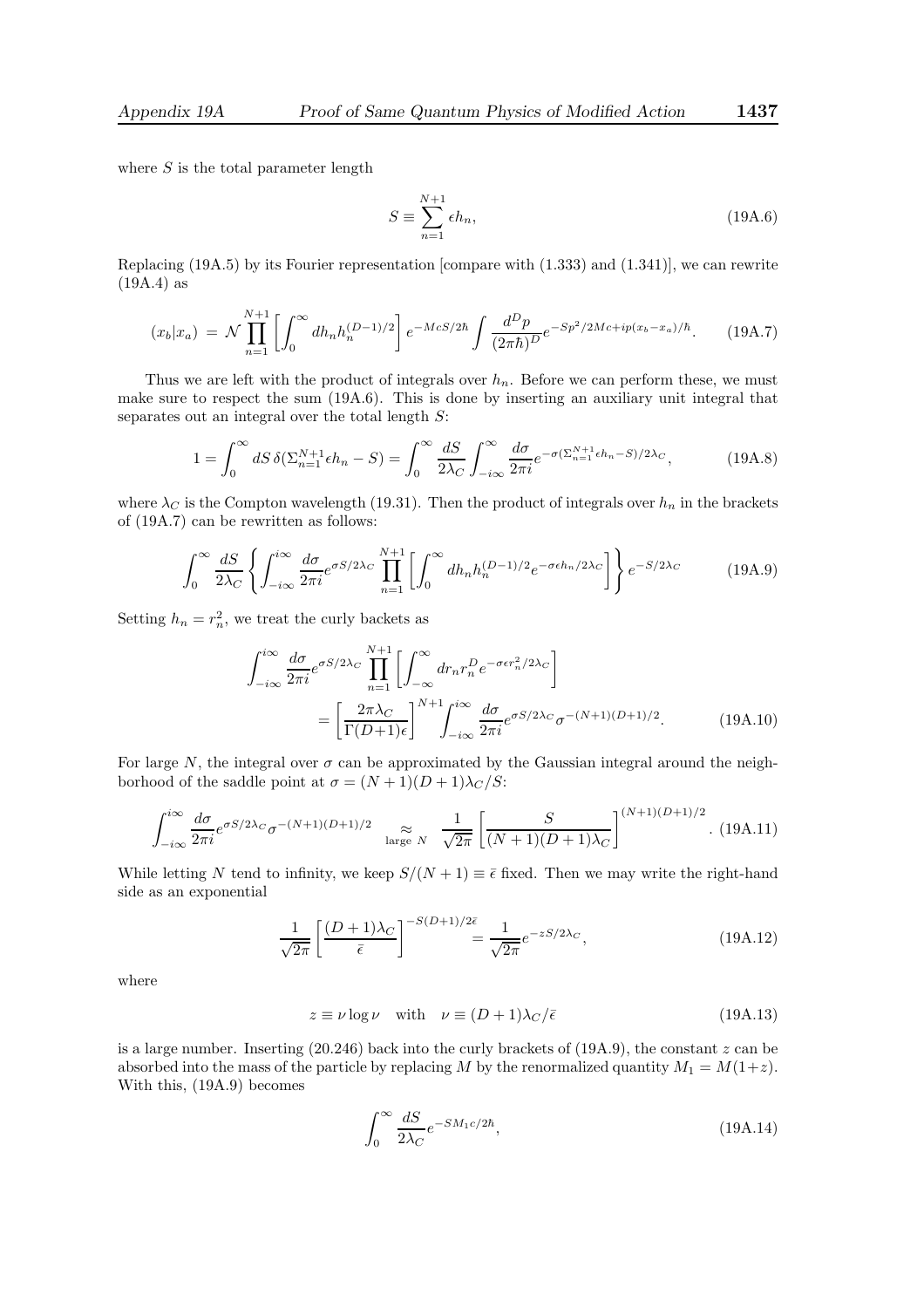and the path integral (19A.4) reduces to

$$
(x_b|x_a) = \mathcal{N}'' \int_0^\infty \frac{dS}{2\lambda_C} e^{-M_1 cS/2\hbar} \int \frac{d^D p}{(2\pi\hbar)^D} e^{-Sp^2/2Mc + ip(x_b - x_a)/\hbar}, \tag{19A.15}
$$

where all irrelevant factors are contained in the normalization factor  $\mathcal{N}''$ . The remaining integral over S can now be done and yields

$$
(x_b|x_a) = \mathcal{N}'' \int \frac{d^D k}{(2\pi)^D} \frac{1}{k^2 + M_R^2 c^2 / \hbar^2} e^{ik(x_b - x_a)},
$$

where  $M_R$  is the renomalized mass

$$
M_R = M(1+z)^{1/2}.\tag{19A.16}
$$

If we choose the normalization factor  $\mathcal{N}'' = 1$ , this is exactly the same result as that obtained before in Eq. (19.30) from the modified action (19.10), if we use in the original action (19.12) the mass  $M/(1+z)^{1/2}$  rather than M for the calculation.

# Notes and References

Relativistic quantum mechanics is described in detail in

J.D. Bjorken and S.D. Drell, Relativistic Quantum Mechanics, McGraw-Hill, New York, 1964, relativistic quantum field theory in

S.S. Schweber, Introduction to Relativistic Quantum Field Theory, Harper and Row, New York, 1962;

J.D. Bjorken and S.D. Drell, Relativistic Quantum Fields, McGraw-Hill, New York, 1965; C. Itzykson and J.-B. Zuber, Quantum Field Theory, McGraw-Hill, New York, 1985.

The individual citations refer to

- [1] For the development and many applications see the textbook H. Kleinert, *Gauge Fields in Condensed Matter*, World Scientific, Singapore, 1989; Vol. I, Superflow and Vortex Lines (Disorder Fields, Phase Transitions); Vol. II, Stresses and Defects (Differential Geometry, Crystal Melting) (wwwK/b1, where wwwK is short for (http://www.physik.fu-berlin.de/~kleinert).
- [2] See Vol. I of the textbook [1] and the original paper H. Kleinert, Lett. Nuovo Cimento 35, 405 (1982) (ibid.http/97). The theoretical prediction of this paper was confirmed only 20 years later in S. Mo, J. Hove, A. Sudbo, Phys. Rev. B 65, 104501 (2002) (cond-mat/0109260); Phys. Rev. B 66, 064524 (2002) (cond-mat/0202215).
- [3] R.P. Feynman, Phys. Rev. **80**, 440 (1950).
- [4] There are basically two types of approach towards a worldline formulation of spinning particles: one employs auxiliary Bose variables: R.P. Feynman, Phys. Rev. 84, 108 (1989); A.O. Barut and I.H. Duru, Phys. Rep. 172, 1 (1989); the other anticommuting Grassmann variables: E.S. Fradkin, Nucl. Phys. 76, 588 (1966); R. Casalbuoni, Nuov. Cim. A 33, 389 (1976); Phys. Lett. B 62, 49 (1976); F.A. Berezin and M.S. Marinov, Ann. Phys. 104, 336 (1977); L. Brink, S. Deser, B. Zumino, P. DiVecchia, and P.S. Howe, Phys. Lett. B 64, 435 (1976); L. Brink, P. DiVecchia, and P.S. Howe, Nucl. Phys. B 118, 76 (1976). These worldline formulations were used to recalculate processes of electromagnetic and